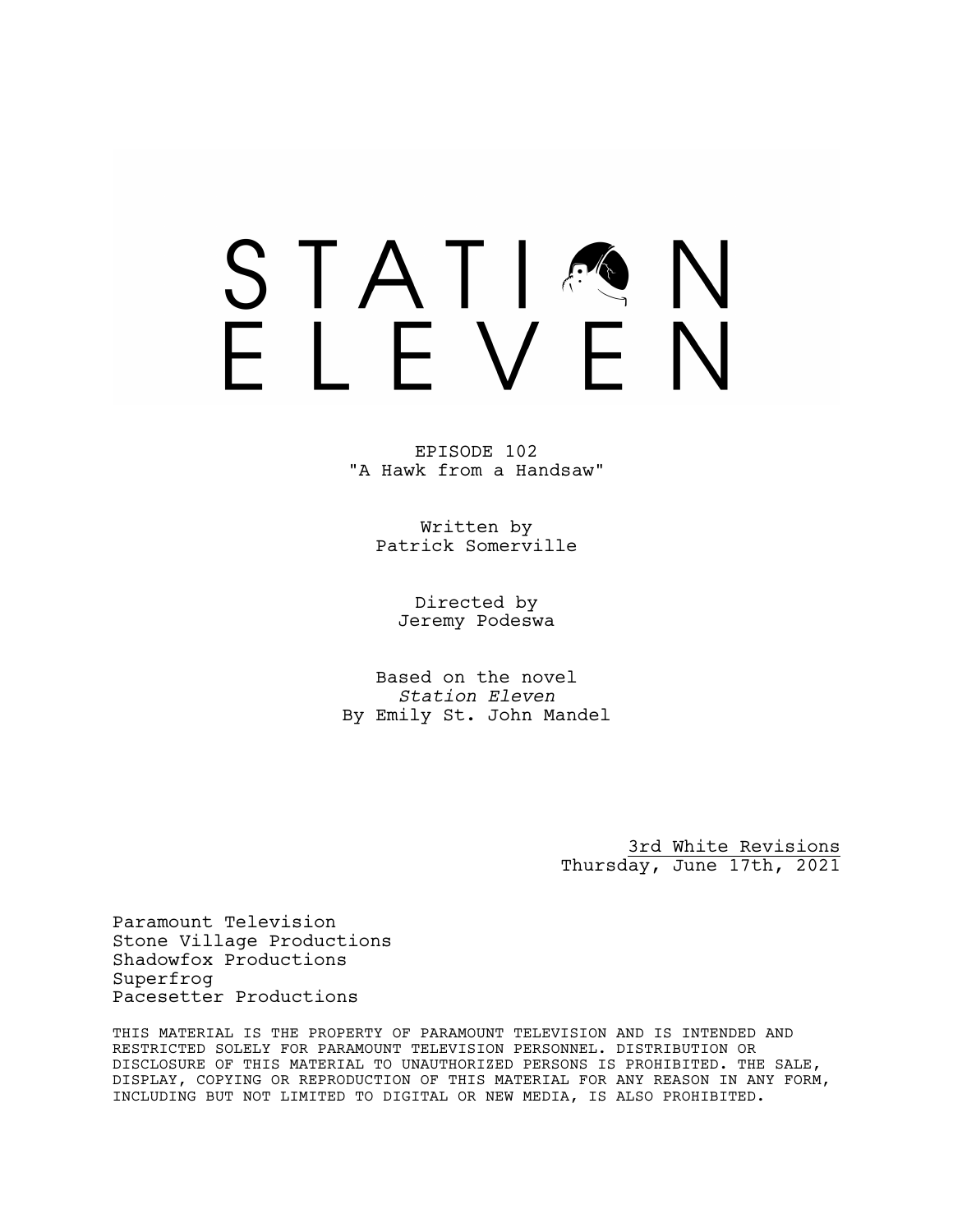# STATIMN<br>ELEVEN

"A Hawk from a Handsaw" Episode 102 3rd White Revisions: 6/17/21

### **Revision History**

| Date     | Draft                   | <b>Revised Pages</b>                                            |
|----------|-------------------------|-----------------------------------------------------------------|
|          |                         |                                                                 |
| 8/26/20  | Production Draft        | ALL                                                             |
| 9/18/20  | Full Blue               | ALL                                                             |
| 10/15/20 | Full Pink               | ALL                                                             |
| 11/30/20 | Full Yellow             | ALL                                                             |
| 1/2/21   | Full Green              | ALL                                                             |
| 1/30/21  | Goldenrod Revisions     | $5-7$ , 10, 19, 21,<br>$30, 34-35A, 43-45A, 51$                 |
| 2/1/21   | 2nd White Revisions     | $37, 44-44A$                                                    |
| 4/9/21   | Full 2nd Blue           | A 1 1                                                           |
| 5/21/21  | 2nd Pink Revisions      | $4-22$ , $25-31$ , $35-36$ , $47$ , $49$                        |
| 5/27/21  | 2nd Yellow Revisions    | 6, 8-9, 12, 25-30, 35-37, 42,<br>44, 47                         |
| 6/8/21   | 2nd Green Revisions     | $8-11$ , $27-29$ , $35$ , $37$ , $44-45$                        |
| 6/9/21   | 2nd Goldenrod Revisions | $8-9A$ , $14-15$ , $25-31$ , $35-39$ , $41-49$                  |
| 6/17/21  | 3rd White Revisions     | $8-21$ , $25-31$ , $35-38$ , $41-41B$ , $43$ ,<br>$46, 48 - 49$ |

**THESE REVISIONS AFFECT TODAY'S WORK: F219 & 228 dialogue changes** Dialogue changes: **212, A219, B219, D219, E219, F219, (**219 PL added to **212) 219, 220, 221, 228**, **B248 212** adds a pop back to already-shot **232** without fulling scripting it **E219** places Sayid on the dock while only Cody slides **G219** clarifies Kirsten's action **219** removes Kirsten's giant sword **SCENE 224, ALREADY SHOT, HAS BEEN UN-OMITTED 228** is now EXT. CHUCK WAGON **A931** now includes V.O. from previously-shot 102 scenes **SCENES 232, 237 and 241, ALREADY SHOT, HAVE BEEN UN-OMITTED 243** adds Mountebanc's INVITATION prop to this scene **246** Kirsten is in this scene **B252** clarifies the final shot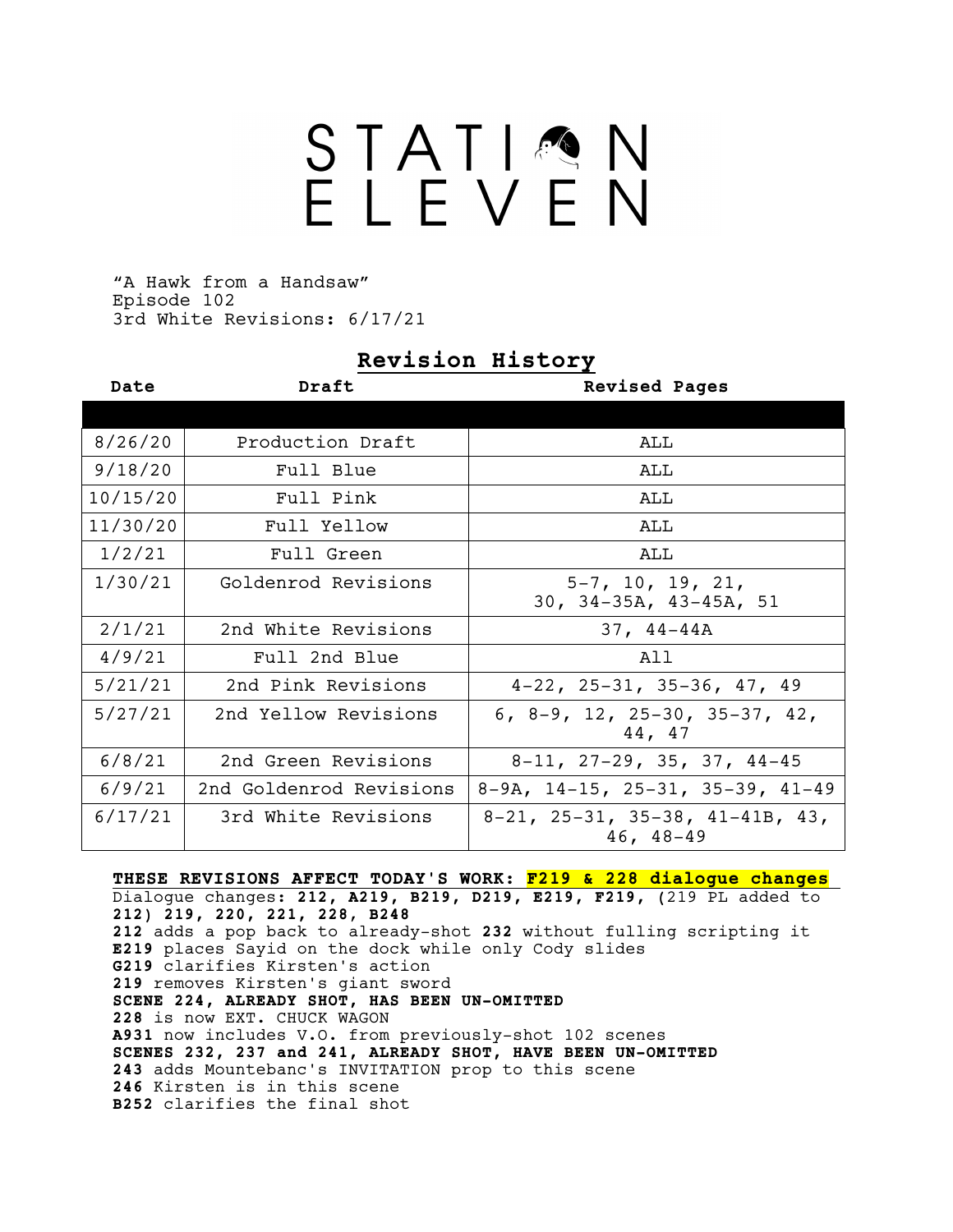# STATION<br>ELEVEN

"A Hawk from a Handsaw" Episode 102 3rd White Revisions: 6/17/21

### **Cast List**

| KIRSTEN RAYMONDEMACKENZIE DAVIS      |  |
|--------------------------------------|--|
|                                      |  |
|                                      |  |
| YOUNG KIRSTEN RAYMONDEMATILDA LAWLER |  |
|                                      |  |
|                                      |  |
|                                      |  |
|                                      |  |
| $\Gamma$                             |  |

DIETER AUGUST SAYID WENDY VLAD DAN CHRYSANTHEMUM CHARLIE JEREMY 2ND FRENCH HORN TUBA S CODY LUCY KAREN MOUNTEBANC HALEY BUTTERSCOTCH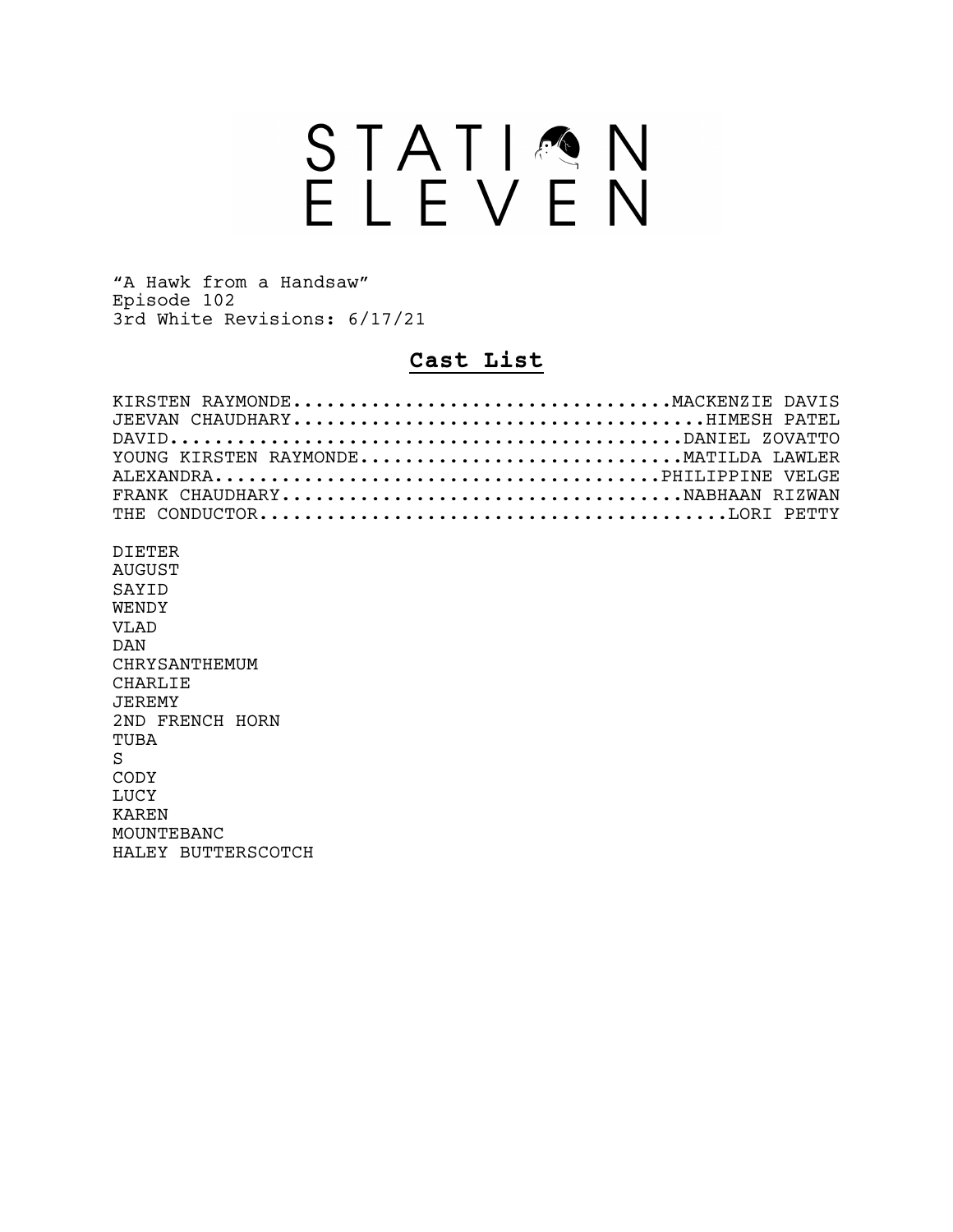# STATIMN<br>ELEVEN

"A Hawk from a Handsaw" Episode 102 3rd White Revisions: 6/17/21

## **Location List**

**Interior Locations** INT. KIRSTEN'S TENT - HABERMAKER'S PARKING LOT - Y20 - DAY INT. FRANK'S APARTMENT - CHICAGO - Y0/D0 - NIGHT INT. FRANK'S APARTMENT - CHICAGO - Y0/D3 - NIGHT INT. FRANK'S APARTMENT - KITCHEN - Y0/D3 - DAY INT. FRANK'S APARTMENT - KITCHEN - Y0/D4 - NIGHT INT. FRANK'S APARTMENT - SPARE BEDROOM - Y0/D3 - DUSK INT. FRANK'S APARTMENT - UTILITY CLOSET - Y0/D4 - NIGHT **FORMERLY 109 LOCATIONS:** INT. LAURA'S CABIN - SUNROOM - Y0 - DAY INT. LAURA'S CABIN - KITCHEN - Y0 - DUSK INT. LAURA'S CABIN - BEDROOM - Y0 - NIGHT INT. LAURA'S CABIN - DEN - Y0 - NIGHT **Exterior Locations** EXT. ROAD - OUTSIDE ST. DEBORAH-BY-THE-WATER - Y20 - DAY EXT. HABERMAKER'S PARKING LOT - ST. DEBORAH-BY-THE-WATER - Y20 -DAY EXT. ROAD - Y20 - DAY EXT. SHORE OF LAKE MICHIGAN - LAURA'S CABIN - Y20 - DAY EXT. SHORE OF LAKE MICHIGAN - DOCK - Y20/D1 - DAY EXT. TENT CITY - HABERMAKER'S PARKING LOT - Y20 - DAY EXT. COSTUME WAGON - HABERMAKER'S PARKING LOT - Y20 - DAY EXT. BACKSTAGE - HABERMAKER'S PARKING LOT - Y20 - DAY / NIGHT EXT. STAGES - HABERMAKER'S PARKING LOT - Y20 - NIGHT EXT. BONFIRE - HABERMAKER'S PARKING LOT - Y20/D1 - NIGHT EXT. BEACH - ST. DEBORAH BY-THE-WATER - Y20 / DAWN **FORMERLY 109 LOCATIONS:** EXT. LAURA'S CABIN - DRIVEWAY - Y0 - DAY EXT. WOODS - Y0 - DAY EXT. SHORE OF LAKE MICHIGAN - DOCK - YO - DAY EXT. LAURA'S CABIN - WOLF CAGE - Y0 - DAY EXT. COUNTRY ROAD - Y0 - DAY EXT. WILDERNESS - Y1 - DAY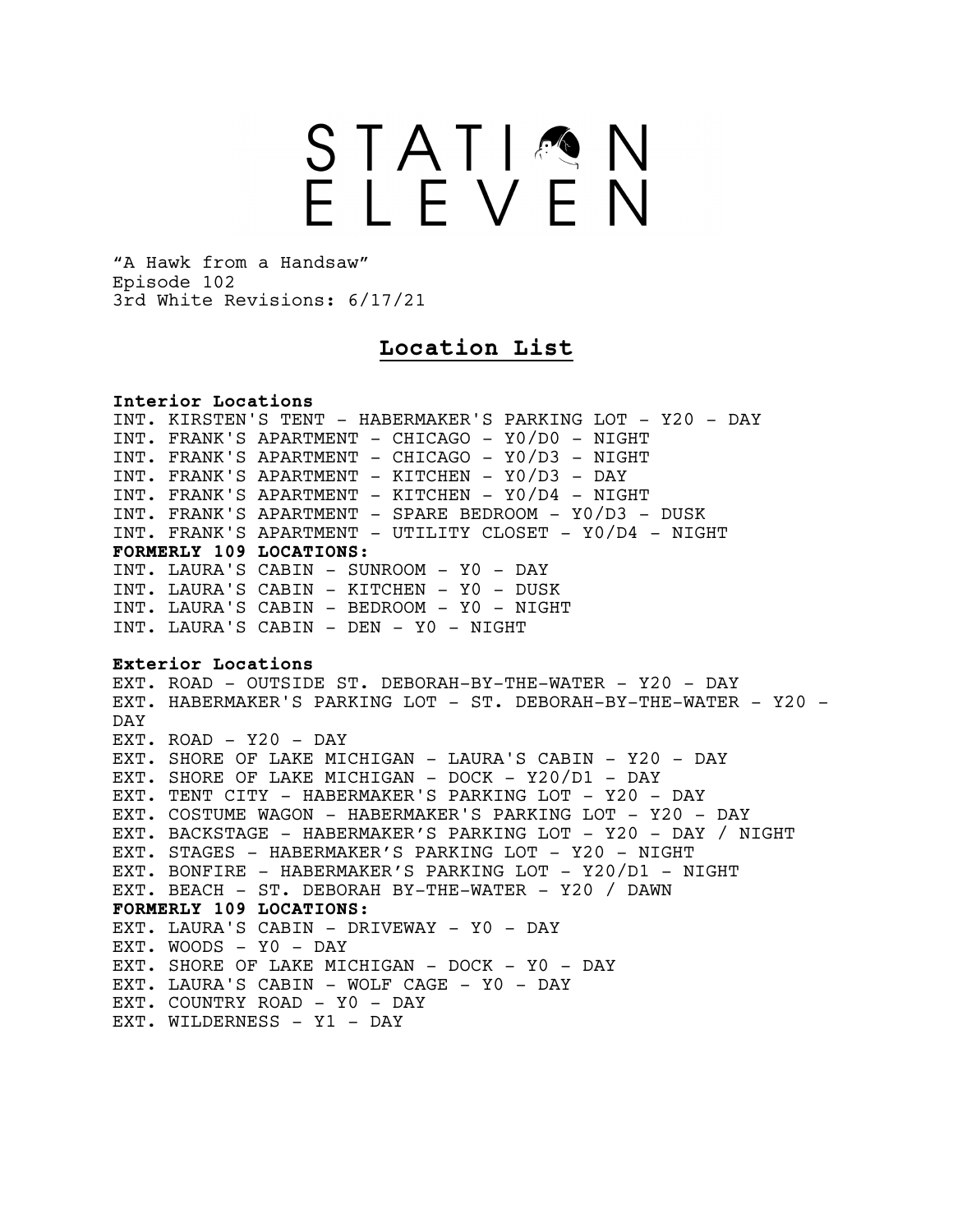# STATION<br>ELEVEN

"A Hawk from a Handsaw" Episode 102 3rd White Revisions: 6/17/21

# Day/Night Breakdown

#### A NOTE ON THIS SYSTEM:

| Year Zero dates have the Year (Y0) and then the date (D13).                  |            |  |
|------------------------------------------------------------------------------|------------|--|
| Year Twenty dates have the Year (Y20) and then the story day (D1-D15) across |            |  |
| the entire season, which does not correspond to a calendar date.             |            |  |
| SN#                                                                          | SCRIPT D/N |  |
|                                                                              |            |  |
|                                                                              |            |  |
|                                                                              |            |  |
|                                                                              |            |  |
|                                                                              |            |  |
|                                                                              |            |  |
|                                                                              |            |  |
| $F19-21Y20/D1$                                                               |            |  |
|                                                                              |            |  |
|                                                                              |            |  |
|                                                                              |            |  |
|                                                                              |            |  |
|                                                                              |            |  |
|                                                                              |            |  |
|                                                                              |            |  |
|                                                                              |            |  |
|                                                                              |            |  |
|                                                                              |            |  |
|                                                                              |            |  |
|                                                                              |            |  |
|                                                                              |            |  |
|                                                                              |            |  |
|                                                                              |            |  |
|                                                                              |            |  |
|                                                                              |            |  |
|                                                                              |            |  |
|                                                                              |            |  |
|                                                                              |            |  |
|                                                                              |            |  |
|                                                                              |            |  |
|                                                                              |            |  |
|                                                                              |            |  |
|                                                                              |            |  |
|                                                                              |            |  |
|                                                                              |            |  |
|                                                                              |            |  |
|                                                                              |            |  |
|                                                                              |            |  |
|                                                                              |            |  |
|                                                                              |            |  |
|                                                                              |            |  |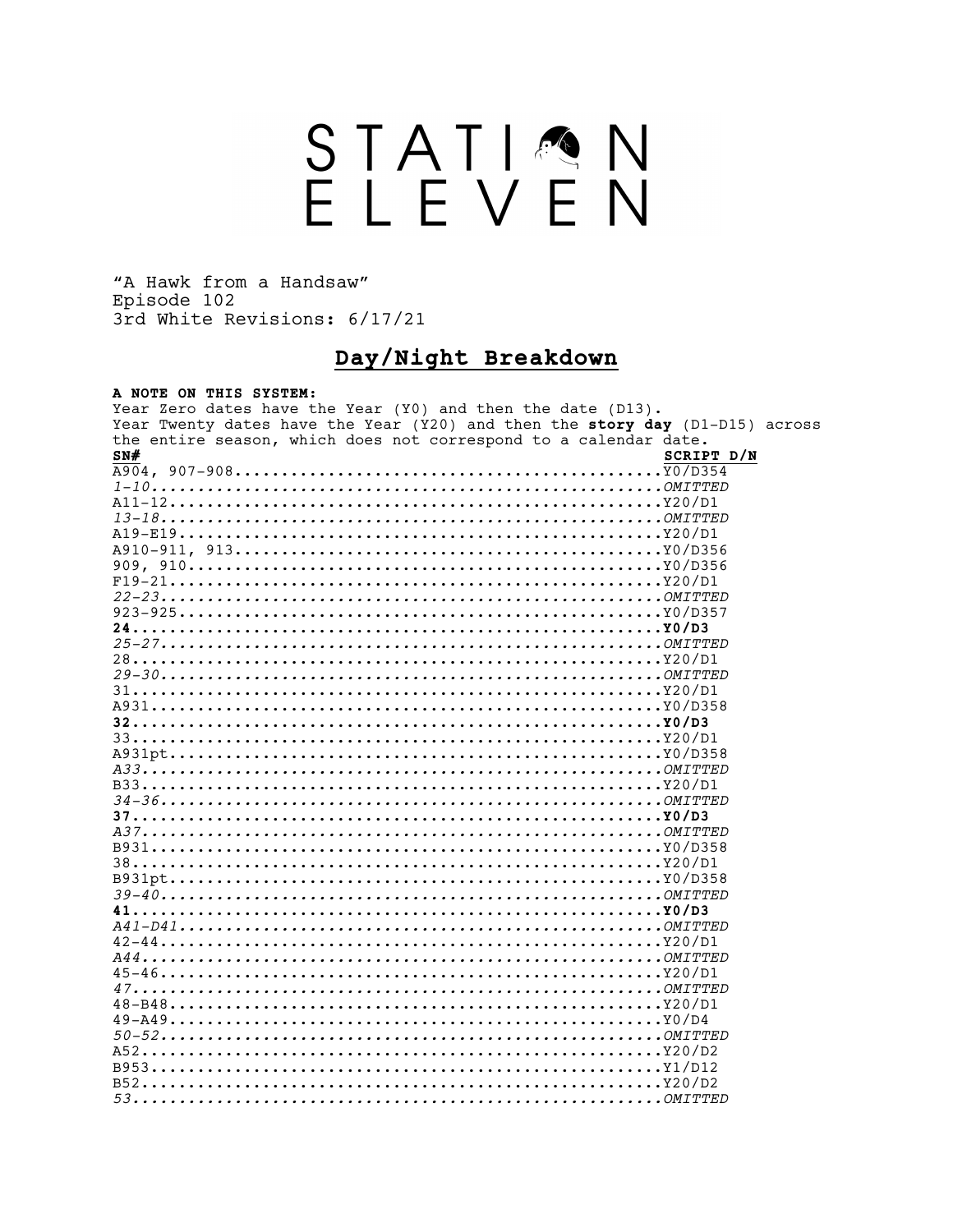#### A904 **EXT. LAURA'S CABIN - DRIVEWAY - Y0/D354 - DAY** A904

WIDE ON A FIELD OF SNOW, a tree-line on the right, visible in the foreground before the woods open to the horizon. At the LEFT edge of frame, standing there on its own, close, is a MAILBOX on a wooden post.

Sunny skies but cold wind blowing, no humans in sight. Stillness and elegance. Peace. Canada-for-Michigan beauty. And echoes of... death metal.

After a few beats, though, a grumble before a PICKUP with a PLOW RIG appears 500 feet away, moving right to left, before it turns and starts to plow toward the camera. It BLASTS BY CAMERA, leaving an ugly gray-black line of road and the Doppler-shifting LOUD DEATH METAL.

#### **CHYRON: ALMOST YEAR ONE**

But now we hear someone running, panting, as music fades:

JEEVAN (O.C.) *Wait, wait!*

Chyron fades as **JEEVAN** crunches out past the mailbox from the left, wearing his blue Dr. Eleven coat and bundled in scarves and layers, confused to find the road... plowed. He turns to watch the plow drive away, though we don't see his POV.

#### JEEVAN (CONT'D) *Who are you???*

He stares a while more, then turns and looks at the new road that's been created. Seems pleased by it.

YOUNG KIRSTEN (O.C.)

Hi.

**YOUNG KIRSTEN** (9), older and taller than we knew her back in Chicago, emerges from the woods wearing snowshoes like she knows how to use them, bundled up, looking curiously at the road. This is clearly the girl we met navigate the streets of Chicago with Jeevan last episode, but she is changed and more self-assured. No longer a stranger.

In her left hand she's holding a sprig of WINTERBERRY. They look at each other.

> YOUNG KIRSTEN (CONT'D) Who was that?

JEEVAN I dunno, but... We're not snowed-in anymore.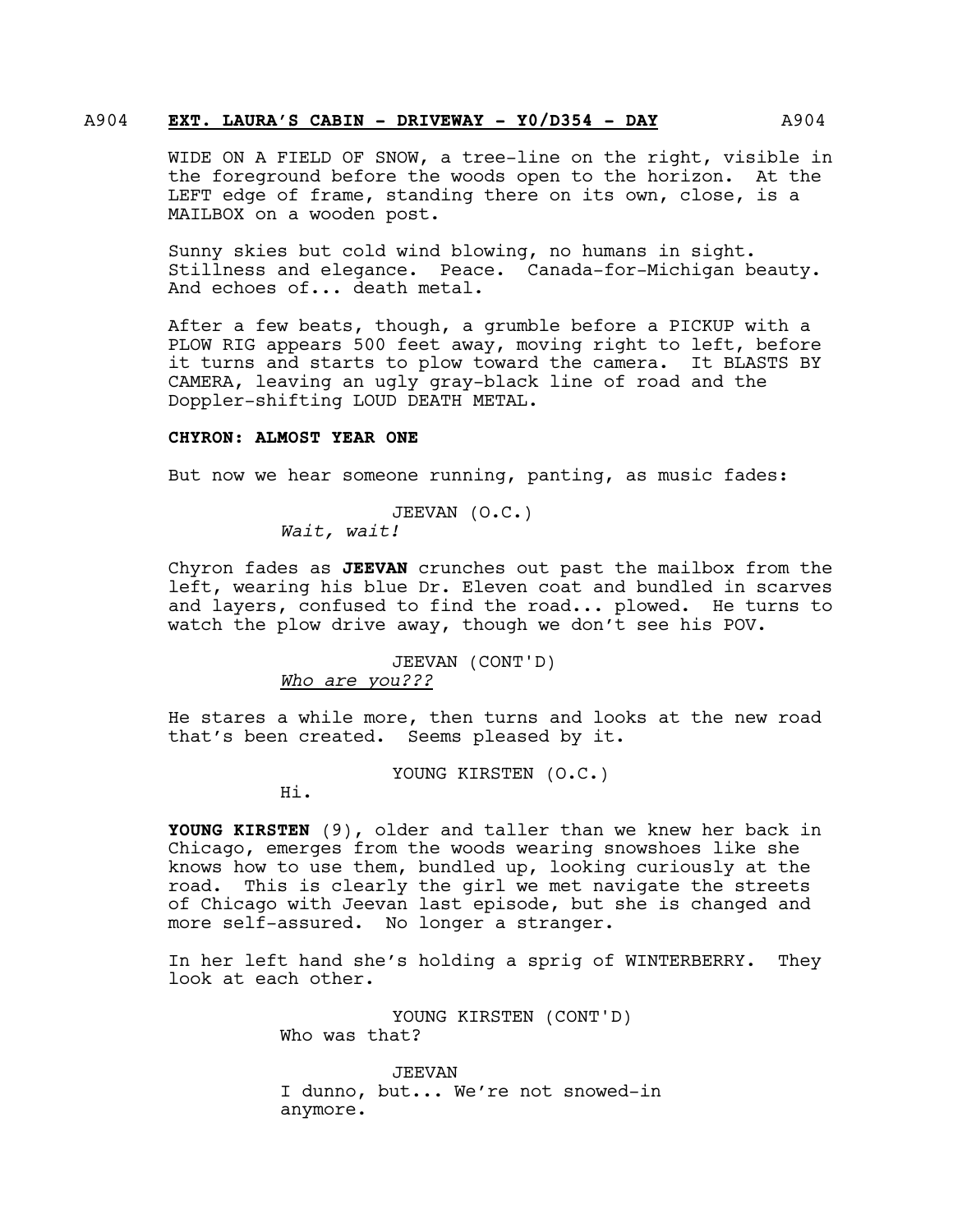He gestures, hoping she'll be into it. She's doesn't seem to have a strong opinion one way or another.

#### 907 **INT. LAURA'S CABIN - SUNROOM - Y0/D354 - DAY** 907

HANDS PLUCK RED BERRIES near an herb garden. A form appears beyond them and we RACK TO Jeevan, standing in a doorway. He's eating a CANDY BAR-- commercial and plastic-wrapped. The banana of Before.

Young Kirsten's on the other side of the room with the sprig, textbook style book about herbal medicine open nearby.

> JEEVAN Crazy about the plow, right?

YOUNG KIRSTEN I hate the road.

Jeevan sees some anger in her, steps in like a grownup with an agenda (i.e., pretending he doesn't have one).

> JEEVAN How many people have we seen now, then? Since we've been here? Seven? (off look) No, eight.

Kirsten keeps plucking berries as Jeevan lists.

JEEVAN (CONT'D) Plow guy, just now. The guy in the cornfields last summer, who ran away. The two bandana meth-guys...

YOUNG KIRSTEN The lady with no eyes...

JEEVAN ...her, yeah, and... the old people on the jet-skis. They were great.

Kirsten looks at him chewing on the candy bar.

YOUNG KIRSTEN We need protein.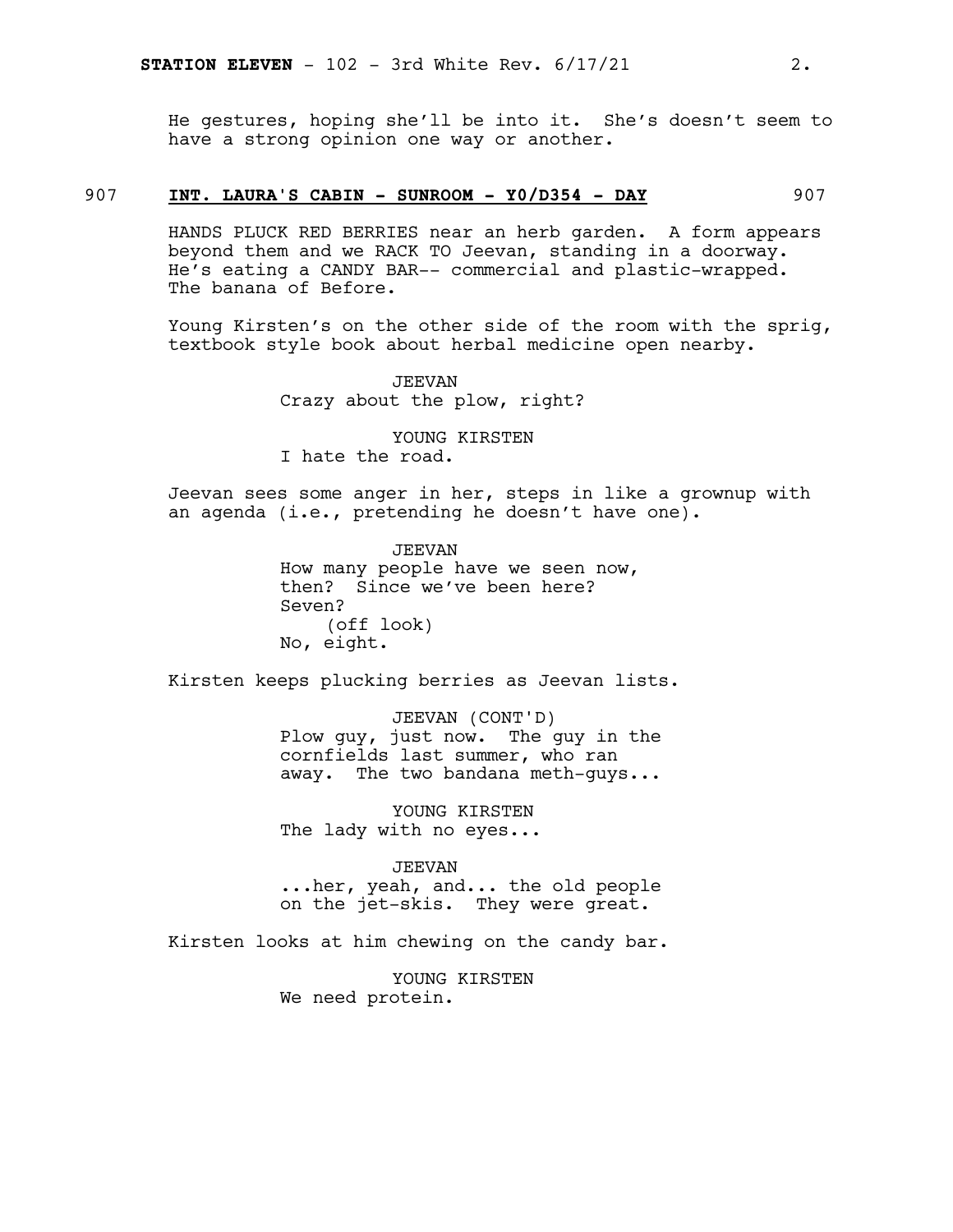#### 908 **EXT. WOODS - Y0/D354 - DAY** 908

Young Kirsten down on her belly with a rifle, aiming through a scope, and Jeevan standing with binoculars, watching something far off that we can't see.

Jeevan flinches, but she doesn't fire. He squints. A few beats of silence as we realize Kirsten is good at this, she is patient and deliberate. Even the sound of something rising up, something... like *wagon wheels?...* doesn't distract her.

Eventually Young Kirsten *fires, CRRRA*--

- 1 OMITTED 1
- 2 OMITTED 2
- A3 OMITTED A3
- B3 OMITTED B3
- C3 OMITTED C3
- D3 OMITTED D3
- 3 OMITTED 3
- 4 OMITTED 4
- A5 OMITTED
- B5 OMITTED B5
- 5 OMITTED 5 6 OMITTED 6
- 7 OMITTED 7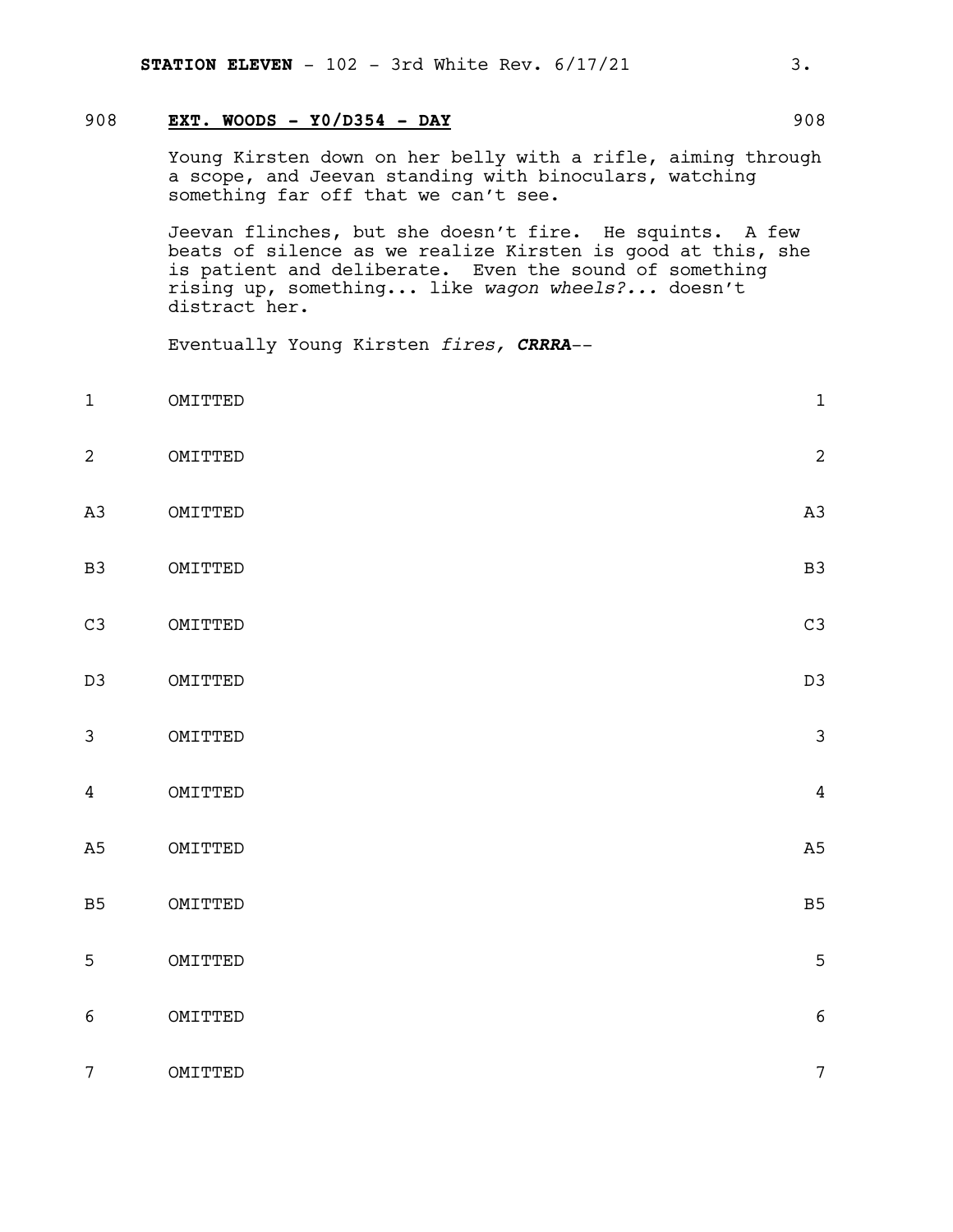| 8              | OMITTED | 8              |
|----------------|---------|----------------|
| A <sub>9</sub> | OMITTED | A <sub>9</sub> |
| B <sub>9</sub> | OMITTED | B <sub>9</sub> |
| 9              | OMITTED | 9              |
| 10             | OMITTED | 10             |

#### A11 **EXT. ROAD - OUTSIDE ST. DEBORAH-BY-THE-WATER - Y20/D1 - DA**A11 **Y**

*--ACCCKKKK!* Morphs into the *CLOMP-CLOMP, CLOMP-CLOMP* of hooves on pavement... We're on a small sculpture, two twigs bound together with green grass, into a tiny upside-down "t". Two inches by one inch, resting against a wooden stake. Deep greens of a lush summertime Midwest forest are in the background.

A white horse comes into view, someone dismounts. It's **KIRSTEN RAYMONDE** (28), sweaty from the summer sun, approaching a sign that reads "St. Deborah's" with an arrow, indicating a road that veers off the main road.

She sees the little cross down on the ground, goes to it, picks it up. Looks at it for a beat. We see that it's quite similar to TATTOOS that are on her wrist.

An eerie feeling, and Kirsten looks out into the woods. Watching carefully, perfectly still in the summer sun. Eyes ticking. Hyper-aware, scanning. We see her from a disembodied POV from somewhere inside the woods as she looks around...

There's a loud *BANG!* then from down the road, and her head snaps left at a sound, her eyes thin with vigilance, drops the twigs. She climbs back up on her horse, Luli, ranging ahead but now focused on the sound.

With a quiet clicking sound, she expertly tilts the reins and leans Luli back the other way, gives a kick, and Luli begins to canter down the road. As she goes, we see Kirsten draw a VERY LARGE KNIFE (*Holy shit)* from a sheath across her back, almost a knight on her way to battle...

We can see now that she's headed for a line of vehicles down the road. Her people. Her home. Horse-drawn wagons. A line of them, how many we can't tell.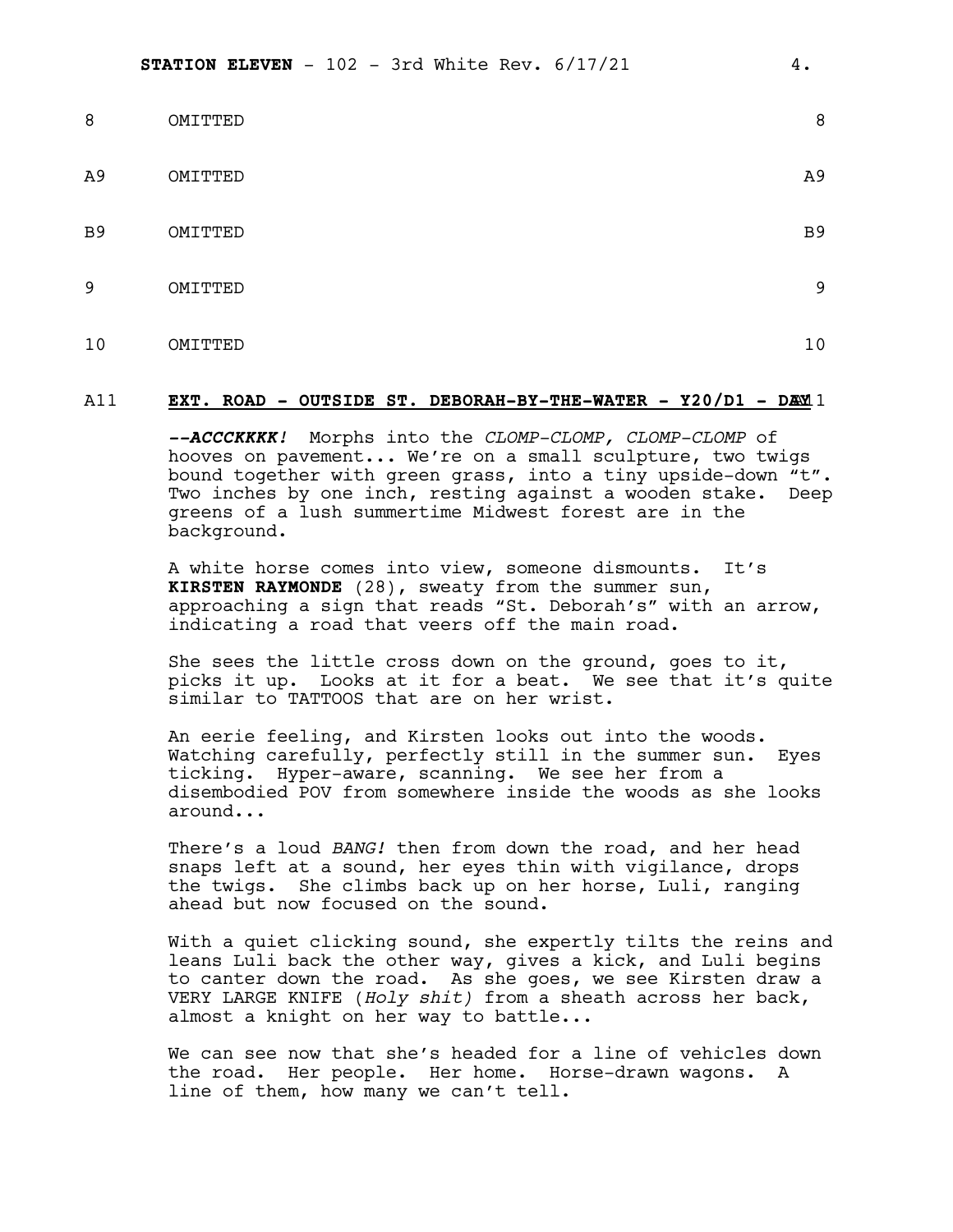But on the front of the first, a Bronco, we can see white text: **SURVIVAL IS INSUFFICIENT.** We see also the forest, life, lake, and rebirth of Year Twenty is an incredible green wonderland of possibility...

# **S T A T I O N E L E V E N**

Kirsten approaches a group of people, horses, and wagons. One of her oldest and most trusted friends, **DIETER (50s)**, at the front, glances, holding a JACK, irritated at the delay.

#### **CHYRON: YEAR TWENTY**

He nods toward the flat tire of the wagon at the front. **JEREMY (30s)** is with him, hustling to help.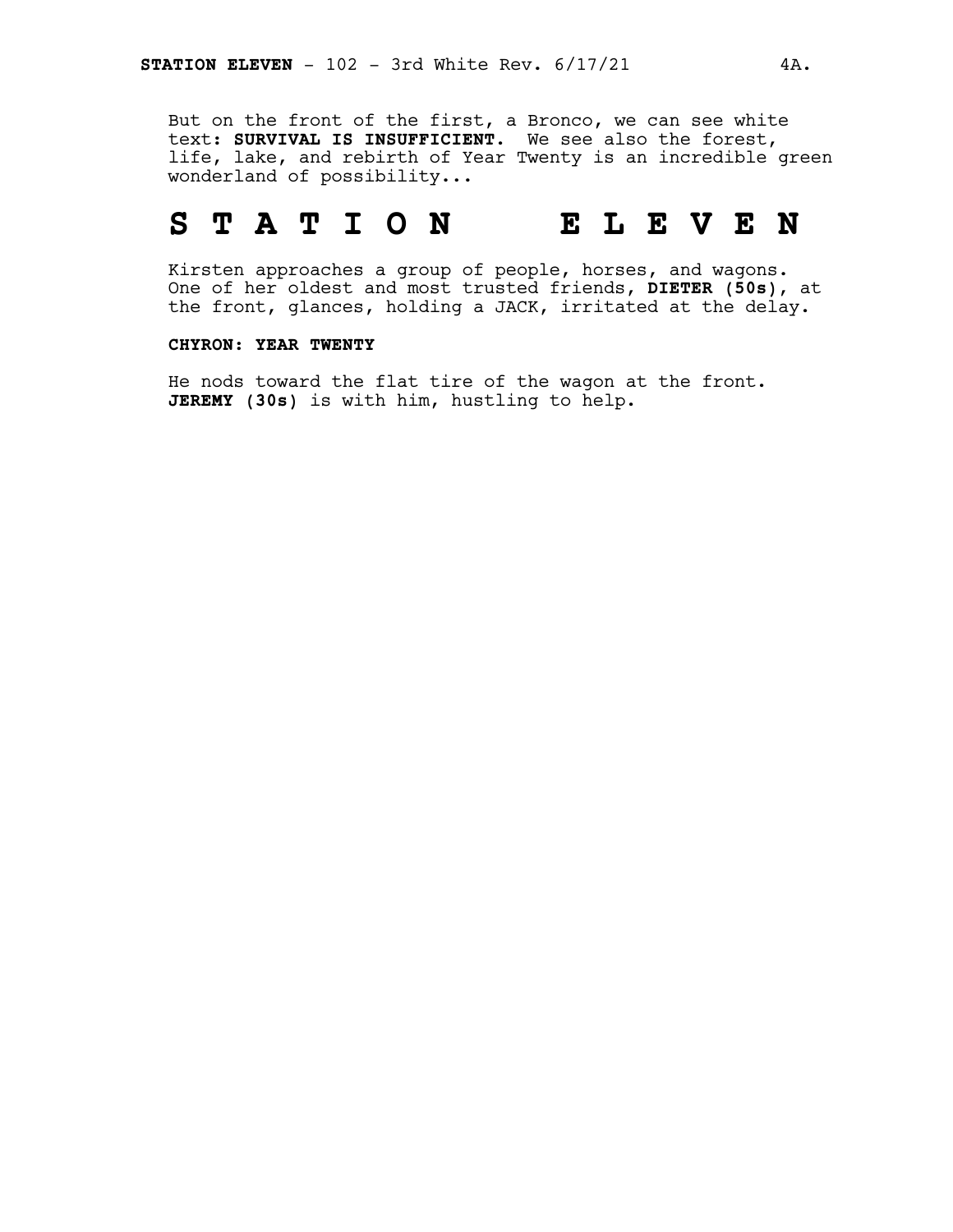DIETER Blew a tire. Twenty minutes. (indicates Jeremy) The father-to-be overinflated.

Kirsten nods at Jeremy's apologetic wave. She smiles ever so much, sheaths her knife. Normal for them, a minor inconvenience, but she doesn't like the wagon train being exposed. She watches as the two begin to jack up the wagon.

> KIRSTEN (to Jeremy) How's Charlie?

JEREMY Fine. At the back.

KIRSTEN K. Quick as you can.

She urges Luli on, walks down the train as we see people recline, sip water, see the world of Kirsten in Year Twenty as she patrols wagon after wagon...

... Of people way more chill than her. This group is the **TRAVELING SYMPHONY**, a patched-together tribe of players and musicians, dusty and dirty but happy in their craft and banded together into a self-made family. They are always on tour. They live to bring art to the archipelago of small towns, camps, and communities that are the definition of society, post-pandemic. You'll know them.

She passes **ALEXANDRA** and **SAYID**, both quietly chatting in close quarters between wagons, glances at them, keeps going.

She comes to a pregnant woman seated on the back of one of the rear wagons, FANNING HERSELF with a copy of Hamlet. Her dear friend **CHARLIE**, who glances up.

> KIRSTEN (CONT'D) You want some water?

CHARLIE I got my camel.

She indicates a CAMELBACK on her back, takes a sip. Nods down the road behind them.

> CHARLIE (CONT'D) Look who's coming.

Kirsten looks up and sees a lone man, who WAVES, halfjogging, trying to catch up. This is **DAN**, one of the Symphony's biggest fans.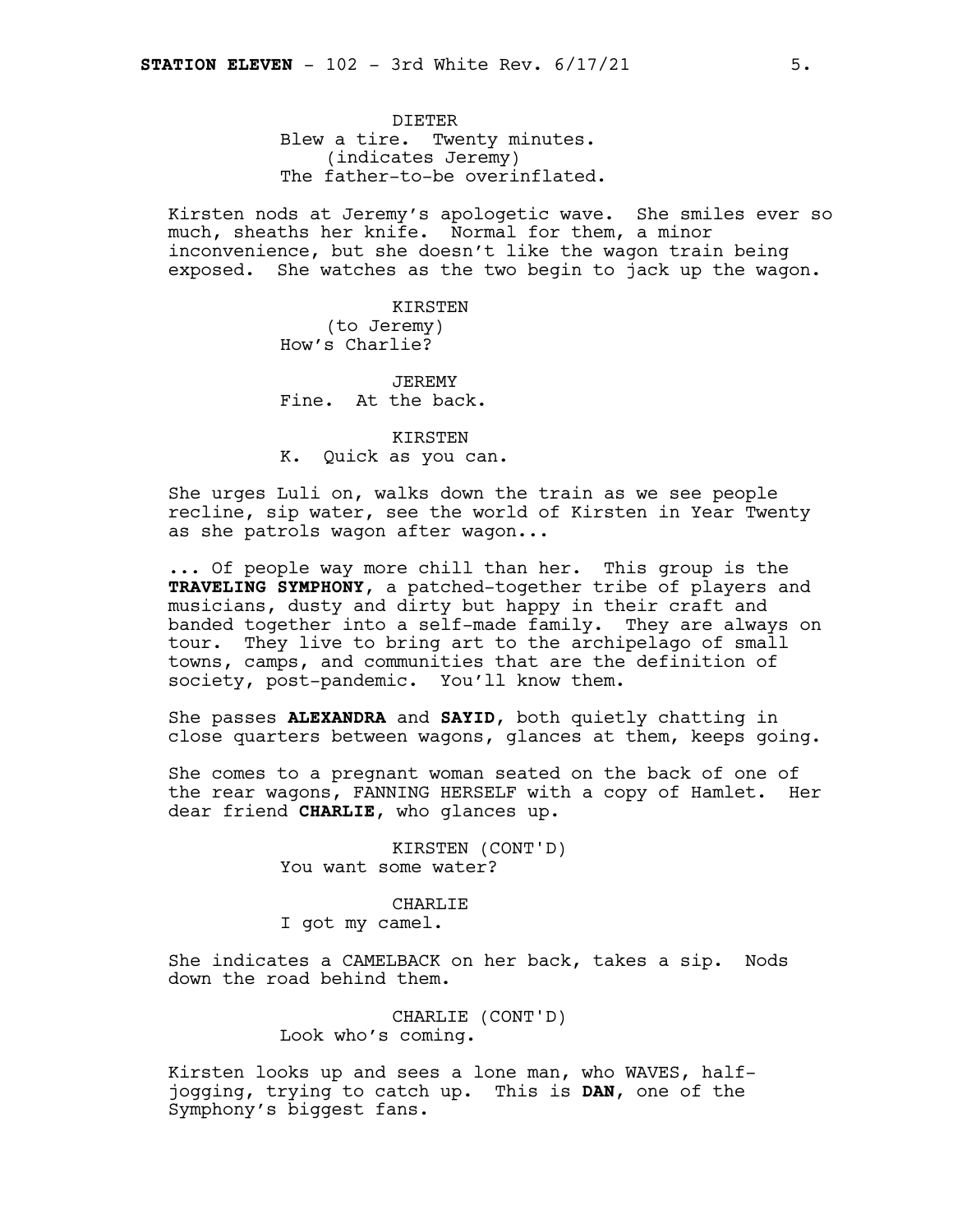DAN What's up!!!!

Kirsten sighs.

KIRSTEN Oh god. This guy.

#### 11 **EXT. ROAD - OUTSIDE ST. DEBORAH-BY-THE-WATER - Y20/D1 - DAY**11

Twenty minutes later and Dan stands before the entire Symphony, pacing.

> DAN Please. No Shakespeare.

Kirsten, dismounted now, stands near Charlie and watches as Dan, ill-at-ease, stands in the middle, mid "audition".

**THE CONDUCTOR** (50s) skitters away from the group, madly scribbling in a notebook, with a KEYTAR strapped to her back, (flaregun) sidearm holstered to her waist; **WENDY** (50s), guitar strapped to her back, beside her best friend **VLAD**, frowning, hating everything. **CHRYSANTHEMUM**, (30s, nonbinary) knitting with two HUGE BALLS OF YARN, and near Chrys is **AUGUST** (30s), head costumer, very old friend of Kirsten. August glances at Kirsten, raises his eyebrows.

VLAD

We only perform Shakespeare.

Some cheers of encouragement from the Symphony, despite Dieter's skeptical look. **IOWA** (formerly known as the Second French Horn, same character) shrugs at Dieter.

> IOWA Let him. Sarah's still composing. She's not paying attention.

Dieter glances. The Conductor is scribbling manically into pages she's losing track of. She is not. Whatever.

> ALEXANDRA C'mon, Dieter. Break a rule.

Dieter rolls his eyes, sighs.

DIETER

Fine.

Dan nods to himself very seriously, hangs his head, getting himself into character. Kirsten sits next to Charlie in the grass, sips from her canteen.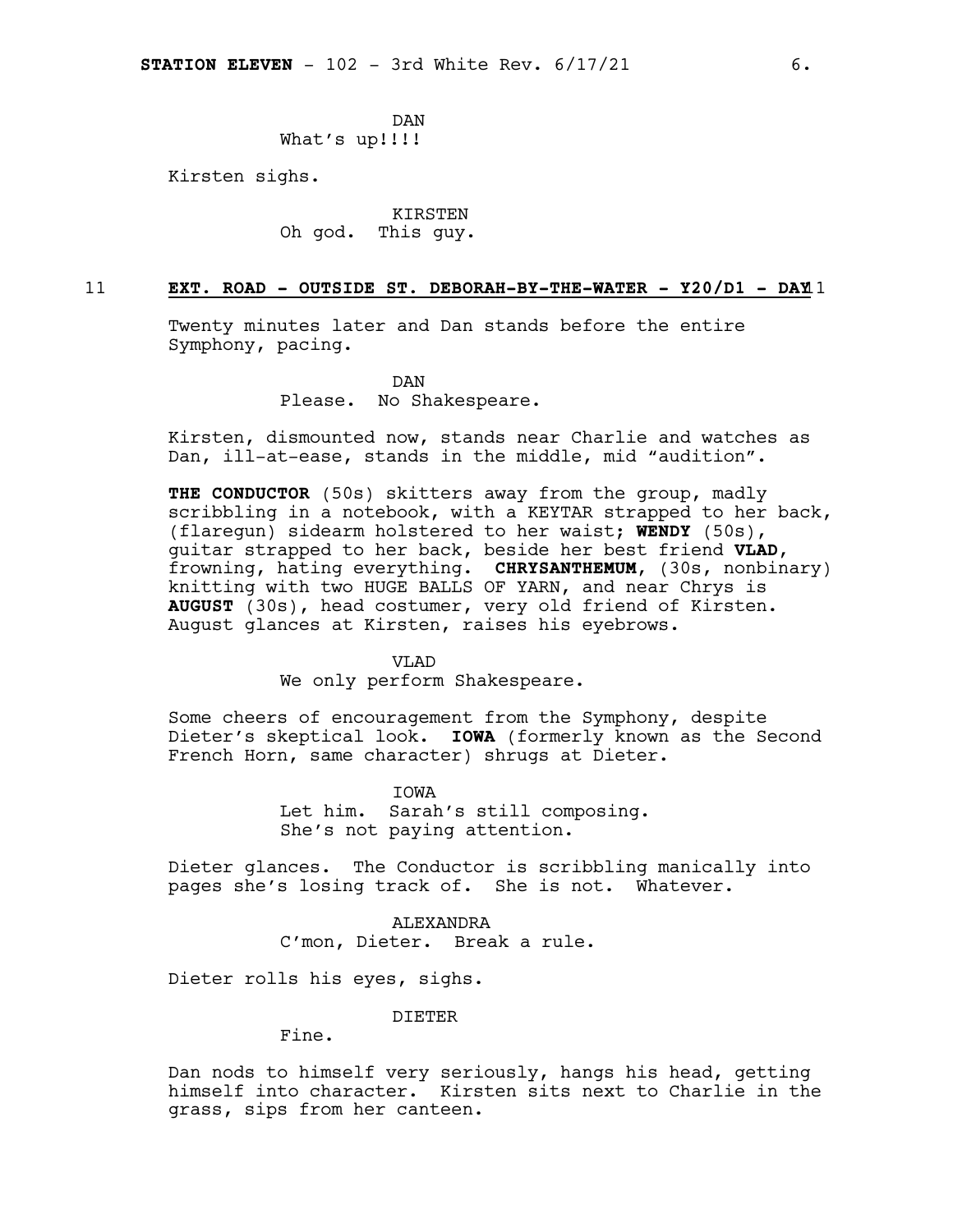#### KIRSTEN

#### Do we even need someone new?

August and Charlie look at one another, Kirsten doesn't see.

#### CHARLIE

You never know.

Dan's head *snaps* up. He's *in character*. He's miming that he's holding something in his right hand. He looks out at the group with seriousness, raises an Air CB to his face.

> DAN Good morning.

ENTIRE SYMPHONY Good morning.

AUGUST Loved this movie...

They all know what Dan's about to do, because he does it every time he auditions...

DAN

In less than an hour, aircraft from here will join others from around the world. Perhaps it's fate that today is the 4th of July, and you will once again be fighting for our freedom, not from tyranny, oppression, or persecution-- but from annihilation. We're fighting for our right to live, to exist. *And should we win the day*, the 4th of July will no longer be known as an American holiday, but as the day when the world declared in one voice: We will not go quietly into the night! We will not vanish without a fight! We're going to live on! We're going to survive! Today, we celebrate *our Independence Day!*

All the members of the Symphony burst into **HUGE CHEERS** as Dan nails the last lines of the *Independence Day* speech. A lone **TRUMPET** rise up and begin to hear the trumpet solo from Tchaikovsky's "Chanson Napolitaine"... Kirsten mounts up. Sees The Conductor hurry into her wagon, enter, holding her papers, still worried about composing.

> DIETER Let's make magic!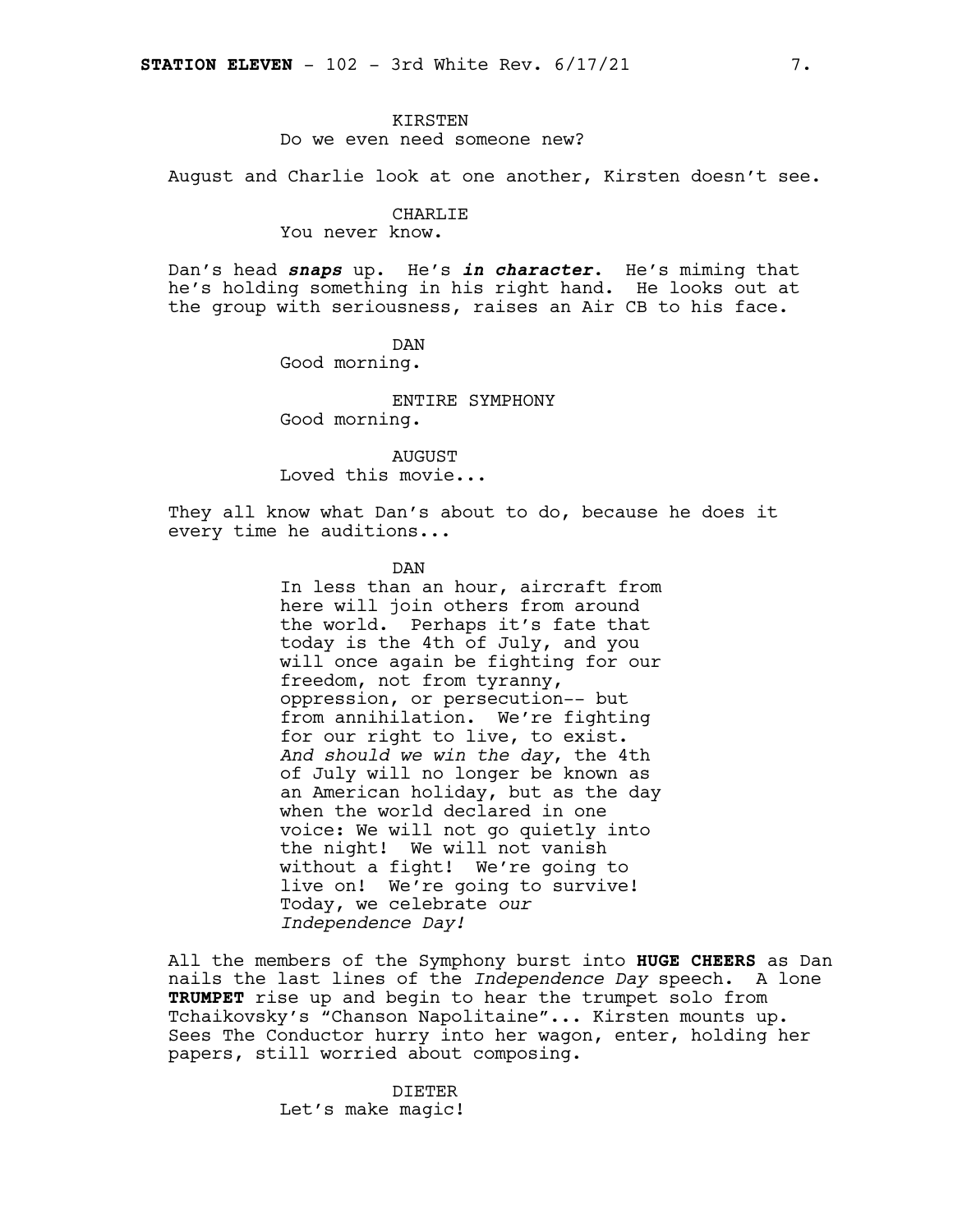#### 12 **EXT. HABERMAKER'S PARKING LOT - ST. DEBORAH-BY-THE-WATER -** 12 **Y20/D1 - DAY**

Retrofitted trucks and Winnebagos drawn by horse, trundle onto a crumbling parking lot. **TUBA** walks out front, playing the trumpet.

The group goes by a rough, yet serviceable STATUE OF A WOMAN with a simple placard that's engraved with "St. Deborah." In the b/g we see LAKE MICHIGAN sparkling through the trees.

The Conductor rides within her wagon, pops her head out through her square window. Kirsten walks beside her.

> KIRSTEN You finish?

THE CONDUCTOR Harder every time.

**KIRSTEN** How do you feel?

The Conductor nods at the statue on their way by.

THE CONDUCTOR They should make me a saint. It's my twentieth symphony.

KIRSTEN Yeah, well. You didn't die in a chemical fire.

THE CONDUCTOR I die every year. Composing. \*

Kirsten looks over. \*

KIRSTEN I don't like *Hamlet.* \*

THE CONDUCTOR  $\qquad \qquad \star$ That's just your process.

Kirsten does not accept this, walks ahead to the front of the \* wagons. The Conductor's eyes light up as she sees--

A group of children pouring out of a parking garage, chasing after the Symphony, excited. One boy on a bike. One girl, \* **LUCY**, is skipping--

> LUCY Shakespeare people! Kirsten!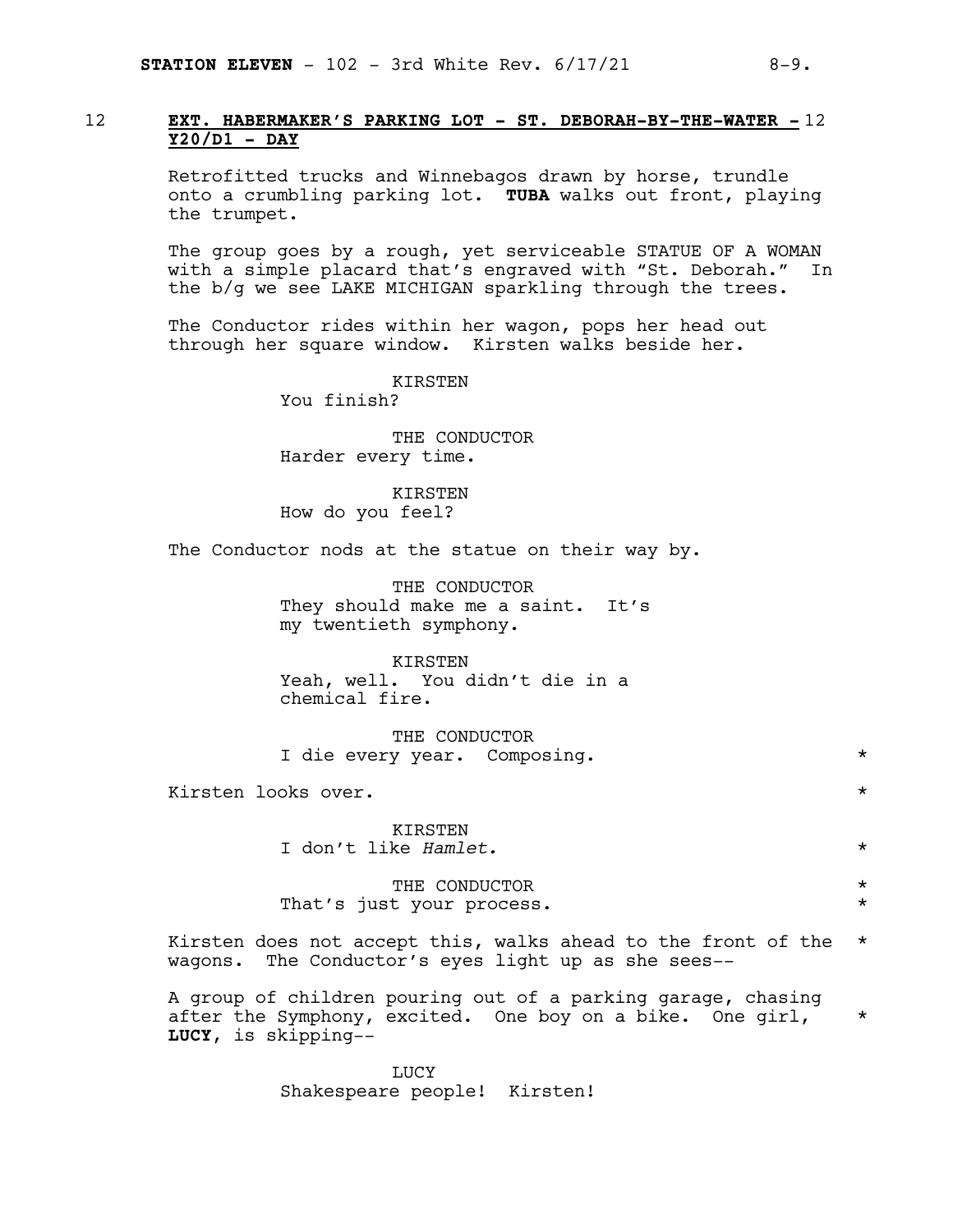Lucy and the rest of the kids practically run into August, almost dropping a single BASKET she carries with one BOTTLE OF DANDELION WINE, a welcome gift.

> LUCY (CONT'D) Welcome back to St. Deborah-by-the-Water. Is Kirsten here? Or Alex?

> AUGUST You all liked Romeo and Juliet last year, huh?

#### **FRONT OF THE WAGONS**

Kirsten, eyeing Lucy, rolls her eyes at the praise of *Romeo* \* and *Juliet*, walks up to Alex, who's looking around at the  $*$ <br>deeper waters of "Lake Michigan". deeper waters of "Lake Michigan".

> KIRSTEN Hey. Let's go on a props run.  $*$

Alex smiles at the invitation, pulls her eyes from the sea... \*

ALEXANDRA (PRE-LAP) \* *So I press the button. Tap. Then--* \*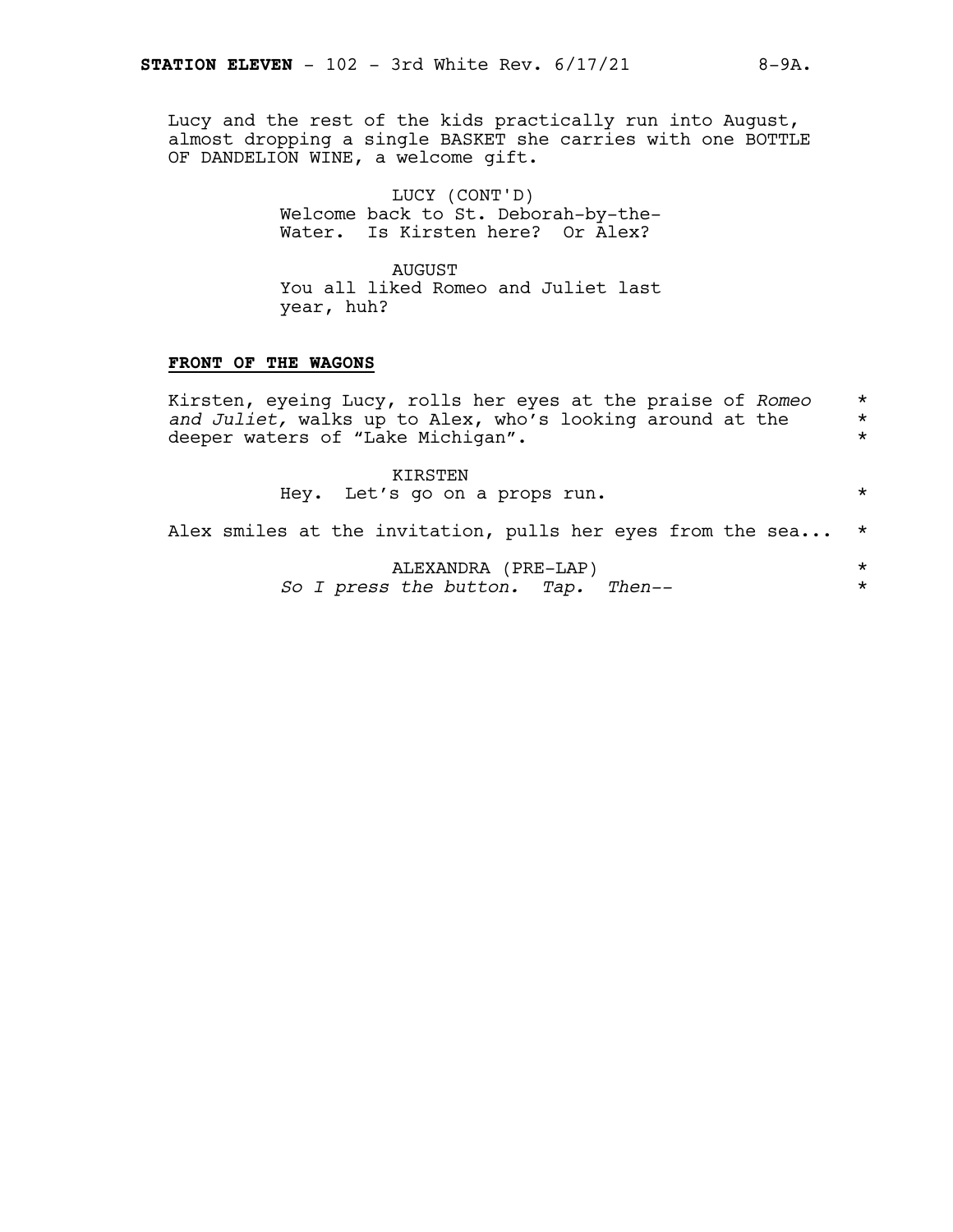| 13         | OMITTED | 13         |
|------------|---------|------------|
| 14         | OMITTED | 14         |
| 15         | OMITTED | 15         |
| 16         | OMITTED | 16         |
| A16        | OMITTED | A16        |
| <b>B16</b> | OMITTED | <b>B16</b> |
| 17         | OMITTED | 17         |
|            |         |            |

#### A19 **EXT. ROAD - Y20/D1 - DAY** A19

WE POP SUPER- HIGH AND WIDE, and see the two tiny human moving through a landscape so densely-forested you would think they were in the Amazon.

18 OMITTED 18

| KTRSTEN                            |  |
|------------------------------------|--|
| An entire map of everything around |  |
| you. And all the cars.             |  |

But the frame is SLIDING LATERALLY as the two go, and we REVEAL THE SHORE OF LAKE MICHIGAN not far away, scope oceanic, a blue line bounding them to the west. Alex holds a \* CRACKED IPHONE.

| ALEXANDRA                                   | $^\star$ |
|---------------------------------------------|----------|
| So I press, "I want a ride," then           | $\star$  |
| something happens in a car nearby,          | $\star$  |
| and they can see where we are               | $\star$  |
| KIRSTEN                                     | $\star$  |
| And they'd come pick us up                  | $\star$  |
| Alex watches Kirsten look out at the woods. | $\star$  |
| KIRSTEN (CONT'D)                            | $^\star$ |
| Take us anywhere.                           | $\star$  |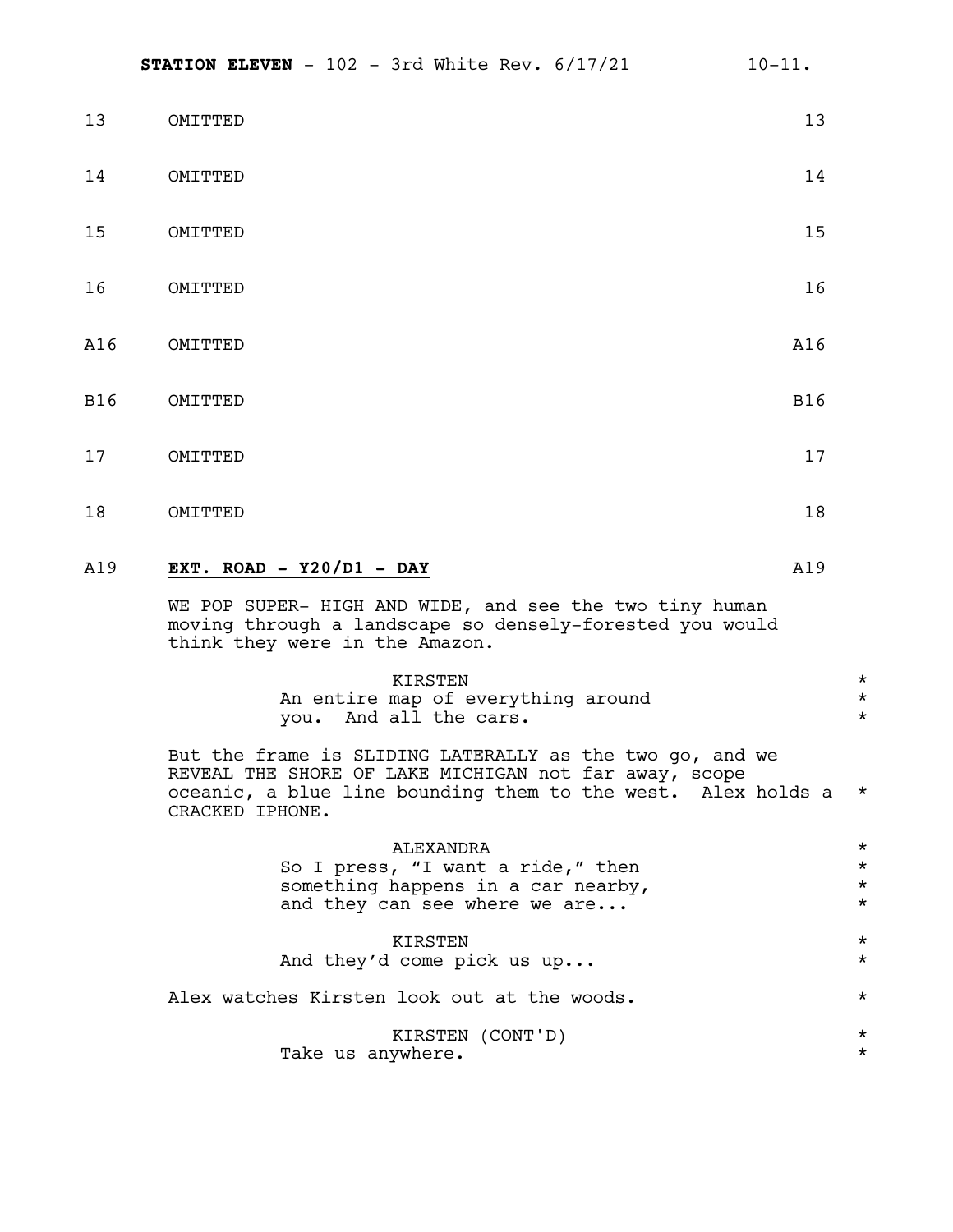| ALEXANDRA<br>How many plays could fit on this<br>one?                                                                                                                                                                                                                                                                                                                                                                                                                                                                 | $^\star$<br>$^\star$                         |
|-----------------------------------------------------------------------------------------------------------------------------------------------------------------------------------------------------------------------------------------------------------------------------------------------------------------------------------------------------------------------------------------------------------------------------------------------------------------------------------------------------------------------|----------------------------------------------|
| KIRSTEN<br>Every play, ever.                                                                                                                                                                                                                                                                                                                                                                                                                                                                                          | $^\star$                                     |
| ALEXANDRA<br>Lemme just read everything<br>(phone to her ear)<br>Then talk to any person anywhere.                                                                                                                                                                                                                                                                                                                                                                                                                    | $^\star$<br>$^\star$<br>$^\star$             |
| Kirsten looks over at the phone                                                                                                                                                                                                                                                                                                                                                                                                                                                                                       | $^\star$                                     |
| A FLASH, then, some memory of Kirsten's, where she sits alone<br>in a room, reading Station Eleven, then looks up at her phone<br>lighting up. After only a moment, we are back in Y20, long<br>enough for Alex to toss the phone back into the wagon and we<br>see a few more odds and ends; some VACUUM-SEALED BAGS OF<br>BEANS, a small LAMP with no shade or bulb, a PAIR OF JEANS, a<br>couple BOTTLE OF BOOZE, a TIN OF WEED GUMMIES, and a big<br>STUFFED CROW. A sturdy JUG OF WATER rides in the wagon, too. | $^\star$<br>$^\star$<br>$^\star$<br>$^\star$ |
| Kirsten's looking out into the trees, lost in thought.                                                                                                                                                                                                                                                                                                                                                                                                                                                                |                                              |
| Alex sees her fretting, the pulls out the tin of weed<br>gummies. Opens it. Alex eats one, tries the flavor.                                                                                                                                                                                                                                                                                                                                                                                                          | $\star$<br>$^\star$                          |
| ALEXANDRA (CONT'D)<br>(prompting Kirsten)<br>"One Bud."                                                                                                                                                                                                                                                                                                                                                                                                                                                               | $^\star$                                     |
| Kirsten nods. Alex continues to chew. She's picking around,<br>looking for more.                                                                                                                                                                                                                                                                                                                                                                                                                                      | $^\star$<br>$^\star$                         |
| KIRSTEN<br>Gimme one.<br>(pops one in her mouth)<br>Gimme all of them, actually.                                                                                                                                                                                                                                                                                                                                                                                                                                      | $^\star$<br>$^\star$<br>$^\star$<br>$^\star$ |
| Kirsten takes away the THC, chews as well.                                                                                                                                                                                                                                                                                                                                                                                                                                                                            | $^\star$                                     |
| <b>ALEXANDRA</b><br>I asked Sayid to meet us swimming.<br>At the slide.                                                                                                                                                                                                                                                                                                                                                                                                                                               | $^\star$<br>$^\star$                         |
| KIRSTEN<br>(points)<br>Skeleton.                                                                                                                                                                                                                                                                                                                                                                                                                                                                                      | $^\star$<br>$^\star$<br>$^\star$             |
| But Kirsten's eyes are focused on something past Alex, who<br>Just visible are the footbones of a skeleton,<br>turns.                                                                                                                                                                                                                                                                                                                                                                                                 |                                              |

reclined into the ditch.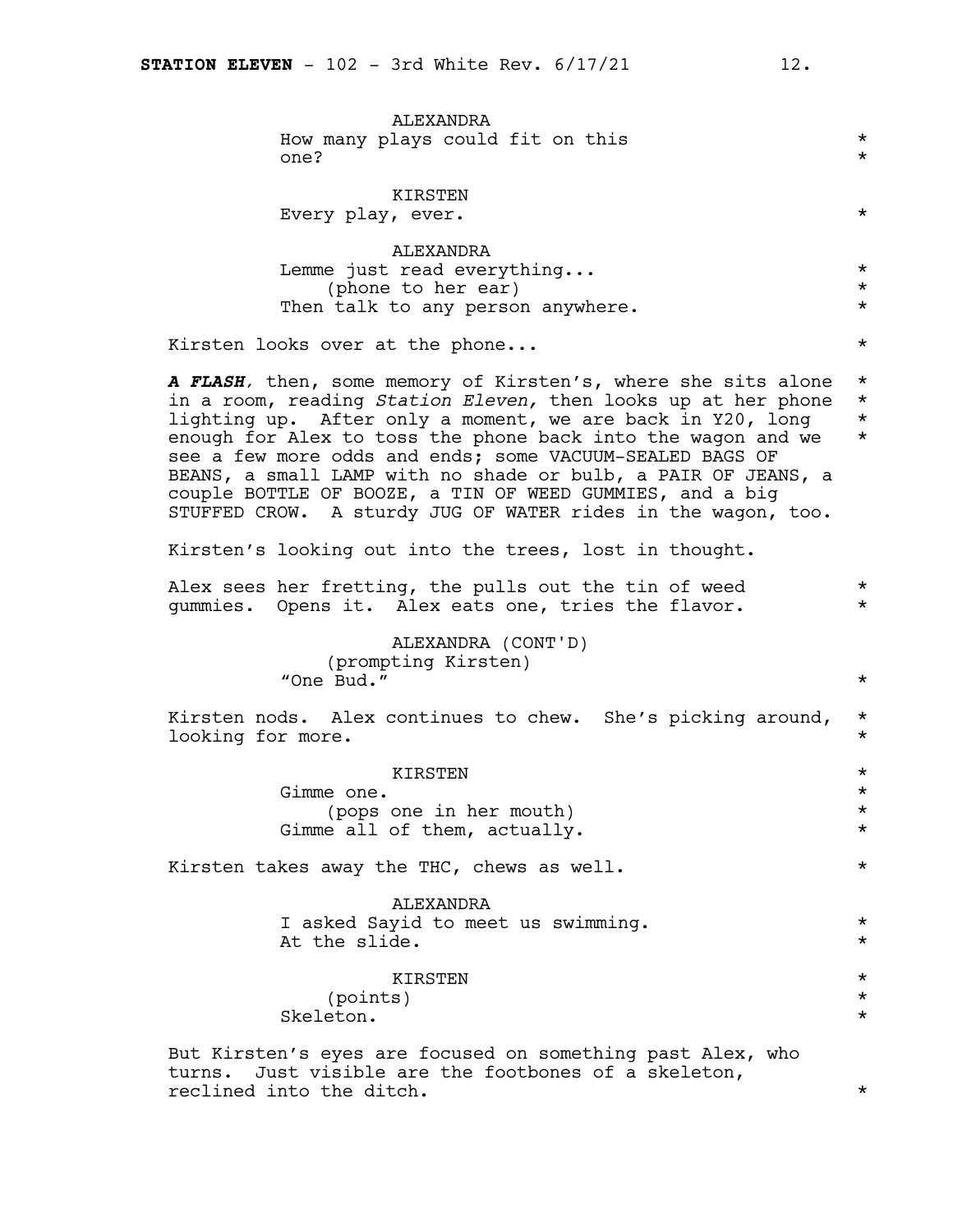KIRSTEN (CONT'D) For Yorick. \* Kirsten takes the tin from her and Alex hustles off to the side of the road, goes down the ditch a bit, assesses the skeleton situation. Muddy more than anything, she can see the white of a skull's face half-buried in the mud. Kirsten \* comes over and looks. *Is it Jeevan?.... No.* \* ALEXANDRA Good shape.  $\star$ Alex positions herself near the skull, scoops out mud. \* ALEXANDRA (CONT'D) \* Swimming'll be fun. \*  $(\text{takes hold})$ <br>s good.  $\star$ Fun's good. Alex yanks, there's a *CRACK* as the skull comes off. She \* holds it up, tests it in the "Yorick" position. They both  $*$ <br>laugh together start heading off laugh together. Start heading off.

> ALEXANDRA (PRE-LAP) (CONT'D) *AHHHHHHHHHHHHH!*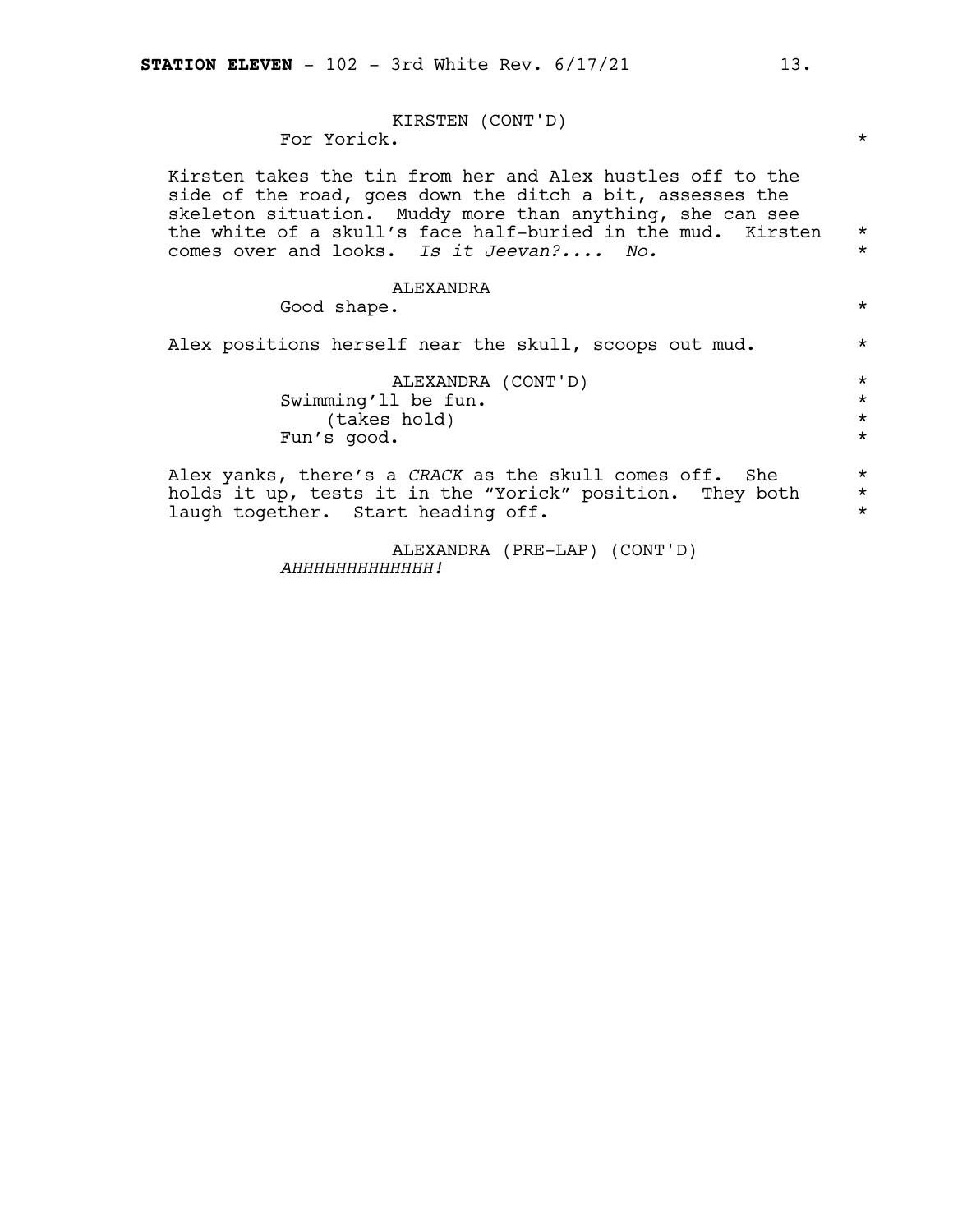#### B19 **EXT. SHORE OF LAKE MICHIGAN - LAURA'S CABIN - Y20/D1 - DAY**B19

Alexandra flings out over the water, SAILS through the air before PLUNGING into the blues of LAKE MICHIGAN. *SPLASH!* WE ARE WIDE looking out at the water, from the shore, a LONG DOCK pointing out to nothing, A SLIDE floating alone on a PONTOON RAFT at its endpoint.

Sayid sits on the end of the dock, drying off in the sun. Kirsten's in the water nearby, quite stoned. She glances and sees Alexandra surface, swim over toward the shore, and walk out of the water. Kirsten watches Alex go into the trees.

> SAYID How was the props run?

| KIRSTEN                                                                                       |                                |
|-----------------------------------------------------------------------------------------------|--------------------------------|
| Fine. You see the skull?                                                                      | $\star$                        |
| Sayid, still dripping, tanning, is so-so on the skull.                                        | $\star$                        |
| SAYID<br>We'll make it work.                                                                  | $\star$<br>$\star$             |
| <b>KIRSTEN</b><br>Make magic every time.                                                      | $\star$                        |
| He laughs. She gives a high "What?" look to him, begins the<br>breast stroke toward the raft. | $\star$<br>$\star$             |
| SAYID<br>You check inside the cabin? Any<br>sign of him?                                      | $\star$<br>$\star$<br>$\star$  |
| KIRSTEN<br>I looked in through the window.<br>Same as always. No sign of him.                 | $\star$<br>$\star$<br>$\star$  |
| Sayid absorbs this, silent. Kirsten swims out more.                                           | $\star$                        |
| KIRSTEN (CONT'D)<br>It's clear today. You can see<br>Chicago.                                 | $\star$                        |
| The gray-black hazy outline of a skyline is there, miles and<br>miles in the distance.        |                                |
| SAYID<br>Can you imagine what it's like in<br>there? Ferns in the buildings                   | $\star$<br>$\star$<br>$^\star$ |

As she treads water and floats, we hear what sounds like a HUGE AIRPLANE COMING IN FOR A CRASH-LANDING BEFORE WE--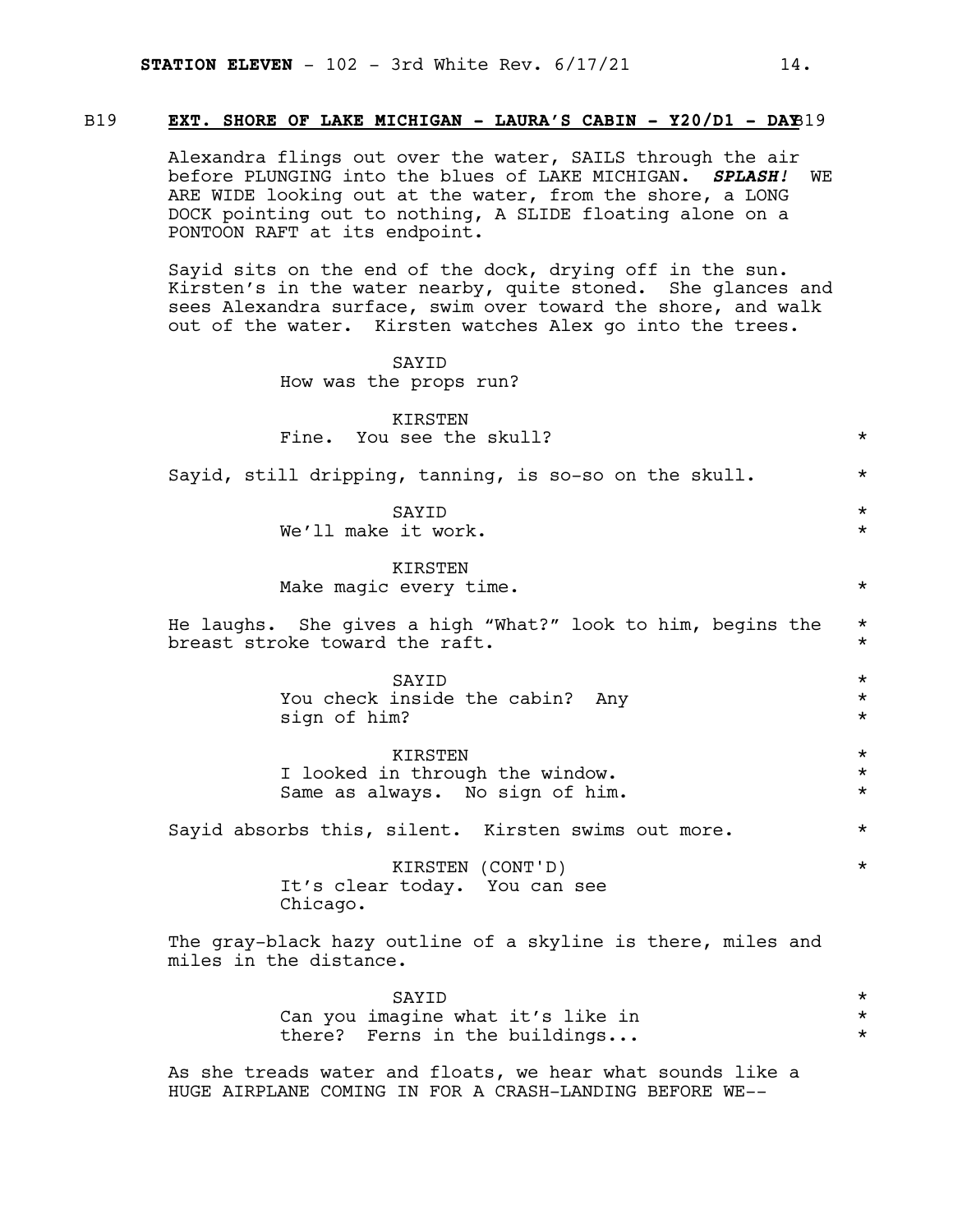#### C19 **INT. FRANK'S APARTMENT - CHICAGO - Y0/D0 - NIGHT** C19

ARE TIGHT ON **YOUNG KIRSTEN**, standing at the window the moment the plane crashed, looking up and to the right and then tracking the airplane's angle and she reacts to the crash and then the slow rolling and tipping of the Ferris wheel. She stares as FIRELIGHT begins to reflect on the glass in front of her face, staring as the wheel and Navy Pier burn.

#### D19 **EXT. SHORE OF LAKE MICHIGAN - LAURA'S CABIN - Y20/D1 - DAY**D19

Kirsten lingers there for a moment more, staring off, stoned or something else. Kirsten glances toward the dock, becomes \* aware that there's no sign of Alex anywhere. She scans, still calm.

> KIRSTEN Where's Alex?  $\star$

Kirsten swims toward Sayid-- her line of sight is blocked by the dock as she reaches the ladder, pulls up. Their stuff- the red wagon, their clothes and packs-- are on the dock...  $*$ 

> KIRSTEN (CONT'D) (to Sayid) Did you see where Alex went?

Alarmed now, she starts scanning... And sees Alexandra on the \* beach about thirty yards away, talking to two strangers.

A man and a teenager. Kirsten's already out of the water.  $*$ 

KIRSTEN (CONT'D) Fuck. Sayid.  $\star$ 

The boy CLOCKS Kirsten there, pulling on some clothes,  $*$ grabbing her GNARLY KNIFE. Doesn't bother with the sheath. \*

> SAYID What's wrong?

KIRSTEN Strangers. Come on. Something's off with beard guy. \*

He looks, squinting.  $*$ 

#### SAYID Hold on, hold on.

But Kirsten is moving fast in their direction, picking along rocks expertly, knife glimmering in the sun.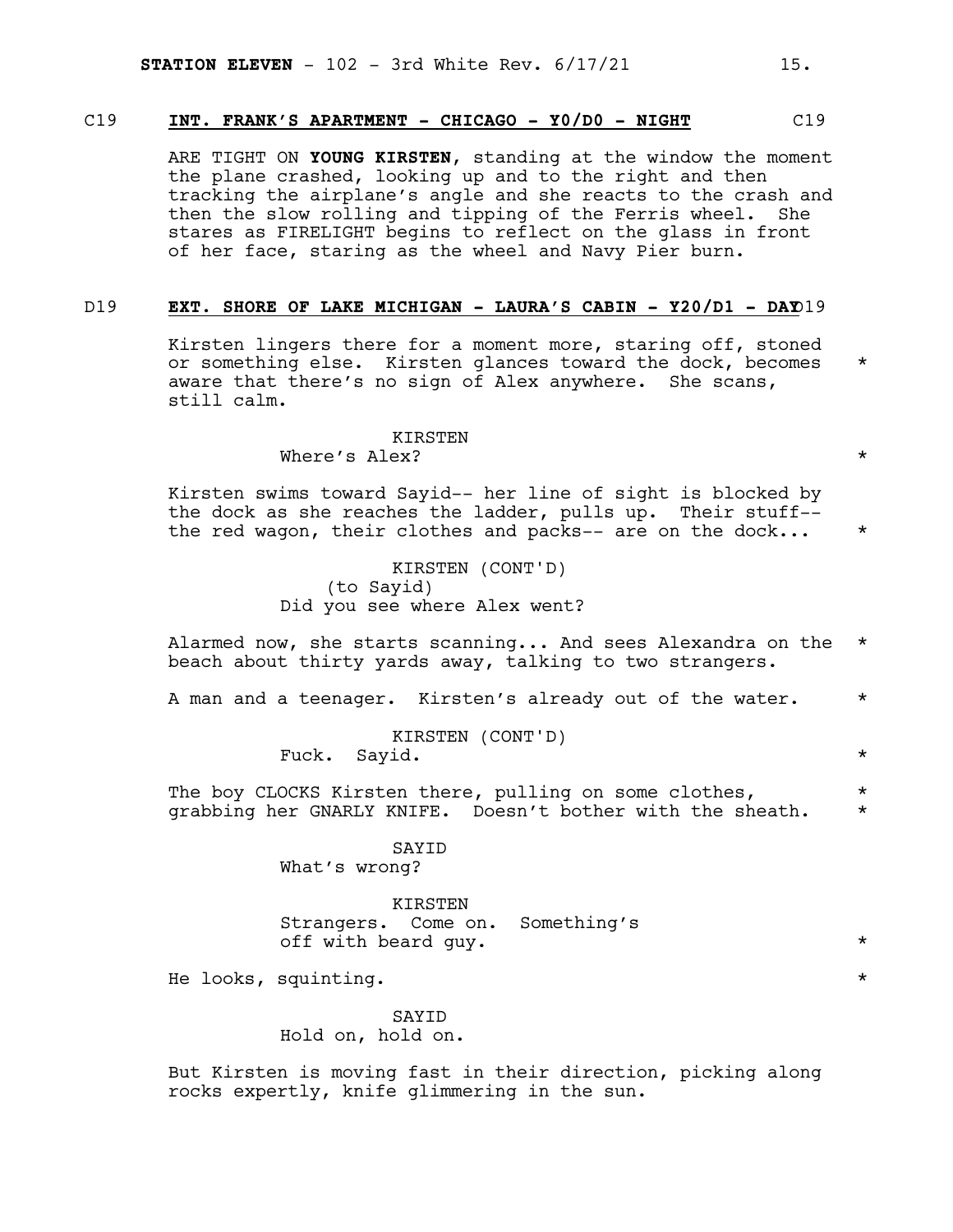#### KIRSTEN

*Hey!*

The man, the teenager, and Alexandra all look over at her.  $*$ Kirsten's closer now, and can see the man is handsome, with kind eyes. Exhausted. His crutch and booted leg looks like \* the road's been hard.

> KIRSTEN (CONT'D) \* Step back from them. Alex.  $*$

ALEXANDRA (sorry my mom is crazy) Kirsten. This is David and Cody.

Sayid comes picking his way up behind Kirsten. The man, **DAVID** (30s), puts up a friendly hand, puts a hand on **CODY**'s shoulder and has him step back with him.

> KIRSTEN What did he say to you?

ALEXANDRA He said *hi*. Then I said... *hi*.

DAVID No, I get it, I get it.

From behind, Sayid puts a calming hand on Kirsten's bicep, Black Widow to her Incredible Hulk.

> SAYID They're fine. I met them back with the troupe. With my eyes and ears. \* \*

Kirsten looks at Sayid, suddenly feeling like the only one in a group who's pulled weapons. David steps in, saving--

| DAVTD                             |          |
|-----------------------------------|----------|
| We're from Hamilton, just passed  |          |
| through St. Deborah's, found out  |          |
| The Symphony was on the way. Had  | $^\star$ |
| to stick around.                  | $\star$  |
| (then, to Kirsten)                |          |
| We actually saw you perform up on |          |
| Mackinac Island ten years ago.    | $^\star$ |
| (glances, Cody nods)              |          |
| We're just huge fans.             | $^\star$ |
|                                   |          |

Kirsten stares for a beat before a reflexive, charming, flattered smile appears on her face.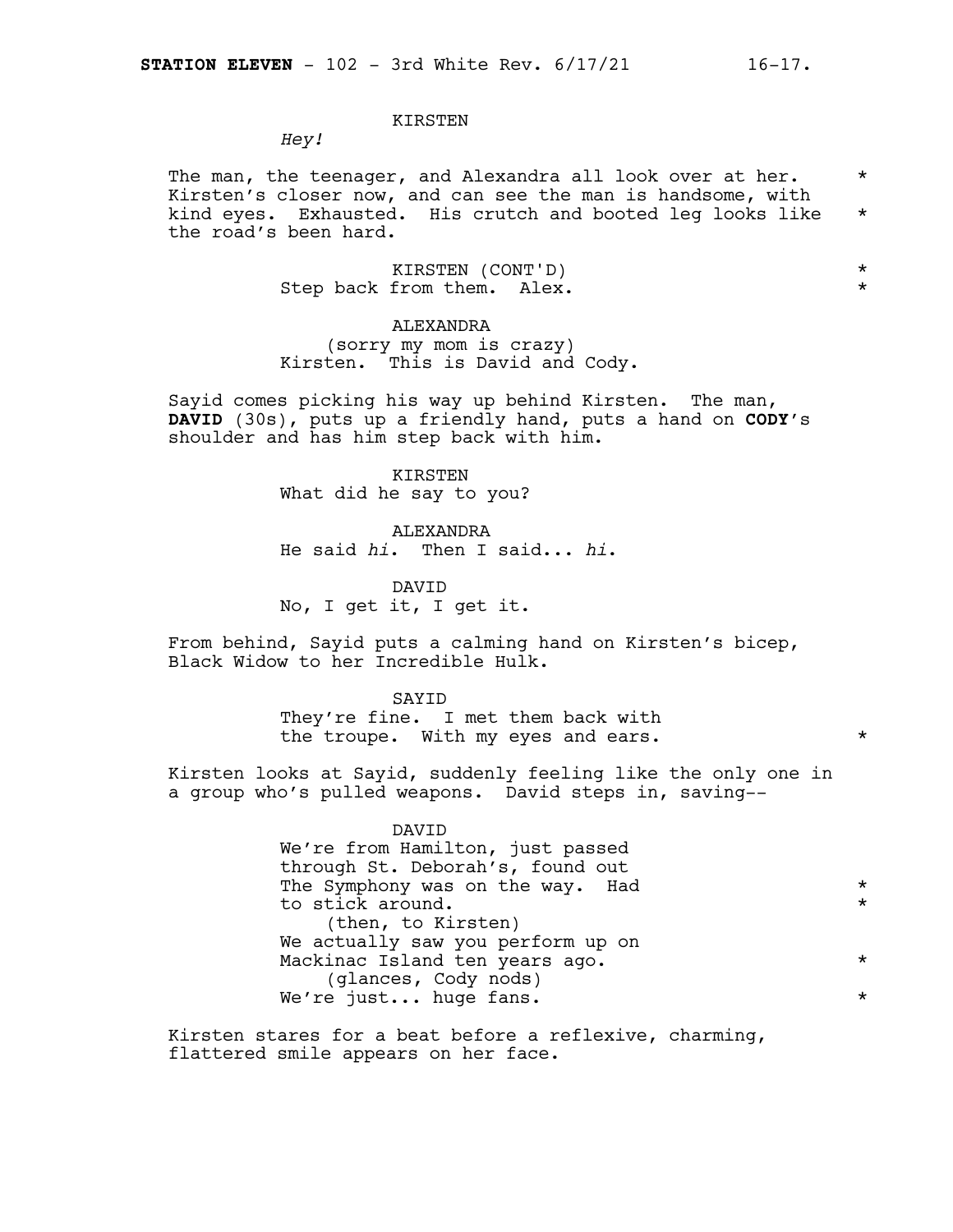#### KIRSTEN

Oh. (lowers blade) Thank you.

Sayid nods at Kirsten's terrifying knife, gives an encouraging look to her to put it the *fuck* away... She awkwardly lowers it.

#### ALEXANDRA What plays did you see?

David is clocking Kirsten's tattoos, the upside down 't's. \* Didn't seem to hear the question.

> CODY *Coriolanus*. And *Taming of the Shrew.*

Alexandra nods, looks at Kirsten. Like-- *see*? *They passed the test.* Kirsten's now watching him clock her tattoos. \*

> KIRSTEN Should we all have some snacks?

Kirsten starts picking her way back. David nods, sure. Seems to have recovered from whatever rattled him.

> DAVID (PRE-LAP) *I guess I had some idea that we'd* \* *find some medicine. For my wife.* \*

#### E19 **EXT. SHORE OF LAKE MICHIGAN - DOCK - Y20/D1 - LATER** E19

Kirsten, Alexandra and David all sit on the dock, Sayid  $*$ nearby with his legs hanging off the end of the dock,  $*$ watching Cody use the slide. The RADIO FLYER WAGON is  $\quad$ nearby. Kirsten has provided a BAG OF NUTS, and she watches,  $*$ chewing one, as David produces a small BAGGIE OF MUSHROOMS.  $\star$ <br>Sees Kirsten staring at them. Sees Kirsten staring at them.

> DAVID Picked 'em along the way. Chicken of the Woods. I used to eat 'em when I was a kid. Harder to find back then.

Offers to Kirsten and Alex. Kirsten's a no. Alex is still \* focused on David's emotional energy. Sadness. \*

#### ALEXANDRA \* (to David)

His mom died there? In Detroit? \*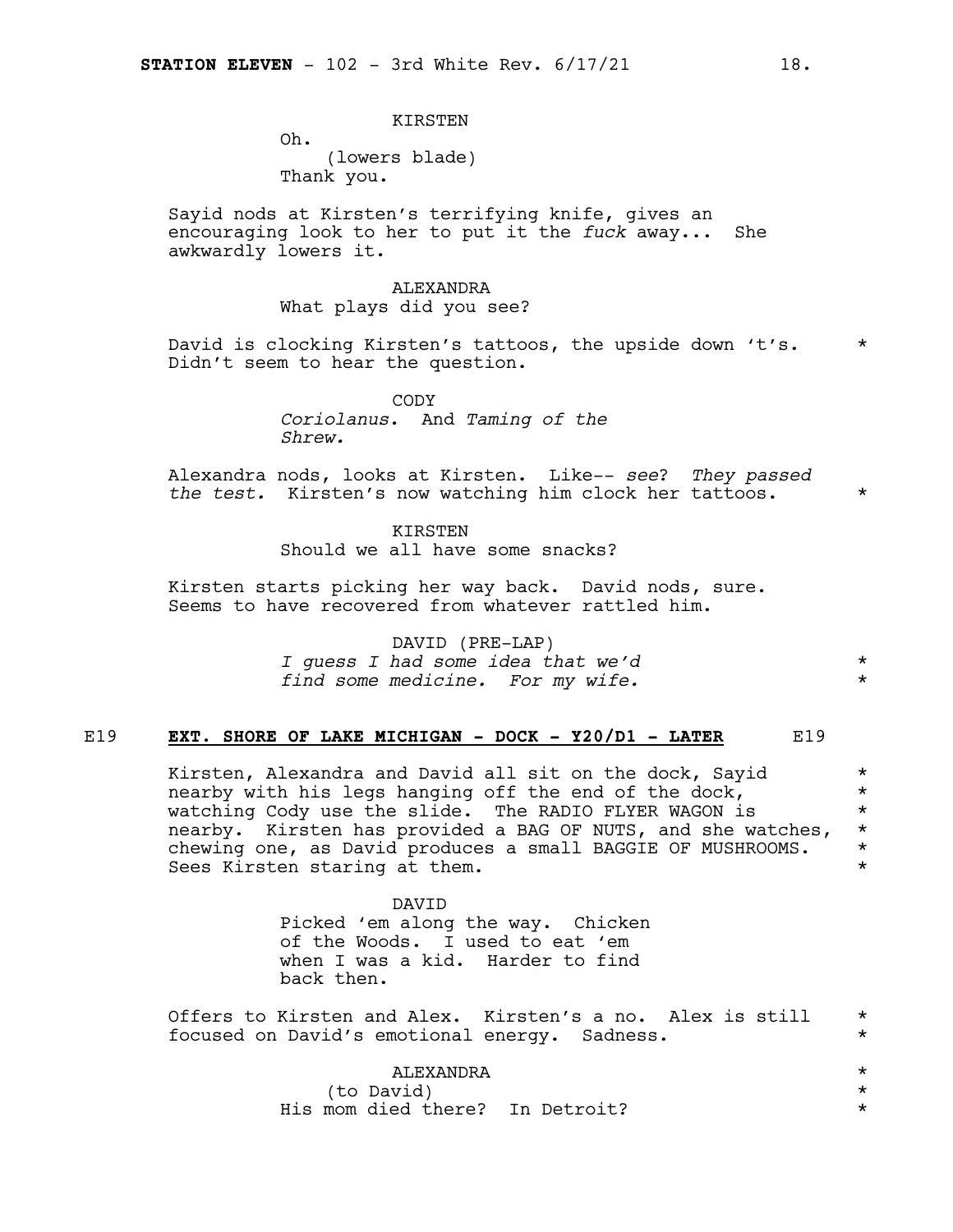| ALEXANDRA (CONT'D)<br>You must have felt so desperate.<br>She's sick, you fall and get hurt.                                                     | $^\star$<br>$\star$             |
|--------------------------------------------------------------------------------------------------------------------------------------------------|---------------------------------|
| DAVID<br>She was gone by the time I got back<br>to her and Cody.<br>(then)<br>Part of me thinks we'd have been<br>better off all getting killed. | $^\star$<br>$^\star$<br>$\star$ |
| <b>KIRSTEN</b><br>Why?                                                                                                                           |                                 |
| SPLASH! Cody again.                                                                                                                              | $\star$                         |
| <b>DAVTD</b><br>I'm not sure I can raise him right.<br>Out here. Without a mom.                                                                  | $\star$                         |
| KIRSTEN<br>Isn't he like seventeen. Eighteen?<br>(maybe too much)<br>He's pretty much grown.                                                     | $^\star$<br>$\star$             |
| SPLASH. David glances at the contents of the Radio Flyer.<br>Sees the skull. Then the crow. Then the iPhone.                                     | $^\star$<br>$^\star$            |
| ALEXANDRA<br>Tell me your wife's name and I'll<br>sing a dirge for her tonight.                                                                  |                                 |
| DAVID<br>Rose.                                                                                                                                   | $^\star$                        |

Kirsten and he share moment, eyes locked. Behind the trees and cabin above, a RED FLARE trace across the sky. Kirsten and Sayid watch it.

#### SAYID

Uh oh. Red.

Alex turns. Looks disappointed.

KIRSTEN Now we really do have to go.

David turns and squints up at it.

KIRSTEN (CONT'D) Four hours to curtain.  $\star$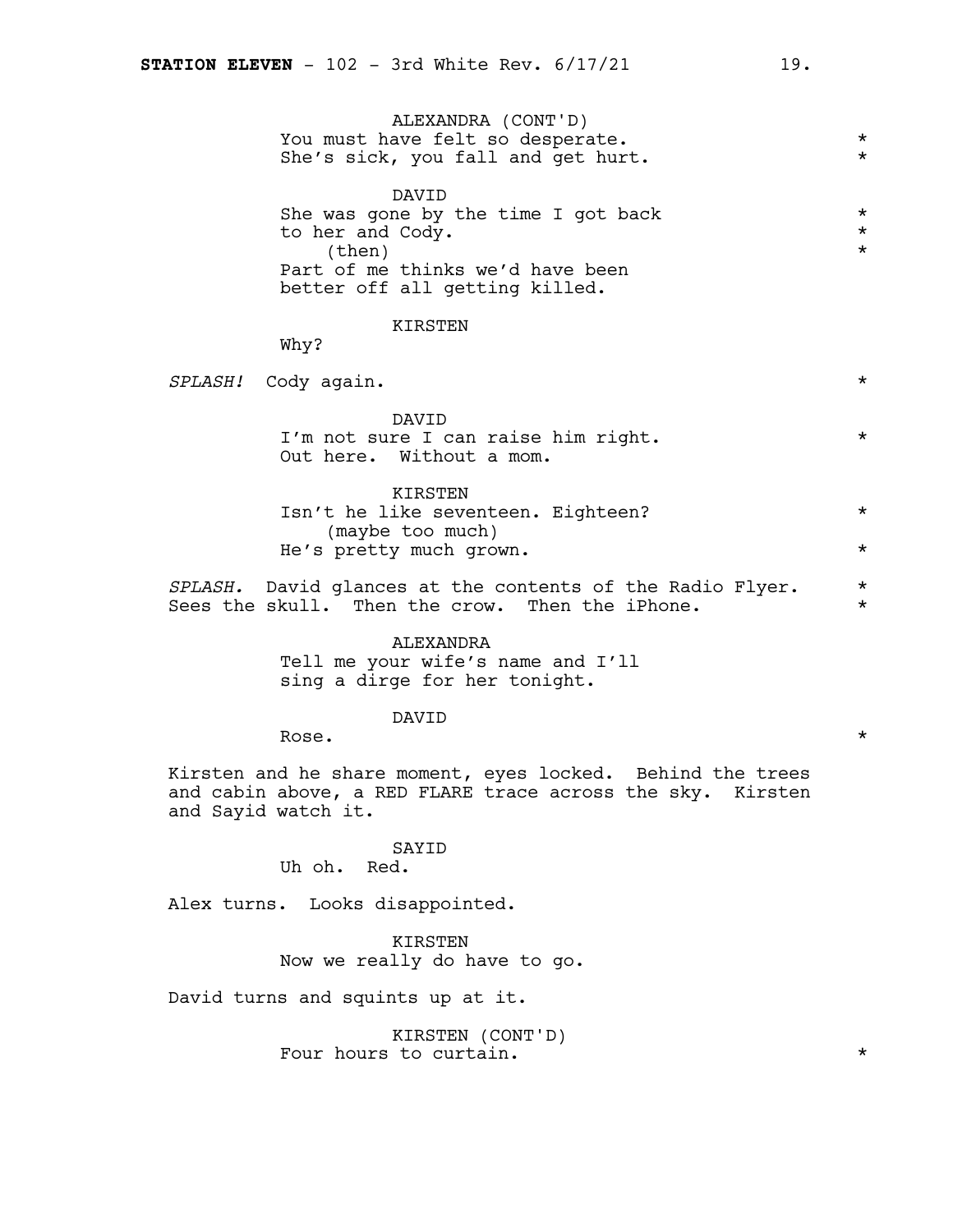| <b>STATION ELEVEN</b> - 102 - 3rd White Rev. $6/17/21$<br>$20 - 21.$                                             |                      |
|------------------------------------------------------------------------------------------------------------------|----------------------|
| Kirsten turns to go.                                                                                             | $^\star$             |
| DAVID<br>Can I ask you about those tattoos?                                                                      | $^\star$             |
| Kirsten turns back. Looks at her arm. Holds it up.                                                               | $\star$              |
| KIRSTEN<br>These?                                                                                                |                      |
| DAVID<br>What's the symbol?                                                                                      | $^\star$<br>$\star$  |
| KIRSTEN<br>People I've killed.                                                                                   | $^\star$<br>$^\star$ |
| David absorbs this, eats a mushroom. Cocks his head.                                                             | $^\star$             |
| DAVID<br>To the monsters, we're the<br>monsters. I guess.                                                        | $^\star$             |
| Kirsten freezes. Stares at him.                                                                                  | $^\star$             |
| KIRSTEN<br>(vaguely friendly)<br>What's that from?                                                               | $^\star$             |
| DAVID<br>Just came into my head.                                                                                 | $^\star$<br>$^\star$ |
| Cody nods like a teenager embarrassed about his dad.<br>One<br>more lingering beat, and Kirsten turns, moves on. | $\star$<br>$^\star$  |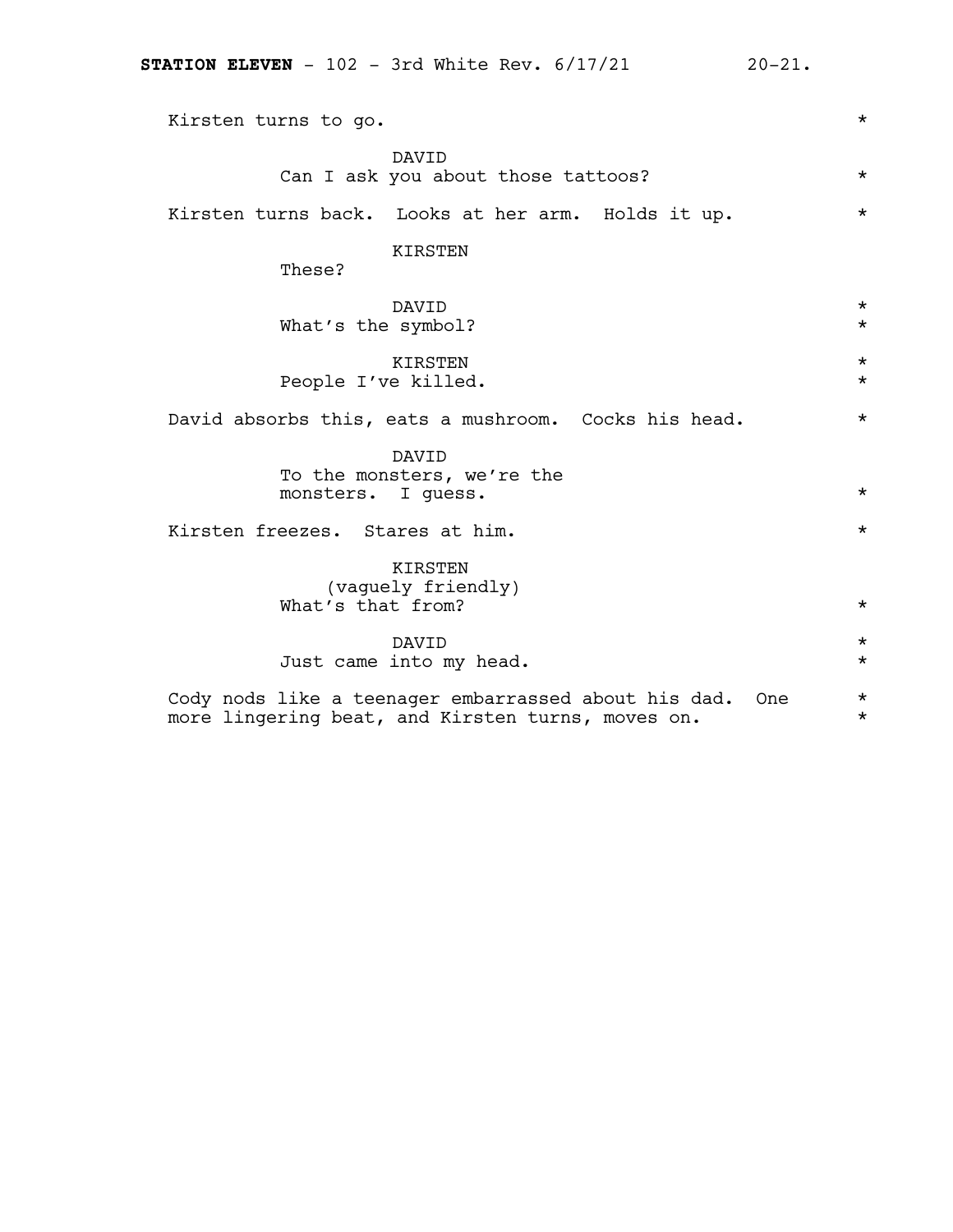We POP WIDE FOR THE END OF THE SCENE, as the three go and the two stay, summer warmth and bright skies that become--

#### A910 **EXT. SHORE OF LAKE MICHIGAN - DOCK - Y0/D355 - DAY** A910

A SUDDEN BLEAK TIMEDRIFTED GRAY. AN ICY HELLSCAPE. The same place, slide there, but Year One. The lake is blue-gray ice and the sky is gray. A blurred form fills part of the frame.

> JEEVAN I didn't promise, Frank. (then) She doesn't even like me.

A *WOLF'S HOWL* echoes and he turns, fear in his eyes.

#### 911 **INT. LAURA'S CABIN - KITCHEN - Y0/D355 - DUSK** 911

Jeevan and Kirsten eat dinner at the table.

JEEVAN Did we... grow these scallions?

YOUNG KIRSTEN I don't want to leave. (then) I like it here.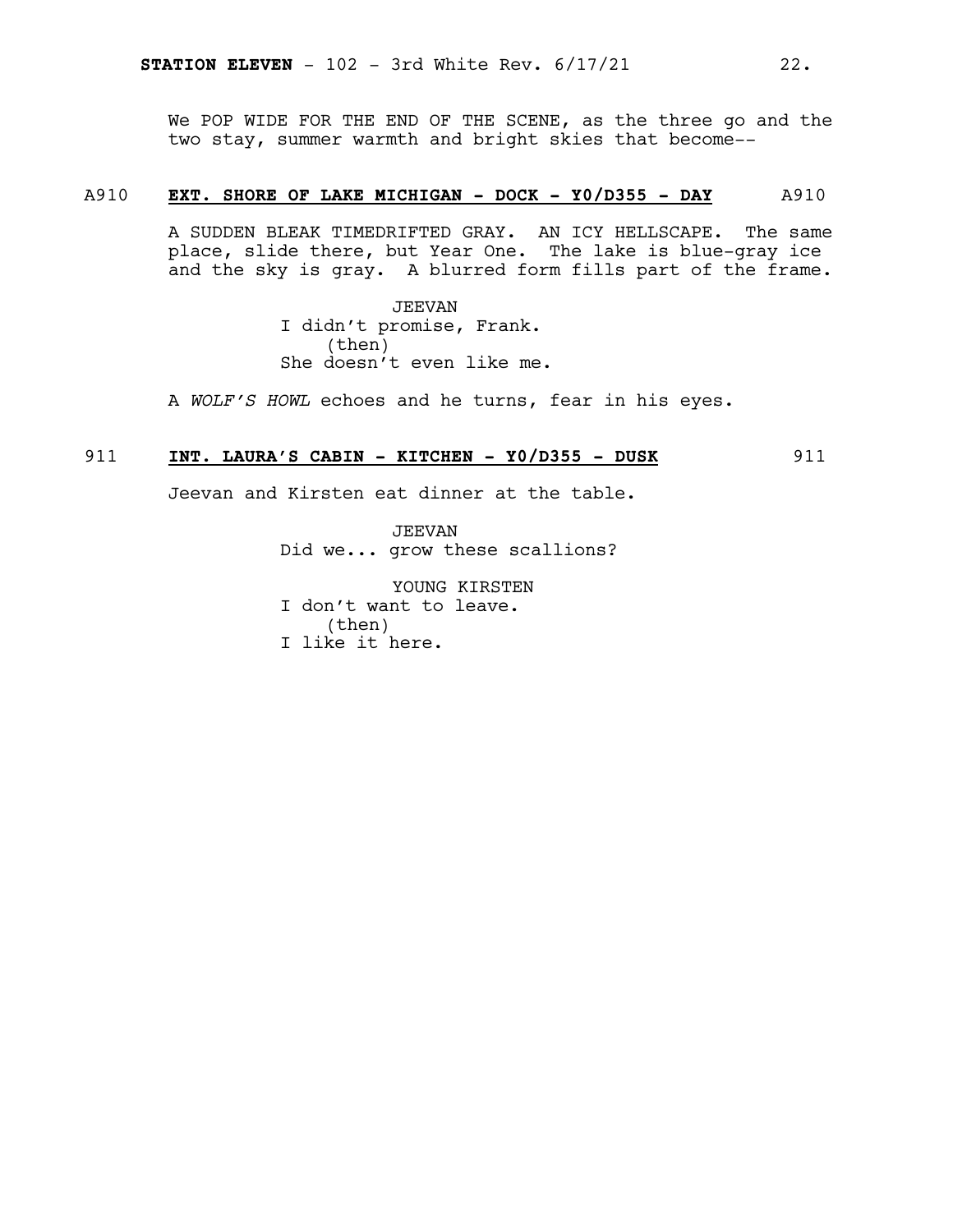### JEEVAN

It's not safe.

She looks at him. They both just eat as a *THUNK-- THUNK-* cuts in in Pre-Lap...

#### 913 **INT. LAURA'S CABIN - BEDROOM - Y0/D355 - NIGHT** 913

Young Kirsten's pulling the GNARLY KNIFE-- yes, the one she just pulled on David, and has been pulling on people for years and years-- where she seems to have thrown it.

# JEEVAN

It's getting late.

She THROWS the knife across the room at the wall. It sticks in to the wood, and based on the holes all around it, this is something that happens often. She goes to get her knife, comes back, takes a stance to throw again. Jeevan watches for some time.

> JEEVAN (CONT'D) You're getting... so good.

Kirsten throws. *THUNK.*

YOUNG KIRSTEN Frank told me your nickname. From when you were kids.

JEEVAN What nickname?

YOUNG KIRSTEN Leavin' Jeevan.

*THUNK*.

JEEVAN I really wish you didn't have that knife.

#### 909 **EXT. WOODS - Y0/D356 - DAY** 909

Another hunting day. Jeevan walks slowly, harnessed to a wooden sled, hauling the warm, recently-shot DEER. Young Kirsten walks ahead of him.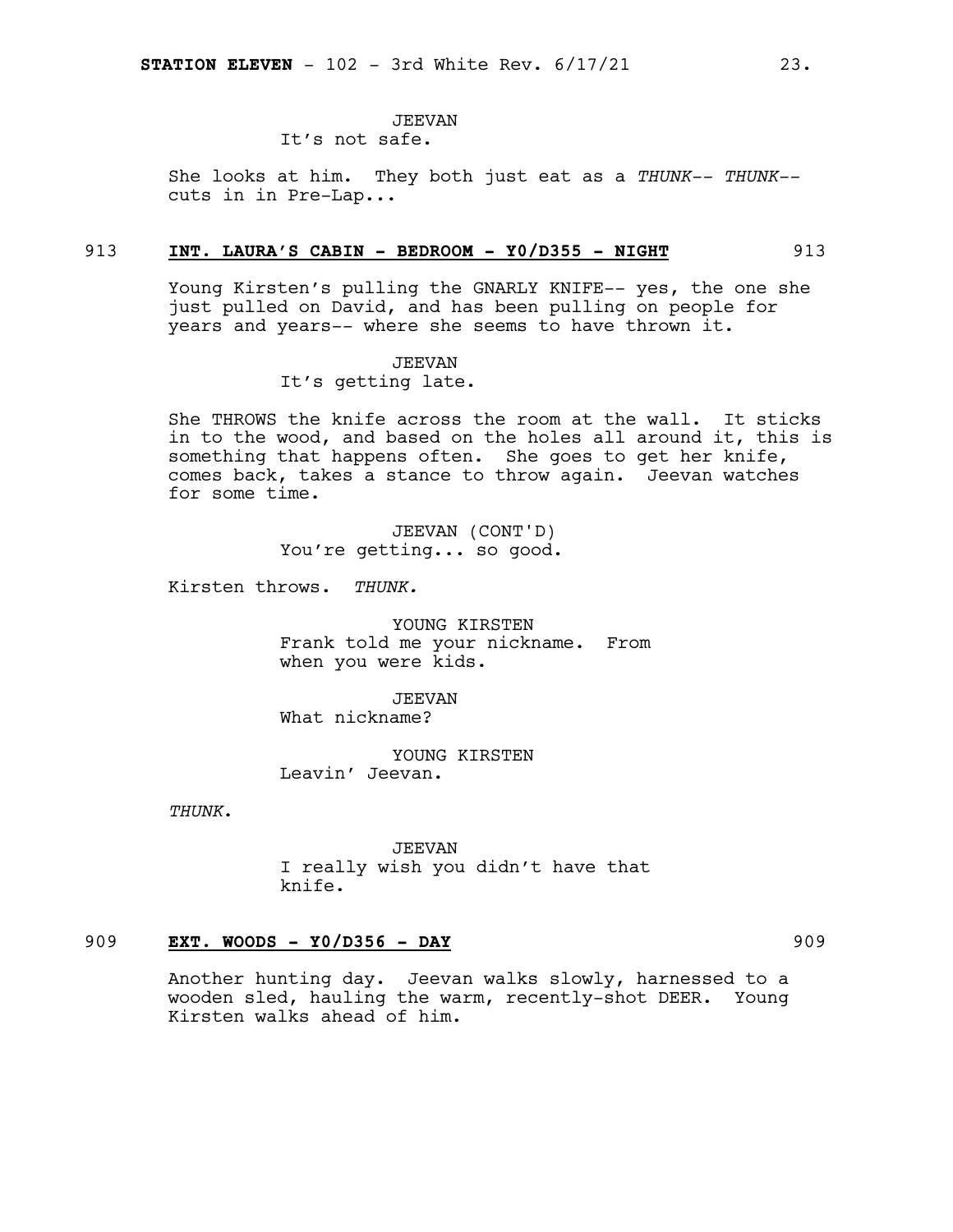#### 910 **EXT. LAURA'S CABIN - WOLF CAGE - Y0/356 - DAY** 910

Jeevan's in a BUTCHER'S APRON ("Food is Love"), covered in blood, at the end of the work of cleaning the deer. He is not good at this. He is inside a small square wire-fenced area, maybe ten feet by ten feet, off to the side of the cabin. He is not good at building structures.

Young Kirsten is nearby, reading *Station Eleven. The pages (24-25) show Dr. Eleven, who is staring at a burning hunk of wreckage and a bunch of smoldering, gooey alien bodies spread out inside a cavernous landing bay. The text reads, "To the monsters, we're the monsters."*

> JEEVAN With the road open, maybe we can go scavenging again.

YOUNG KIRSTEN We don't need anything.

She turns back to her book, does not seem interested.

JEEVAN How about a new book?

YOUNG KIRSTEN I like this one.

JEEVAN

Why, though? I played the main guy and still don't know. Is it good? Or is it just... what was in your backpack? (Off look) Read a line.

YOUNG KIRSTEN "To the monsters, we're the monsters.'

JEEVAN What does that mean.

YOUNG KIRSTEN The wolves think you're scary like you think they're scary.

Kirsten looks past him, referring to FOUR WOLF PELTS hanging on the side of the cabin.

> YOUNG KIRSTEN (CONT'D) We're the same.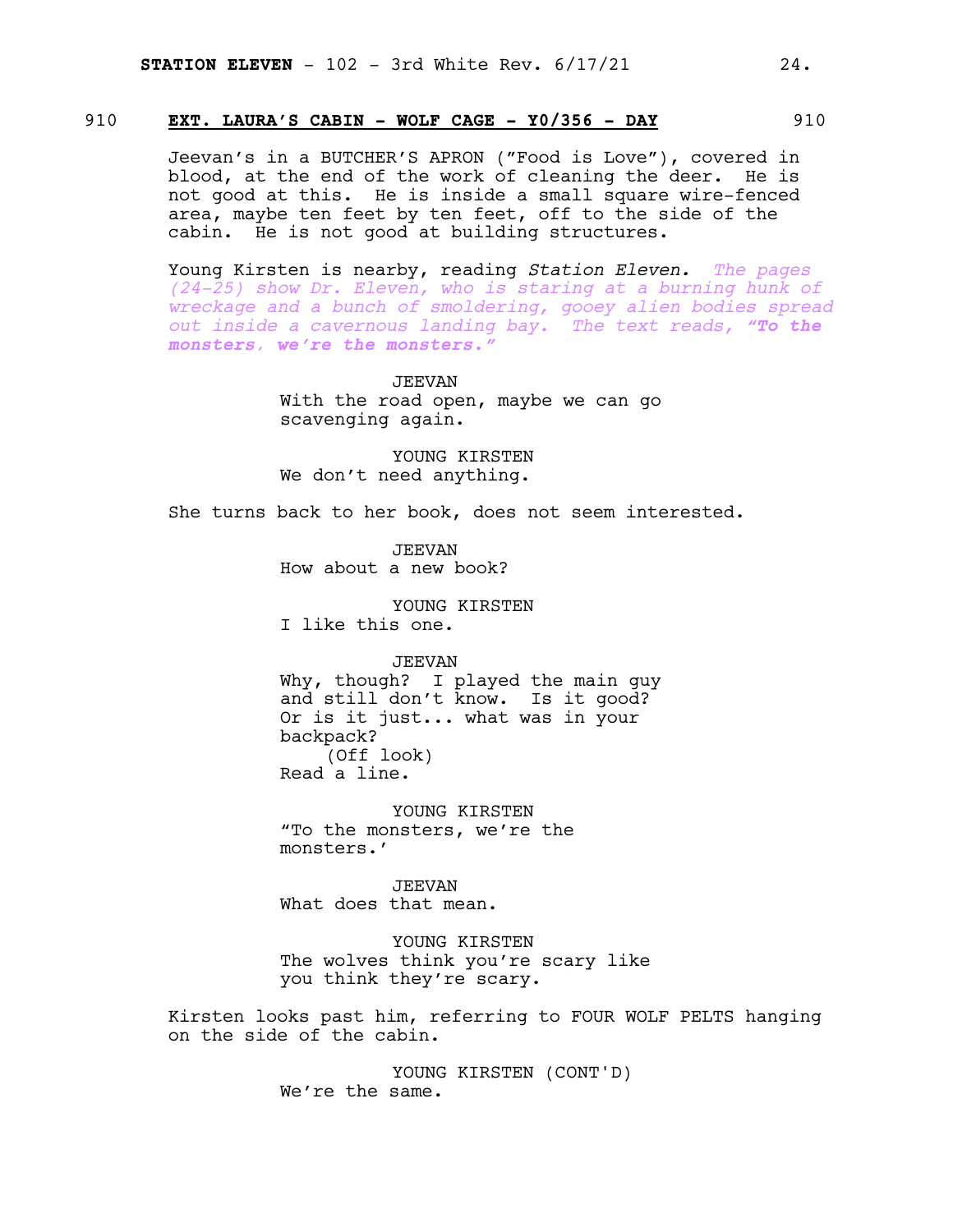#### F19 **INT. KIRSTEN'S TENT - HABERMAKER'S PARKING LOT - Y20/D1 -** F19 **DAY**

Adult Kirsten sits alone in her tent, staring off in a trance, hard to read, much like the younger version of herself, when Jeevan first found her. August pokes in a head.

#### AUGUST

Wanna see your knives?

He unrolls the cloth he's holding to reveal several KNIVES of different shape and size. He points one by one--

> AUGUST (CONT'D) I'd say boot, right? For the \* switchblade? \*

Kirsten *SNAPS* it open, looks at the blade.  $*$ 

KIRSTEN (quoting) *This likes me well.*

AUGUST I'll have Chrys sew the rest in.  $*$  $\times$  (then)  $*$ You okay?  $\star$ 

KIRSTEN

I'm good. \*

#### G19 **EXT. TENT CITY - HABERMAKER'S PARKING LOT - Y20/D1 - DAY** G19 \*

Kirsten steps out of her tent and looks around the colorful tent city that's sprung up around her, then turns and sees the Costume Wagon parked nearby. Charlie and Jeremy are there, laughing with a small group of musicians. She watches Jeremy shake hands with Tuba. Thinks a beat. Goes that way. \*

#### 19 **EXT. COSTUME WAGON - HABERMAKER'S PARKING LOT - Y20/D1 -** 19 **CONTINUOUS**

Jeremy dotes over Charlie, who sits in a wheelchair with the \* local Midwife, **KAREN**. \*

> KAREN You came to the right town. Deborah's Vernal spirit guides us both. You build life. We bridge.  $*$

Dieter pats Jeremy on the shoulder, looks at Charlie.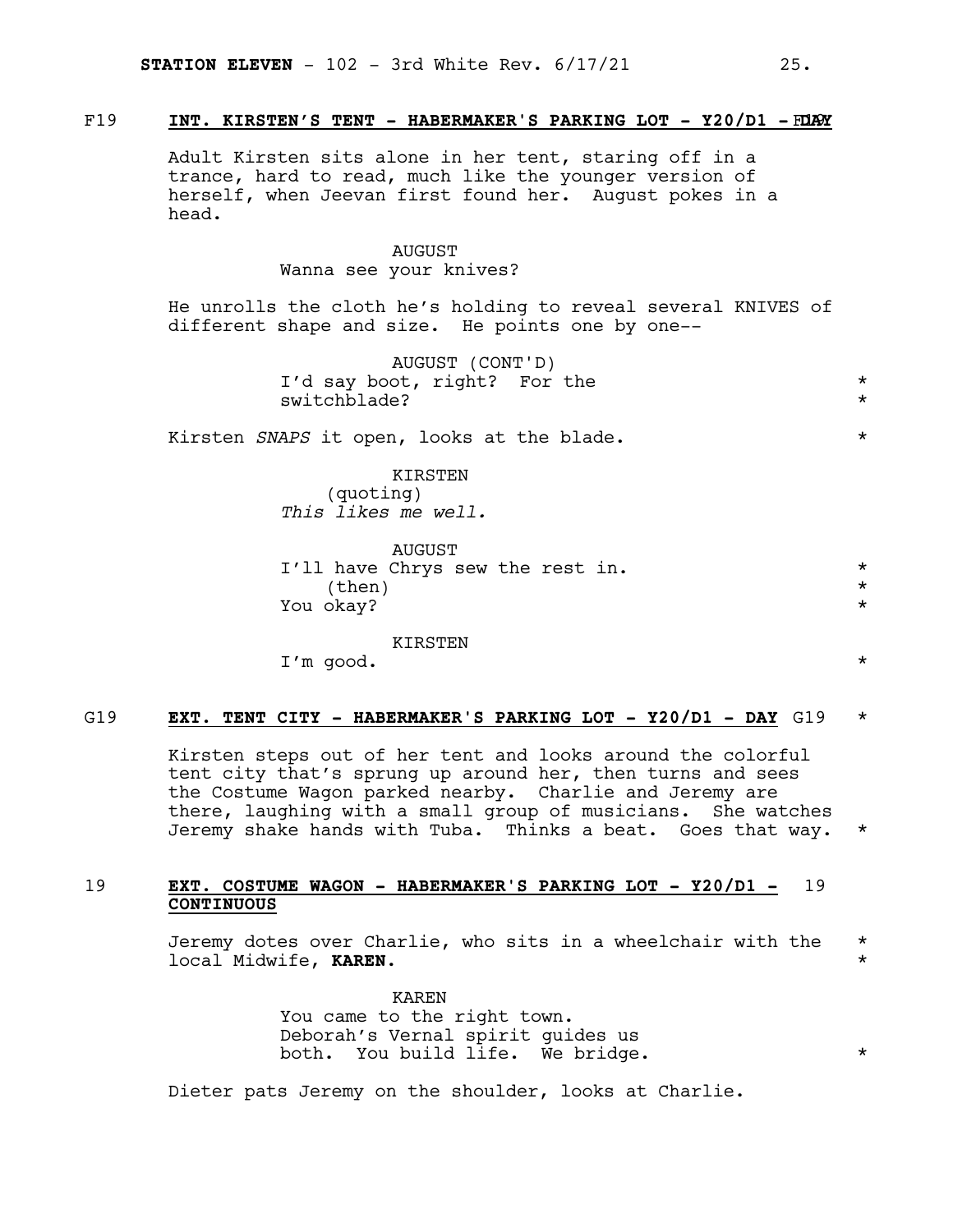DIETER \* I hoped we'd get a last performance with you both, but it wasn't meant \* to be.  $\star$ KIRSTEN \* What wasn't? Charlie looks at Kirsten, who has arrived to hear the end of  $*$ this. Dieter silently backs away a bit.  $\star$ DIETER I'm gonna go work on casting. Gonna go check on the... JEREMY  $\frac{1}{2}$  thing. They both leave in different directions. The rest clear out  $*$ as well, leaving only the two. Kirsten looks at Charlie. \* CHARLIE We're getting off the wheel.  $\star$ (then) I didn't want to say anything until I knew. **KIRSTEN** But everyone else knows. Charlie sits in the wheelchair, looking up at her. CHARLIE I was gonna tell you after.  $\star$  $\times$  (then)  $*$ Karen thinks a newborn out there on  $*$ the road isn't safe?  $\star$ KIRSTEN \* Who's Karen?  $\star$  $\begin{tabular}{ccccc}\n\multicolumn{1}{c}\n\multicolumn{1}{c}\n\multicolumn{1}{c}\n\multicolumn{1}{c}\n\multicolumn{1}{c}\n\multicolumn{1}{c}\n\multicolumn{1}{c}\n\multicolumn{1}{c}\n\multicolumn{1}{c}\n\multicolumn{1}{c}\n\multicolumn{1}{c}\n\multicolumn{1}{c}\n\multicolumn{1}{c}\n\multicolumn{1}{c}\n\multicolumn{1}{c}\n\multicolumn{1}{c}\n\multicolumn{1}{c}\n\multicolumn{1}{c}\n\multicolumn{1}{c}\n\multicolumn{1}{c}\n\multicolumn{1}{c}\n$ The midwife.  $\star$ KIRSTEN \* What about wolves here? The baby  $\star$ <br>could get eaten could get eaten.  $\begin{tabular}{ccccc}\n\multicolumn{1}{c}\n\multicolumn{1}{c}\n\multicolumn{1}{c}\n\multicolumn{1}{c}\n\multicolumn{1}{c}\n\multicolumn{1}{c}\n\multicolumn{1}{c}\n\multicolumn{1}{c}\n\multicolumn{1}{c}\n\multicolumn{1}{c}\n\multicolumn{1}{c}\n\multicolumn{1}{c}\n\multicolumn{1}{c}\n\multicolumn{1}{c}\n\multicolumn{1}{c}\n\multicolumn{1}{c}\n\multicolumn{1}{c}\n\multicolumn{1}{c}\n\multicolumn{1}{c}\n\multicolumn{1}{c}\n\multicolumn{1}{c}\n$ This is why I didn't tell you.  $*$ Charlie breathes deep, nods at her, puts up a hand.  $*$ CHARLIE (CONT'D) Contraction.

Kirsten goes to her.  $\star$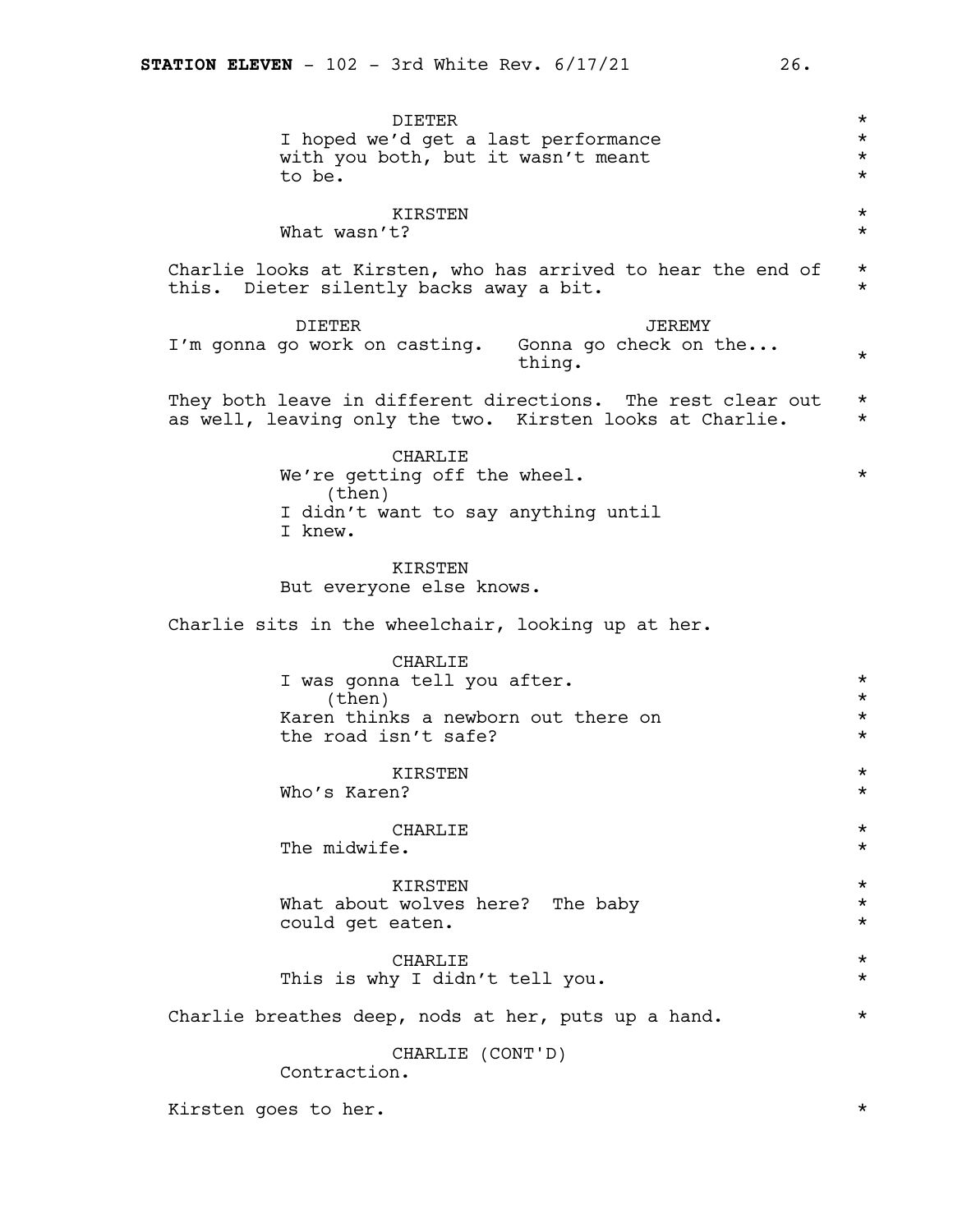#### 20 **EXT. BACKSTAGE - HABERMAKER'S PARKING LOT - Y20/D1 - DAY** 20

Dieter approaches Dan, who's carrying an armload of BACKDROPS and helping out with the grip-work. Gets his attention with a friendly smile, and Dan nods, sets down what he's carrying.

#### DIETER Dan. Welcome to the Symphony. We have an emergency.  $\star$

DAN  $I'm$  so--DIETER (CONT'D) --I'm going to need you to play Queen Gertrude tonight.

Dan turns an off-green white. Dieter holds up a hand. \*

DIETER (CONT'D) Of the seven possible Gertrudes,  $\star$ skill-wise, three are critical musicians for The Conductor's *brilliant* new score. Two refuse to do Hamlet because of Gil--

#### DAN

Who's Gil?

| DIETER<br>I can't get into it. That's a yes? | $\star$            |
|----------------------------------------------|--------------------|
| DAN<br>I have to say yes.                    | $\star$<br>$\star$ |
| DI ETER                                      | $\star$            |

 $Yes.$ 

#### 21 **EXT. HABERMAKER'S PARKING LOT - Y20/D1 - CONTINUOUS** 21

Charlie grimaces through another contraction.

CHARLIE What's happening with Alex? I heard she's with Sayid now.

Kirsten's upset. Charlie sees.

KIRSTEN Did Jeremy talk you into it? Karen \* and Jeremy?  $\star$ 

| <b>CHARLIE</b>                   |  |
|----------------------------------|--|
| Jeremy's just in Jeremy's world. |  |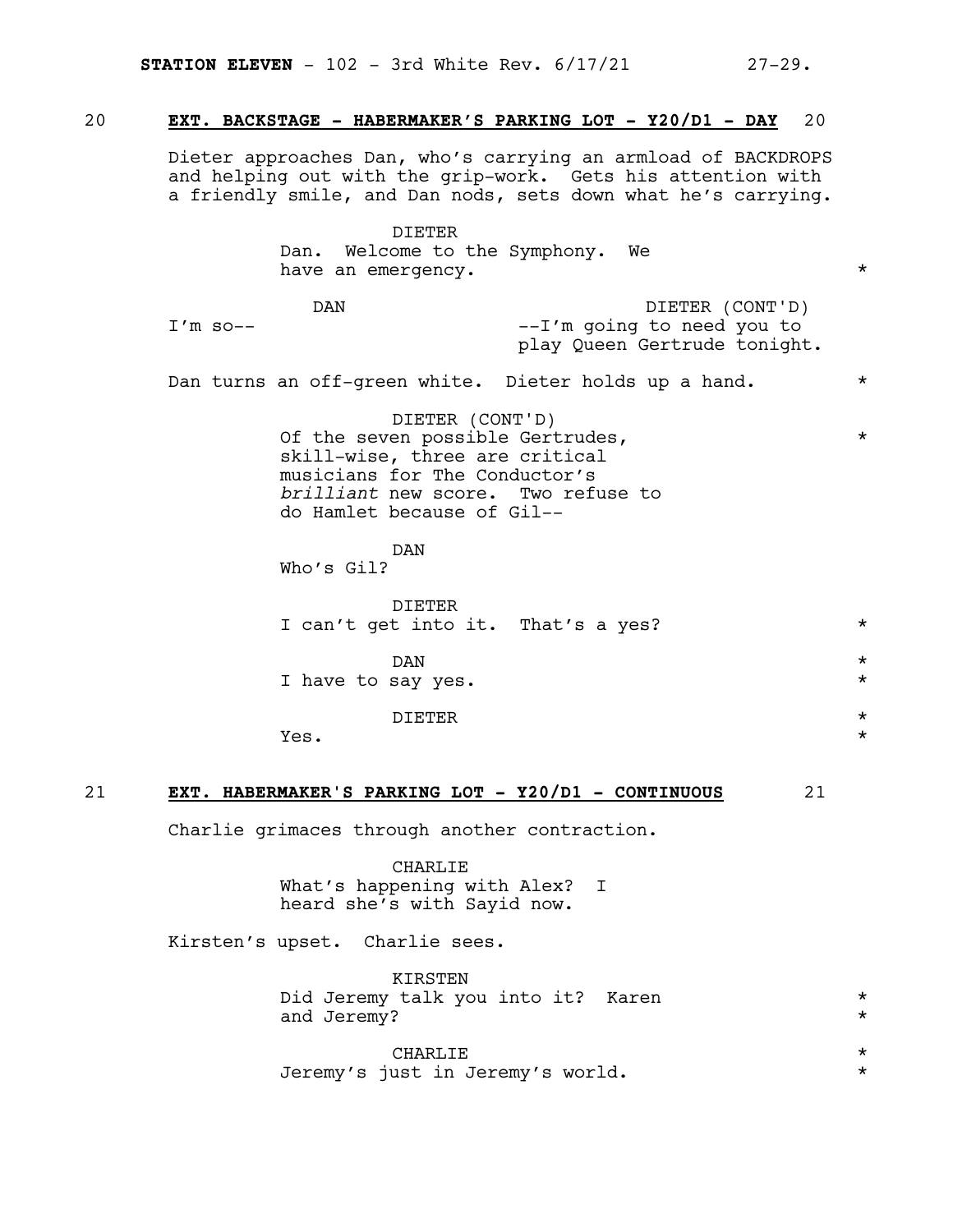| KIRSTEN<br>Why I don't date actors.                           | $^\star$<br>$^\star$ |
|---------------------------------------------------------------|----------------------|
| CHARLIE<br>You dated me. And Jeremy.                          | $^\star$<br>$^\star$ |
| Kirsten doesn't respond.                                      | $^\star$             |
|                                                               |                      |
| CHARLIE (CONT'D)<br>Hey. Stop.                                | $^\star$<br>$^\star$ |
| Kirsten does, crosses her arms. Comes around.                 | $^\star$             |
| CHARLIE (CONT'D)                                              |                      |
| I want to stay.                                               | $^\star$<br>$^\star$ |
| (then)<br>The Symphony's my family. You too.                  | $^\star$             |
| That doesn't end because I take a                             | $^\star$             |
| season off.                                                   | $^\star$             |
| KIRSTEN                                                       | $^\star$             |
| We've never been apart.                                       | $^\star$             |
|                                                               |                      |
| CHARLIE<br>Since Year Three. I know.                          | $^\star$<br>$^\star$ |
|                                                               |                      |
| KIRSTEN                                                       | $^\star$             |
| It would be better for The Symphony                           | $^\star$<br>$^\star$ |
| if you came. With the baby.<br>You're an incredible Gertrude. | $^\star$             |
| Being a mother will only make that                            | $^\star$             |
| more true. This is a choice.                                  | $^\star$             |
| Charlie's warm smile turns to confusion.                      | $^\star$             |
| CHARLIE                                                       | $^\star$             |
| What?                                                         | $^\star$             |
| KIRSTEN                                                       | $^\star$             |
| It's selfish.                                                 | $^\star$             |
|                                                               |                      |
| <b>CHARLIE</b><br>I'm starting a family.                      | $^\star$<br>$^\star$ |
|                                                               |                      |
| <b>KIRSTEN</b>                                                | $^\star$             |
| You just said the Symphony's your<br>family.                  | $^\star$<br>$^\star$ |
|                                                               |                      |

Both seem to realize they've reached the heart of the matter. \* Kirsten looks over her shoulder, sees Karen following, giving them space.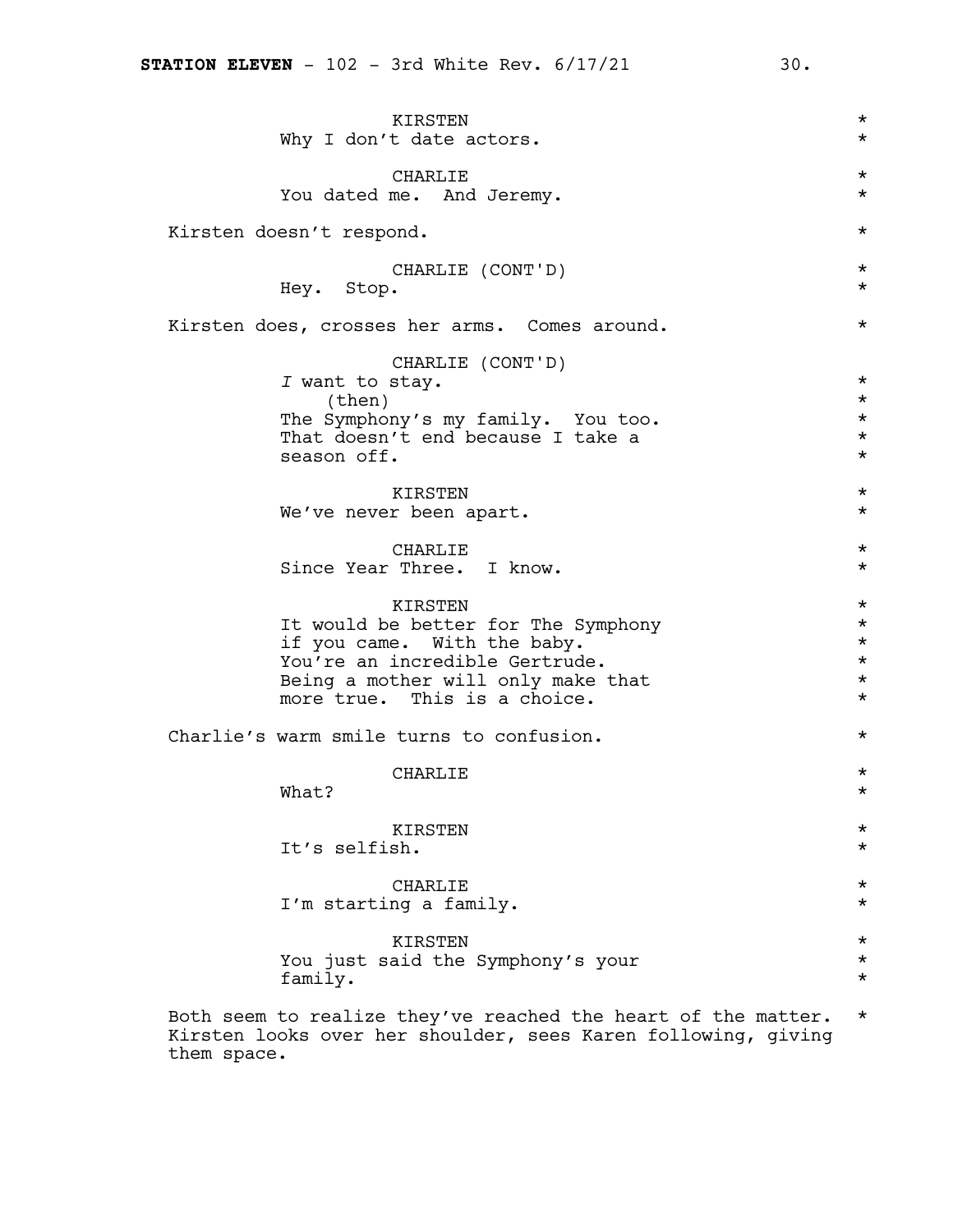KIRSTEN (CONT'D) She can get you there, right? I  $*$ should go help.

Nothing left to say.

### CHARLIE

Break a leg...

#### KIRSTEN Deliver a... baby.  $*$

Kirsten heads off, back toward the wagons...

YOUNG KIRSTEN. (PRE-LAP) *Are you mad at me?*

- 22 OMITTED 22
- A22 OMITTED A22
- 23 OMITTED 23

#### 923 **EXT. WOODS - Y0/D357 - DAY** 923

WE ARE IN THE SNOW AGAIN, IN THE BEFORE, in the middle of the forest. Jeevan stands looking back and forth between his map and his notebook, neither of which he can read. He seems... incredibly irritated.

> YOUNG KIRSTEN Jeevan. Are you mad at me?

JEEVAN Your reading is out of control.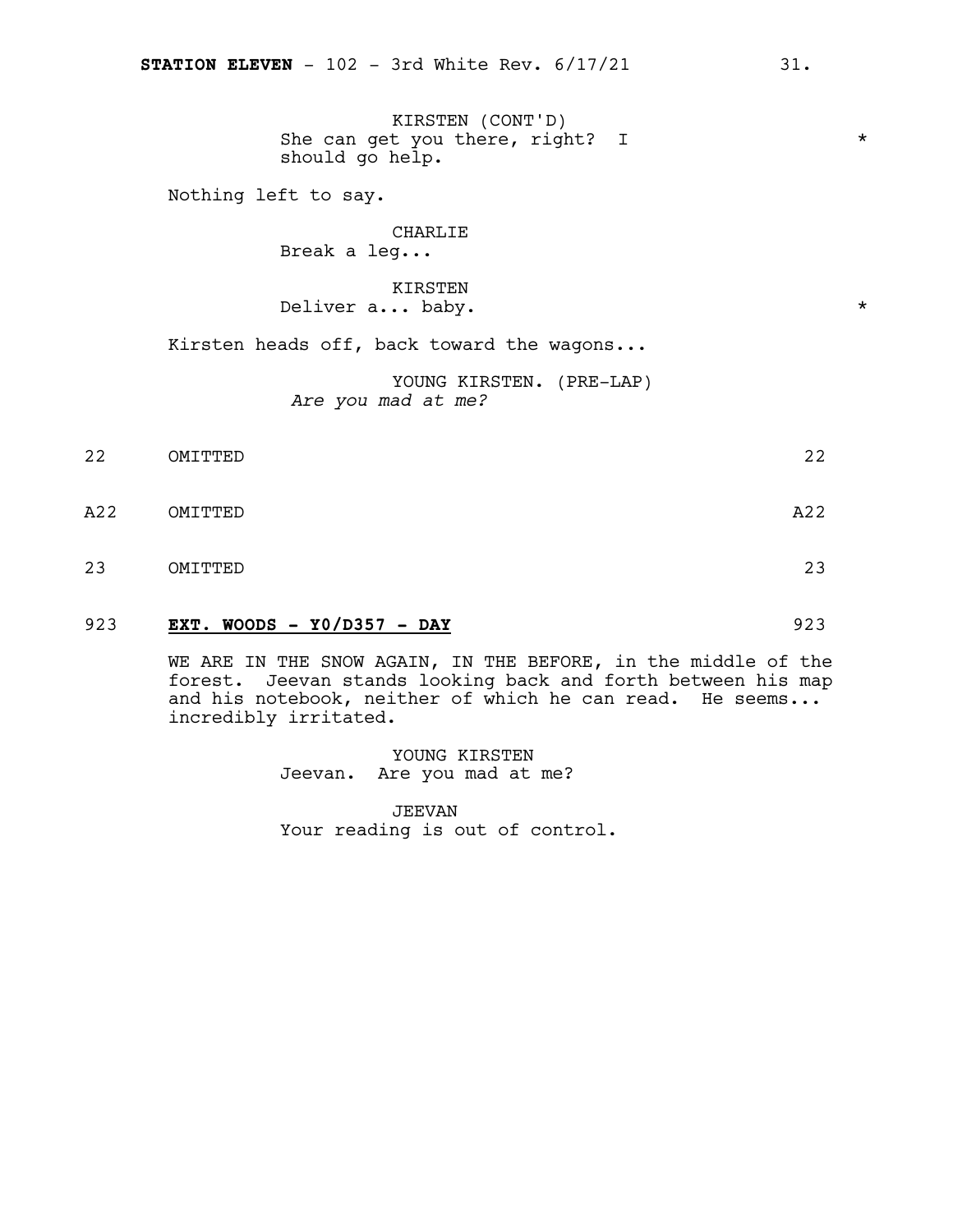He kneels down. Rifles through the sack of scavenged stuff. Finds ibuprofen, pops a few. Reads labels on the other meds.

> YOUNG KIRSTEN I'm sorry I wasn't watching.

JEEVAN You're supposed to say that *first*.

He's located the oxy he found and takes one of those. He stands, blinks a few times.

> JEEVAN (CONT'D) I got a thing in here that makes an outlet from car batteries. (then) If it works, you can charge your phone. Maybe watch a movie.

Kirsten's trying to seem excited. Wants the olive branch. They start to walk again.

#### 924 **EXT. COUNTRY ROAD - Y0/D357 - DAY** 924

It's a gorgeous winter afternoon and the silence and sky and aloneness carries them for a few beats, another forest road.

Long silence. Walking.

YOUNG KIRSTEN I put a snare over there.

She drops her pack, runs off the road toward a tree.

Jeevan drops his pack for a rest, too. Sips some water. Winces, lightly touches his head. Blinks hard a few times.

> JEEVAN So in the house back there... the dad was dead, but it seemed like he died... later? The mom and the kid were upstairs, in bed. But he was in the chair. Way more flesh.

Kirsten comes to her snare, kneels. A bloody stain in the snow near the simple corded noose. Paw prints in the snow.

> JEEVAN (CONT'D) He made a song out of his kids. I think he was a DJ.

She turns, starts heading back.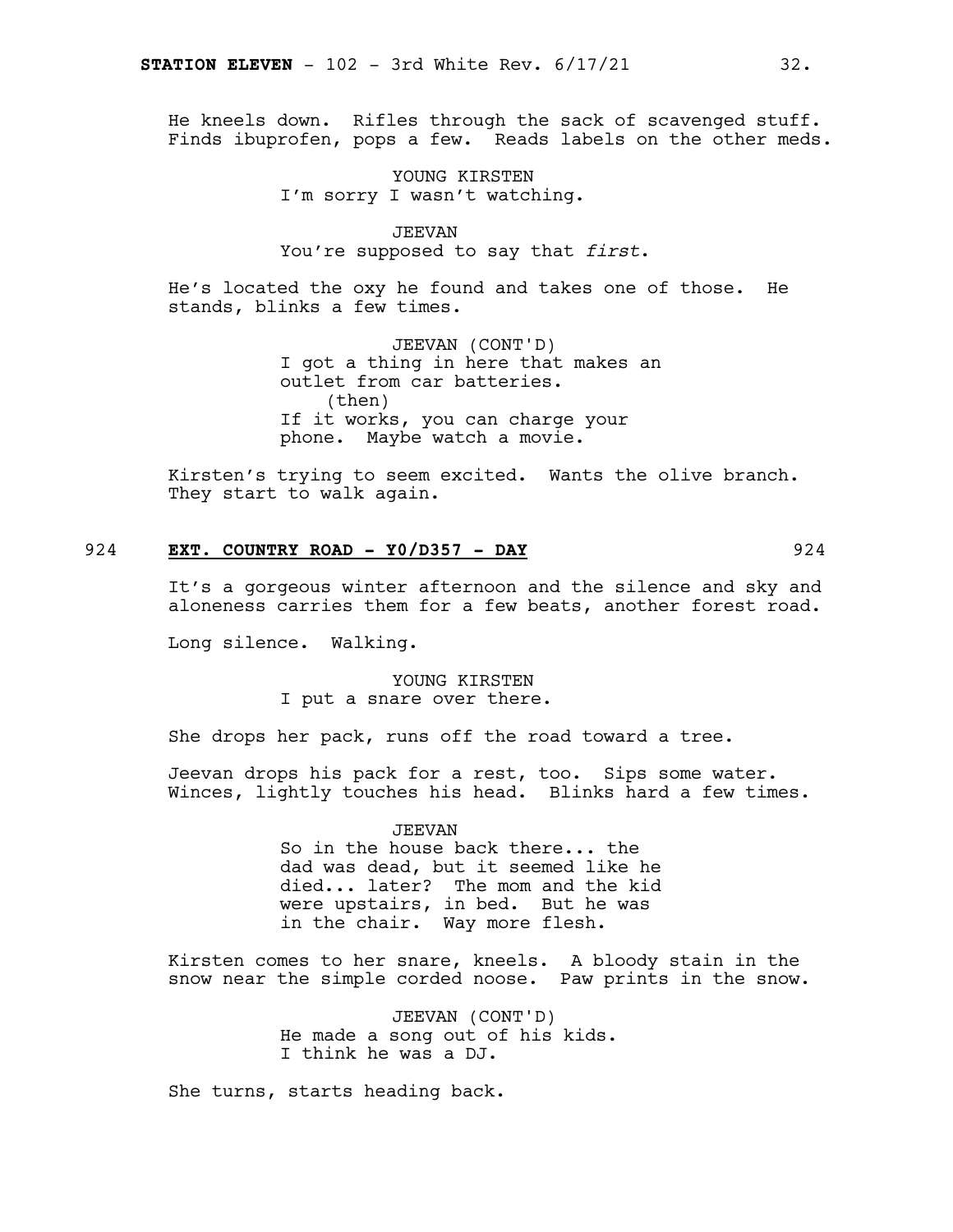#### YOUNG KIRSTEN Big Daddy ate our rabbit.

Jeevan loooks at her empty snare.

JEEVAN (PRE-LAP) I can't stay here for the winter.

#### 925 **INT. LAURA'S CABIN - DEN - Y0/D357 - NIGHT** 925

The two sit side-by-side watching a movie *[TBD, still waiting on clearance]*. Jeevan has used the AC/Battery adapter to power up an old vintage TV and VCR. He has a Ziplock full of snow pressed against the side of his face. Kirsten is knitting. She looks over. He stands. Jeevan turns off the TV.

JEEVAN

You need other kids and I need grownups.

She puts down her knitting, goes over to her backpack. Jeevan takes a breath, squints again. Sighs.

JEEVAN (CONT'D)

My head...

YOUNG KIRSTEN Where's my book*.*

JEEVAN Side pocket?

YOUNG KIRSTEN What did you do? (then) Did you take it? When I went to check the snare?

She looks at him a beat, then digs into her pack, gets the GNARLY KNIFE in its homemade sheath, sticks it in her belt. Next she goes and sits next to the door, starts pulling on boots. Jeevan, frustrated, puts down the flask.

> JEEVAN You can't go out there.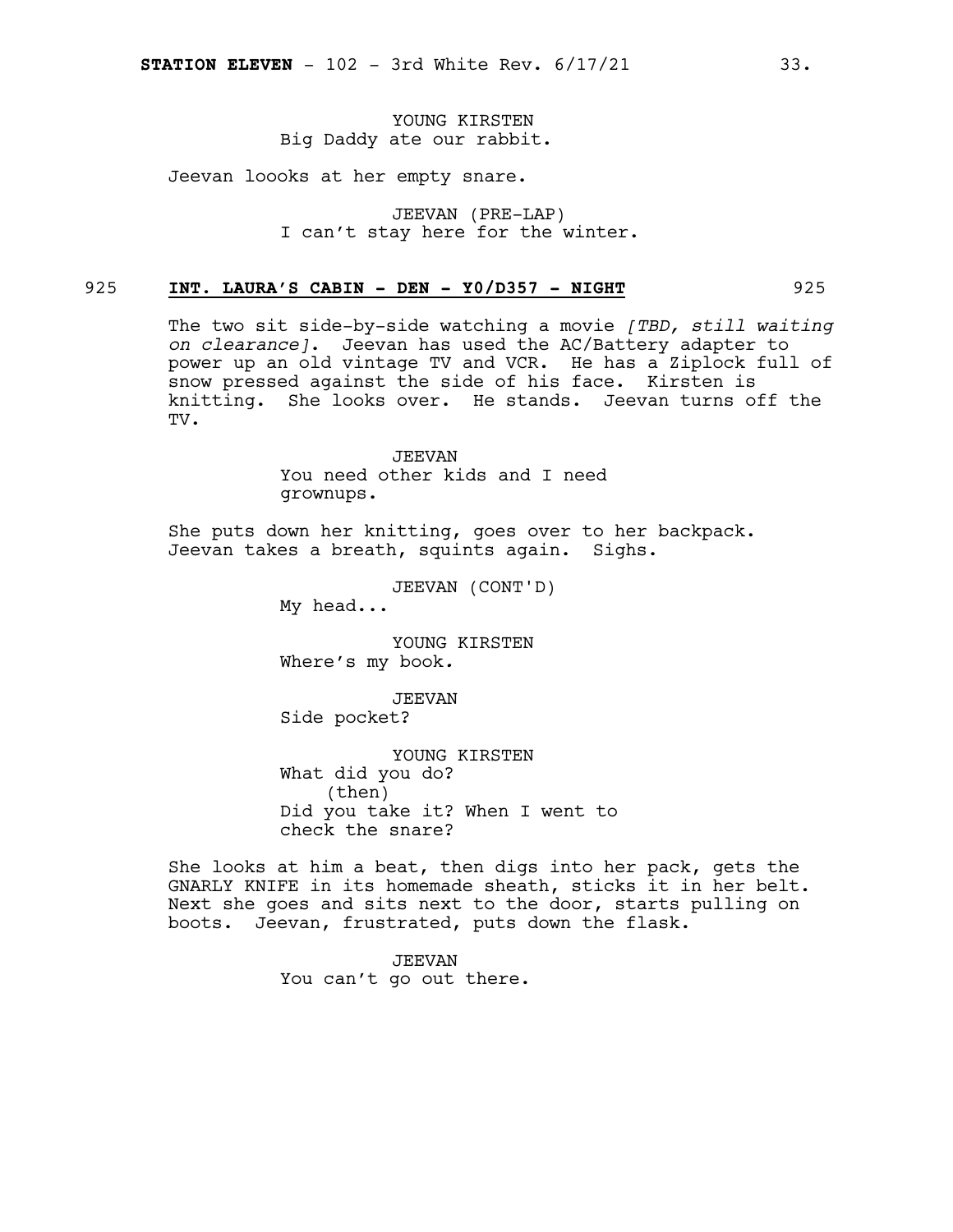YOUNG KIRSTEN I don't have to listen to you.

JEEVAN *GODDAMMNIT YOU'RE NOT GOING!*

Jeevan bellows it, the sudden temper, and she looks afraid. He closes his eyes, head on fire.

> YOUNG KIRSTEN Why are you so mad at me?

JEEVAN I'm not. It's just... Whatever happens to you is my fault. Okay? (then) I haven't made a single choice for myself since I met you. And I was just supposed to walk you home.

He stares at her, shakes his head in dissipating anger, grabs his Dr. Eleven coat and pulls it on.

> YOUNG KIRSTEN You made us leave Frank's.

JEEVAN But we *waited too long*. (shrugs) We stayed for your *fucking play.*

She looks at him, crying now. Jeevan is a monster.

JEEVAN (CONT'D) Don't worry. It's still in the Ziplock. I just saw it and got mad. I dunno.

She sees that this is indeed him verifying that he did something to her book. She's right.

#### YOUNG KIRSTEN

Okay.

Grabs her rifle and slings it over his shoulder.

JEEVAN I'll be back soon. I promise.

YOUNG KIRSTEN

Okay.

Eventually he goes out, she turns deeper into the house. Then just the sound of doors closing and an empty room.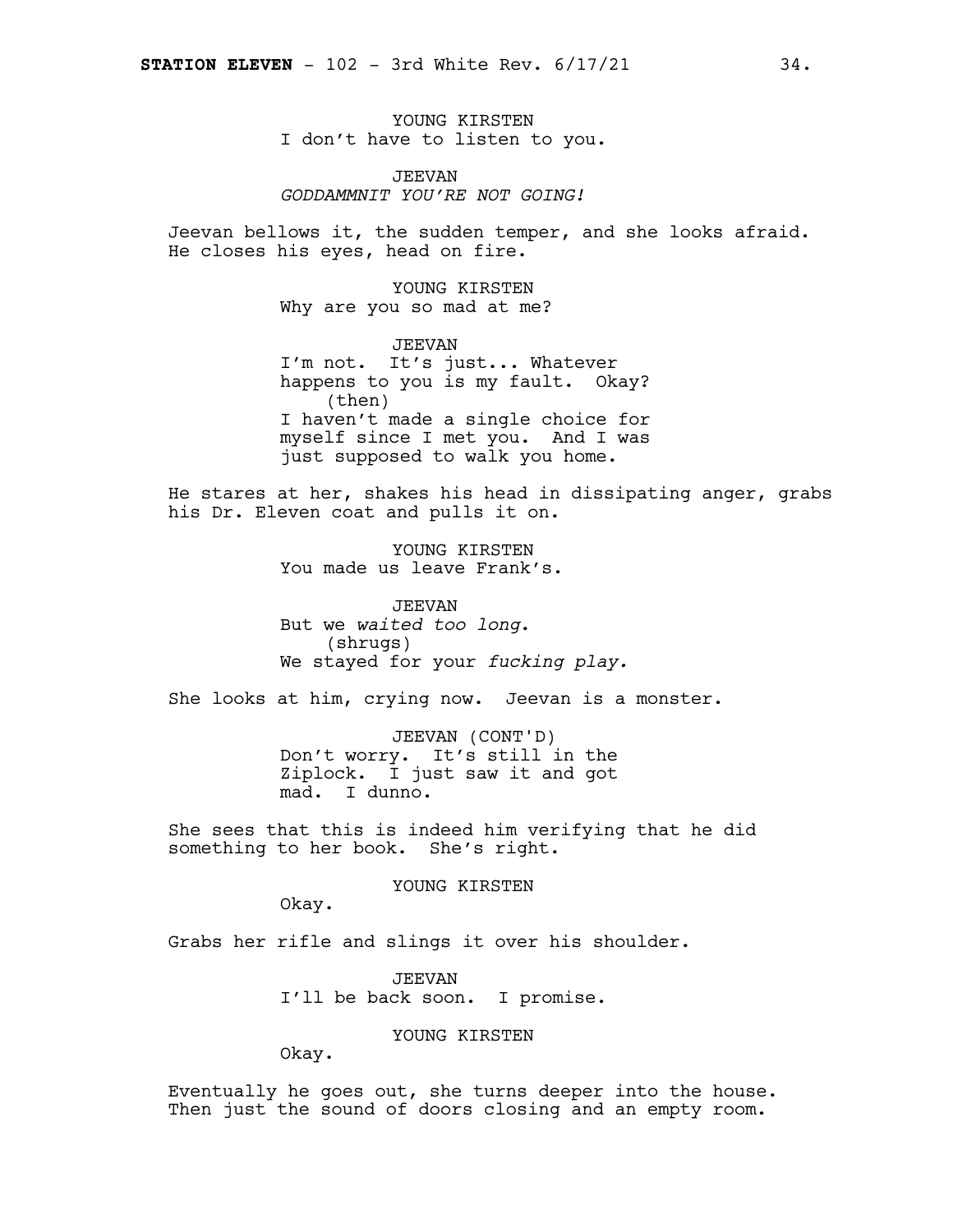He did not say goodbye.

#### 24 **INT. FRANK'S APARTMENT - KITCHEN - CHICAGO - Y0/D3 - DAY** 24 \*

**WE ARE BACK IN THE APOCALYPSE**, Jeevan pouring a can of SPAGHETTI-Os into a bowl, popping open the microwave, sliding the bowl inside. Still on twitter, shaking his head, not believing what he's seeing.

Frank's at the table, sitting at his laptop, working. Day 3. Jeevan looks harried, sleepless, poorly-shaved. He glances at his brother as he waits for his lunch.

> JEEVAN Some intern's taken over the Fox account. It's... kinda hilarious.

FRANK You don't need a whole can. It's for her.  $\qquad \qquad \star$ JEEVAN (CONT'D)

> FRANK (CONT'D) We need to ration. We've gone through more in two days than we should in a week.

Jeevan doesn't respond.

FRANK (CONT'D) We also need to work on ventilation. Because you stink.

Jeevan looks over at the closed door Kirsten disappeared through a couple days ago.

> FRANK (CONT'D) *Has* she eaten?

Jeevan shakes his head, no. Looks. Then goes over to Kirsten's door and knocks. No sound from inside. He gets down on the floor, sets the noodles down. Jeevan looks back at his brother, unsure. Then gently knocks.

#### JEEVAN

Kirsten?

25 OMITTED 25

26 OMITTED 26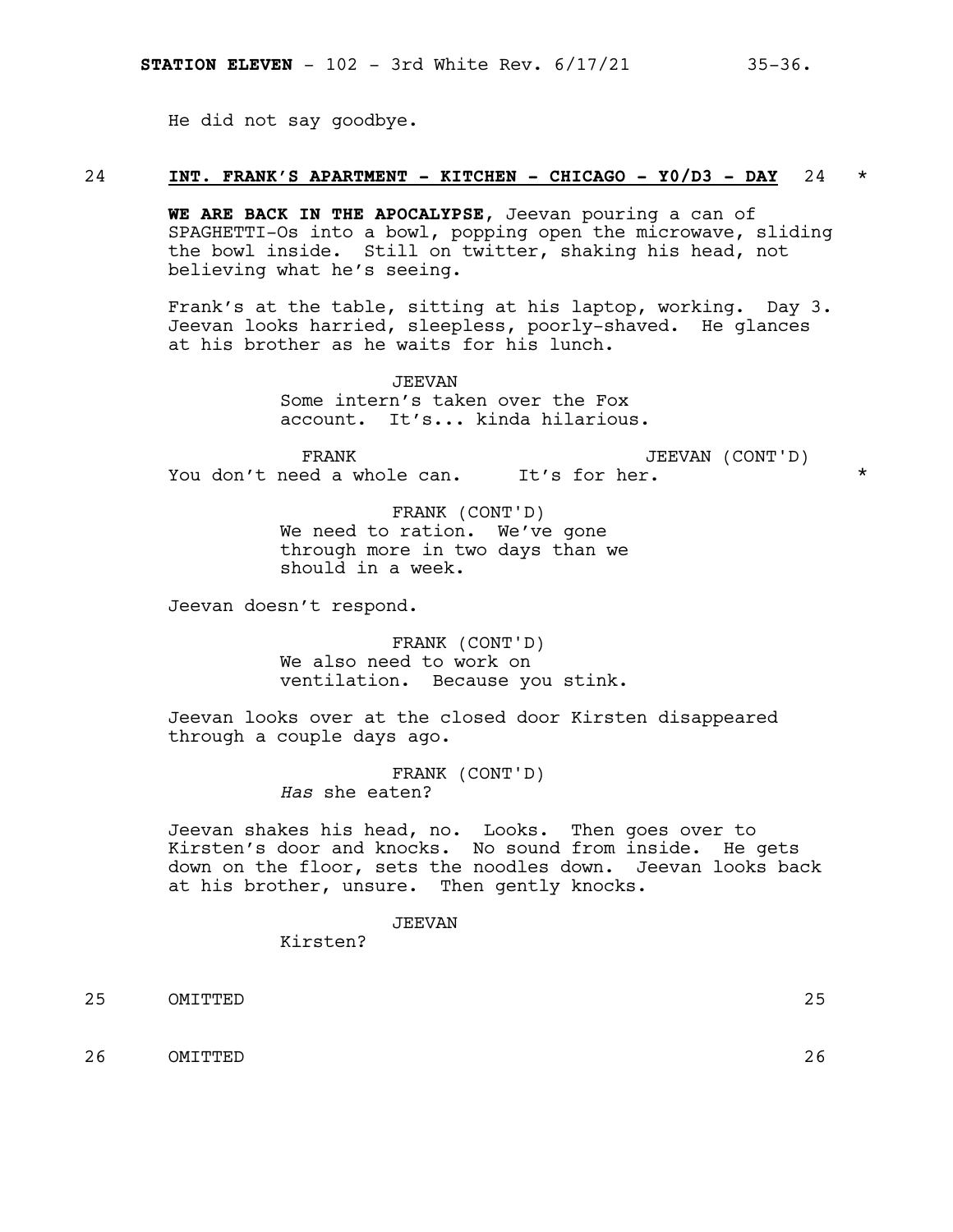27 OMITTED 27

#### 28 **EXT. CHUCK WAGON - HABERMAKER'S PARKING LOT - Y20/D1 - NIGH**28**T** \*

Kirsten, in full costume now as Hamlet, stands against a wall like a statue. Someone nearby is hyperventilating. Dan. \* She's annoyed. Trying to focus. All daylight is gone and we have shifted to a gloomy BLACKNESS. An orange band wraps around her eyes. She stares blankly. Left again.

| Kirsten? | JEEVAN (V.O.) |  |  |
|----------|---------------|--|--|
|          |               |  |  |

*A FLASH* now in the apartment, Y0. Abstract, like snow \* falling. But it's Young Kirsten, shreds of paper falling around her in slow-motion...

Back in this timeline, Dan breathes heavily, glances at her. \* We hear Act One, Scene One of *Hamlet* unfolding.

> DAN I can't go on.

Kirsten puts down her sword, comes over to him. Alexandra walks in, in costume as Ophelia, stands back in the shadows, watching... Dieter, holding his Skull Crown, is nearby too.

> DAN (CONT'D) How can I play Gertrude? I'm not a mom. My mom's... gone. \*

KIRSTEN Have you ever heard of Arthur Leander? From Before?

DAN I've heard of *The Orion Soldier*. \*

KIRSTEN He gave me my first acting lesson.<br>(it's easy)<br>"Don't think too much."

 $DAN$   $\star$ That's it?  $\star$ 

KIRSTEN

|  | Just focus on me. I'm all         |  |  |
|--|-----------------------------------|--|--|
|  | there is. I'm your son, Hamlet. I |  |  |
|  | just came home. But I'm distant.  |  |  |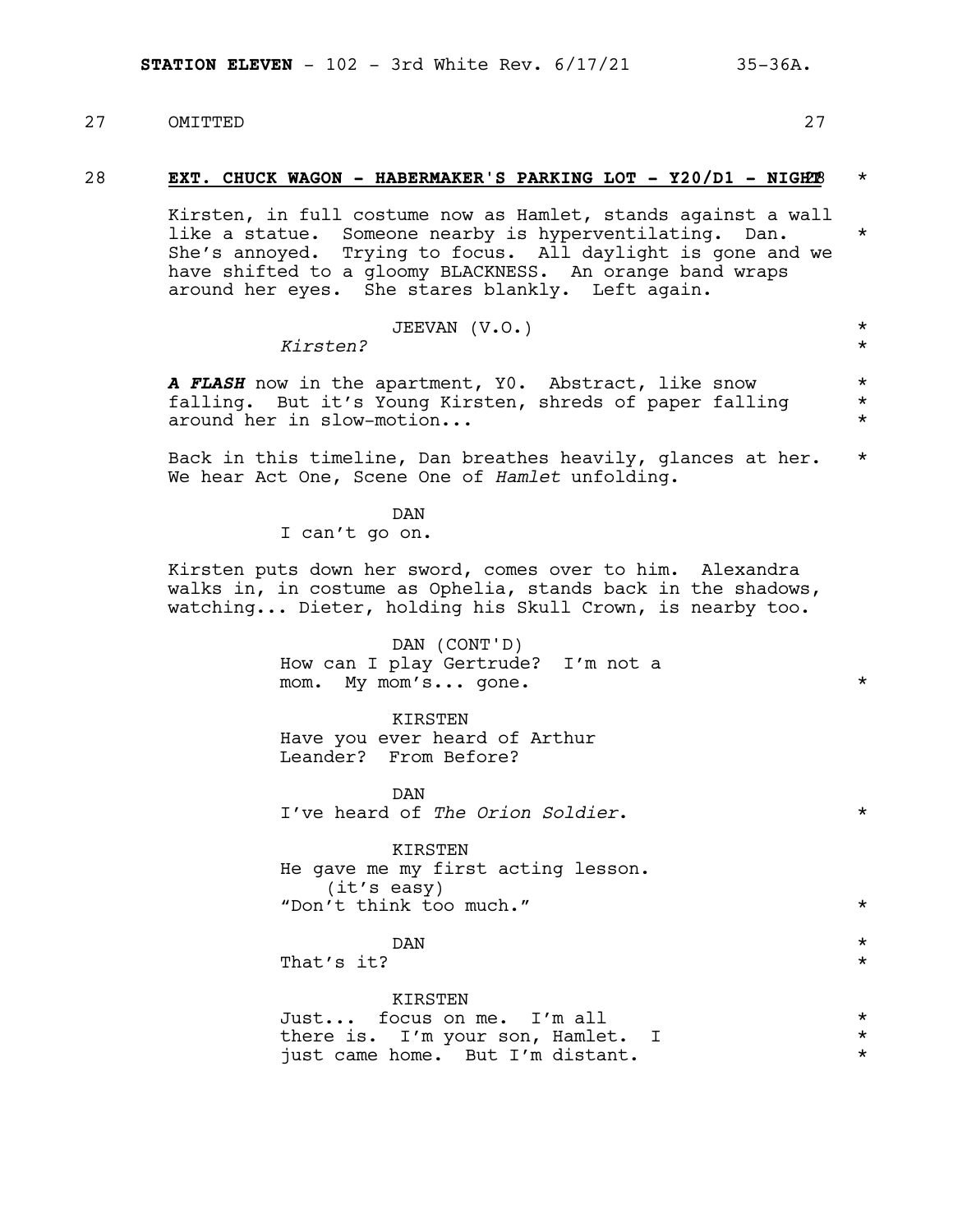| DAN<br>Because you're sad.                           | $\star$<br>$\star$ |
|------------------------------------------------------|--------------------|
| A quiet moment then as the sentence hangs awkwardly. | $\star$            |
| KTRSTEN<br>Great. Just stop thinking.                | $\star$<br>$\star$ |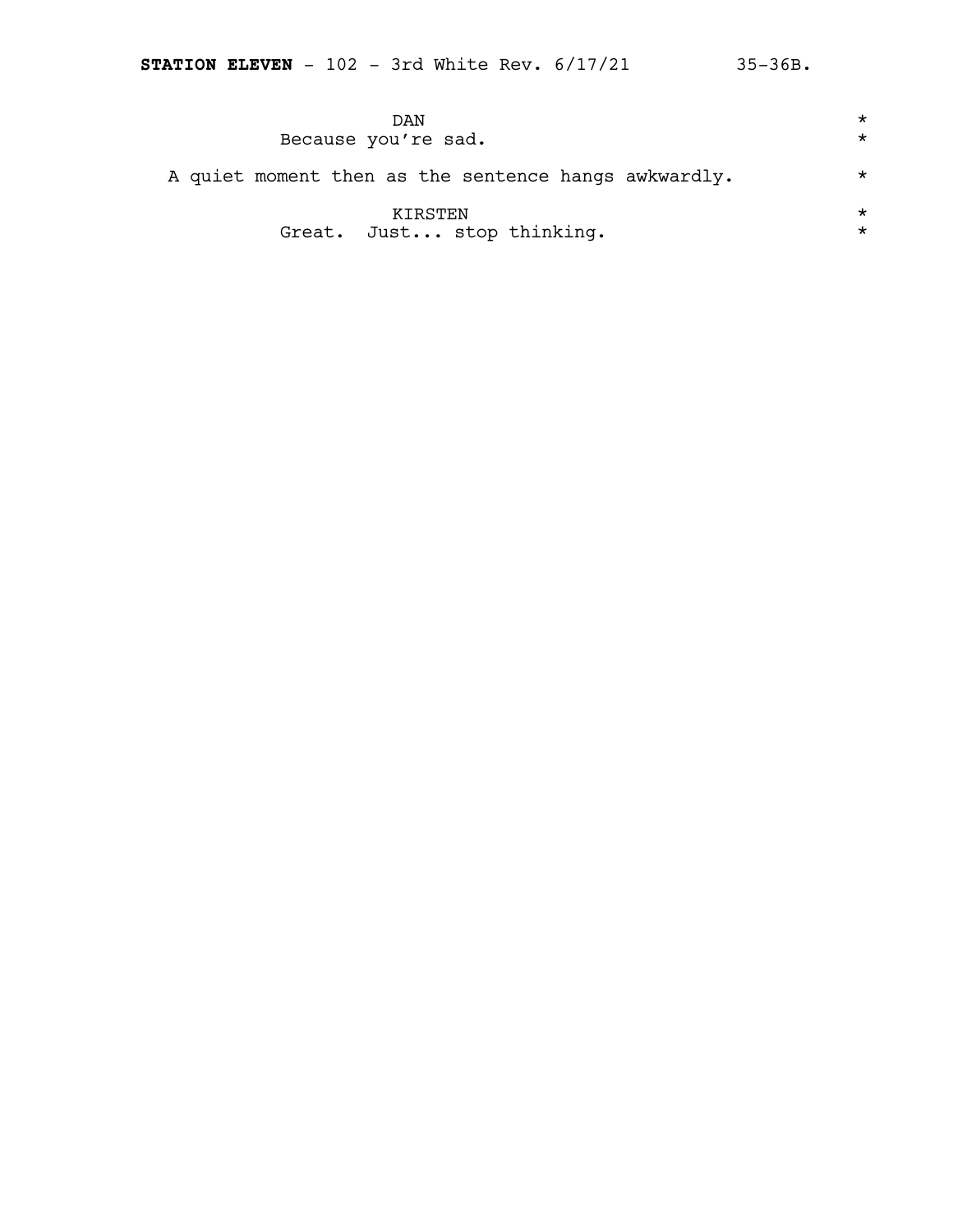This seems to land with Dan, who calms down a bit. Alexandra, still in the shadows, listens carefully. Kirsten notices Alex there, watching her.

Iowa goes by as Kirsten heads toward the stairs, begins to \* climb. As she does, we HEAR the action onstage--

> MARCELLUS (CHRYSANTHEMUM) (O.C.) *Let's do't, I pray; and I this morning...*

Kirsten climbs the stairs, rattled by the accumulation of the day's interactions... that little cross, the swimming hole, Charlie's announcement, Alex... We hear Dieter--

DIETER (O.S.)

*Heave!*

--then the sound of moving and grinding from within the stage. Kirsten knows the sound, is settling into character, trying to focus... TIGHT ON KIRSTEN BEFORE WE HARDCUT TO--

- 29 OMITTED 29
- 30 OMITTED 30

#### 31 **EXT. STAGES - HABERMAKER'S PARKING LOT - Y20/D1 - LATER** 31

WIDE OF THE ENTIRE STAGE, deep into Hamlet's second scene, with Laertes making his case to Claudius about going back to where he wants to be...

> LAERTES (AUGUST) *My thoughts and wishes bend again toward France, and bow to them your gracious leave and pardon.*

> CLAUDIUS (VLAD) *Have you your father's leave? What say, Polonius?*

POLONIUS (TUBA) *He hath, my lord, wrung from me my slow leave...*

Kirsten, above them all, stares out at the crowd. Her eyes tighten when she sees someone in the crowd... David, the father from the watering hole. Looking up at her.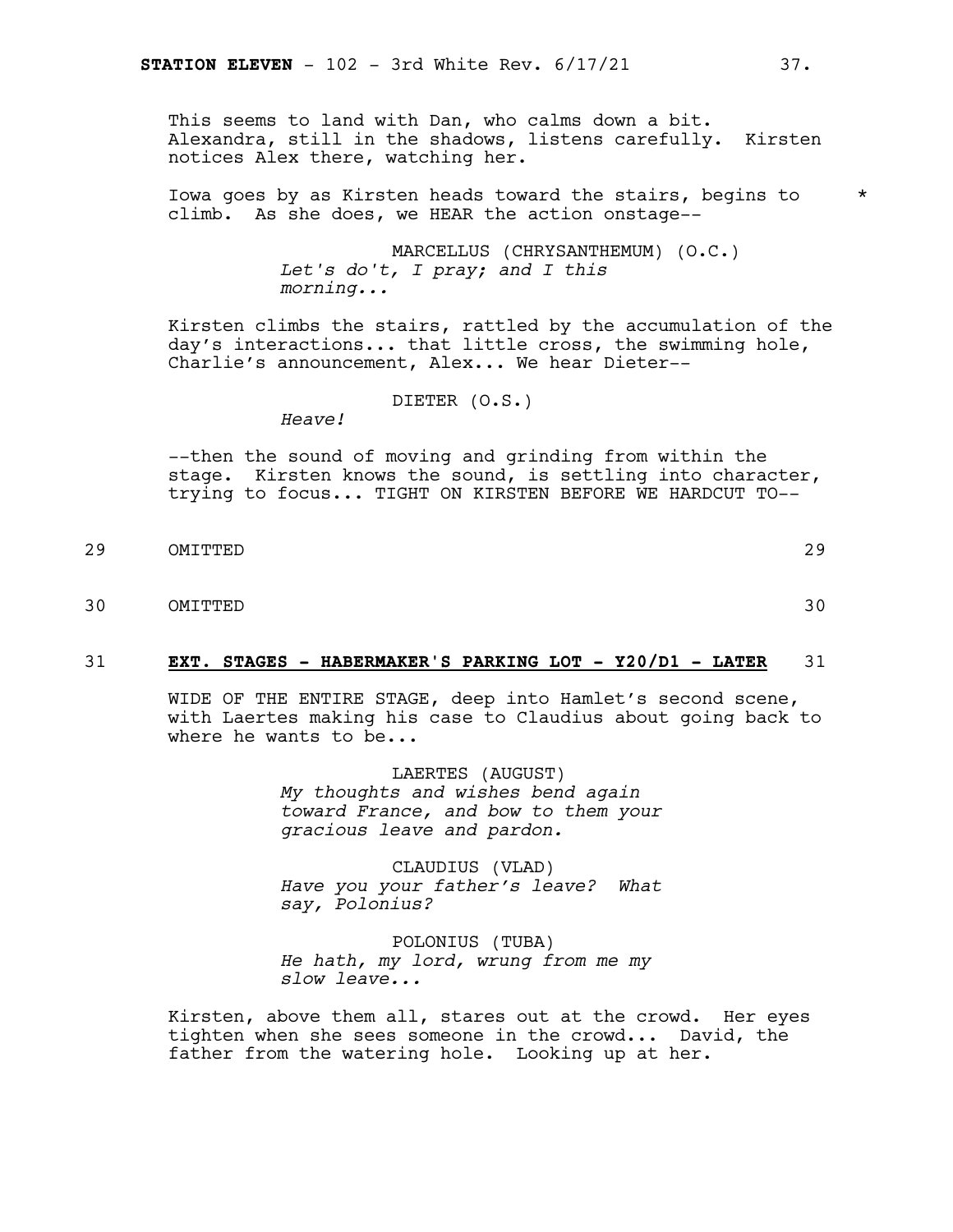Cody and a girl we'll know as **HALEY BUTTERSCOTCH** beside him.

CLAUDIUS (VLAD) *But now, my cousin Hamlet, and my son--*

Kirsten doesn't miss a beat.

HAMLET (KIRSTEN) *A little more than kin, and less than kind.*

CLAUDIUS (VLAD) *How is it that the clouds still hang on you?*

HAMLET (KIRSTEN) *Not so, my lord! I am too much i' the sun.*

She comes down to their level, approaches Dan. Dan then turns to her. He looks terrified, staring into her eyes.

> GERTRUDE (DAN) *Good Hamlet, cast thy nighted colour off, and let thine eye look like a friend on Denmark.*

Dan delivers his lines in a crackling, strange falsetto, steeped in a hardcore Cleveland accent, and the crowd, after a brief second absorbing this new voice, laughs with delight.

> GERTRUDE (DAN) (CONT'D) *Do not for ever with thy veiled lids seek for thy noble father in the dust...*

Kirsten's eyes flicker in the torchlight...

#### A931 **INT. LAURA'S CABIN - SUNROOM - Y0/D358 - DAY** A931

Young Kirsten's eyes flicker, sitting watching a movie VERY LOUDLY in the porch of the cabin, holding her GNARLY KNIFE, testing its edge. Frozen like a statue. She's been alone here for two weeks. *KNOCK KNOCK. KNOCK KNOCK.* \*

| JEEVAN (V.O.)            |  |
|--------------------------|--|
| Kirsten! Kirsten! What's |  |
| happening in there?      |  |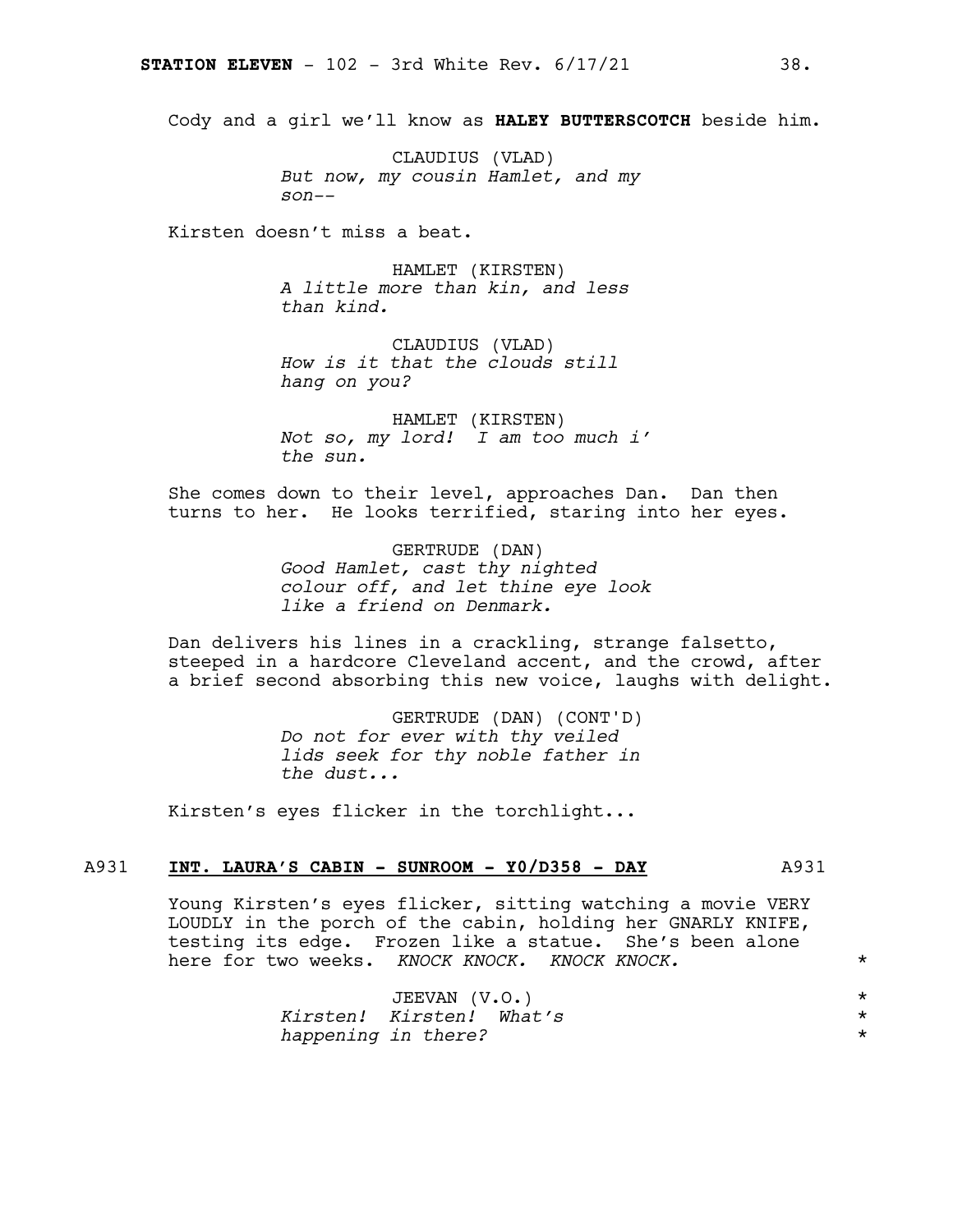GERTRUDE (DAN) (VO) *Thou know'st 'tis common; all that lives must die, general, universal. Passing through nature to eternity.*

#### 32 **INT. FRANK'S APARTMENT - SPARE BEDROOM - Y0/D3 - DUSK** 32

*A FLASH NOW of* Young Kirsten sits crosslegged on the floor, coloring in her HORSES COLORING BOOK, same as she had back in Arthur's dressing room. She's coloring inside the lines.

Across the room, Kirsten's phone buzzes and lights up. She doesn't see a text from "Dad".

#### 33 **EXT. STAGES - HABERMAKER'S PARKING LOT - Y20/D1 - NIGHT** 33

Back to Kirsten on stage, now, as though she did not expect that very subjective flash of a memory to come to her here.

Dan waits. In fact, Kirsten looks, for a beat, a bit like Arthur looked, right before he had a heart attack.

> HAMLET (KIRSTEN) (quietly) *Ay, Madam. It is common.*

She looks out at her audience...

#### A931pt **INT. LAURA'S CABIN - SUNROOM - Y0/D358 - DAY** A931pt

... And in that cabin, Young Kirsten tilts her head, like she can just barely hear something over the loud sounds of the TV. She flips it off. Listens.

> GERTRUDE (DAN))(V.O.) *If it be, why seems it so particularly with thee?*

A33 OMITTED A33

#### B33 **EXT. STAGES - HABERMAKER'S PARKING LOT - Y20/D1 - NIGHT** B33

Kirsten-as-Hamlet looks out at the audience, tears welling in her eyes.

> HAMLET (KIRSTEN) *"Seems," madam? Nay, it is. I know not "seems."*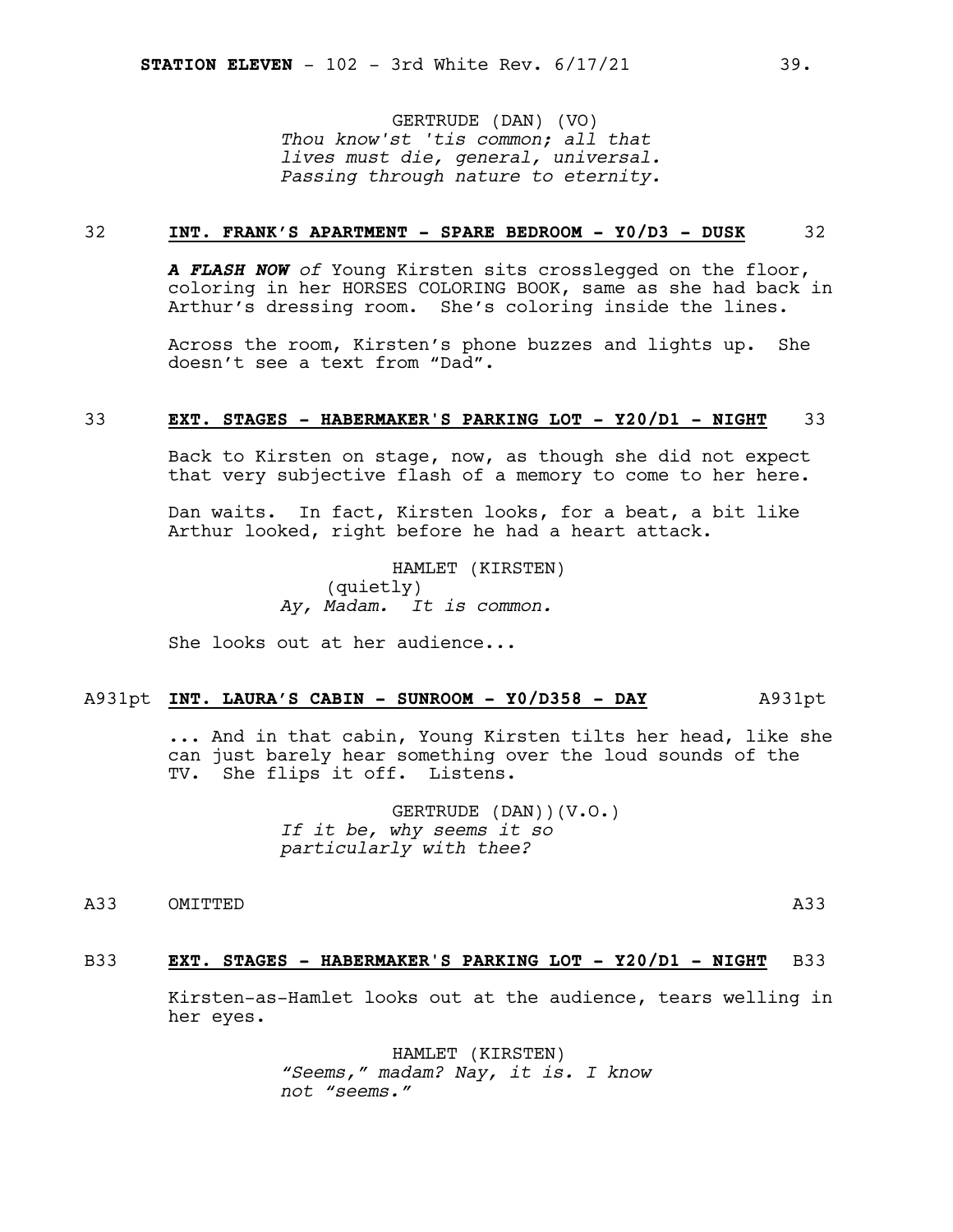| 34 | OMITTED | 34 |
|----|---------|----|
| 35 | OMITTED | 35 |
| 36 | OMITTED | 36 |

#### 37 **INT. FRANK'S APARTMENT - CHICAGO - Y0/D3 - NIGHT** 37 \*

Jeevan is up on a stepladder, working on some kind of airventilation system, as Frank on the floor guides him.

Jeevan suddenly looks at Frank, frowning like they both heard something. They both look over toward Young Kirsten's door. Jeevan hops off the ladder, goes to it, starts knocking. Frank rolls over, concerned. Knocking harder.

> JEEVAN Kirsten? Open the door!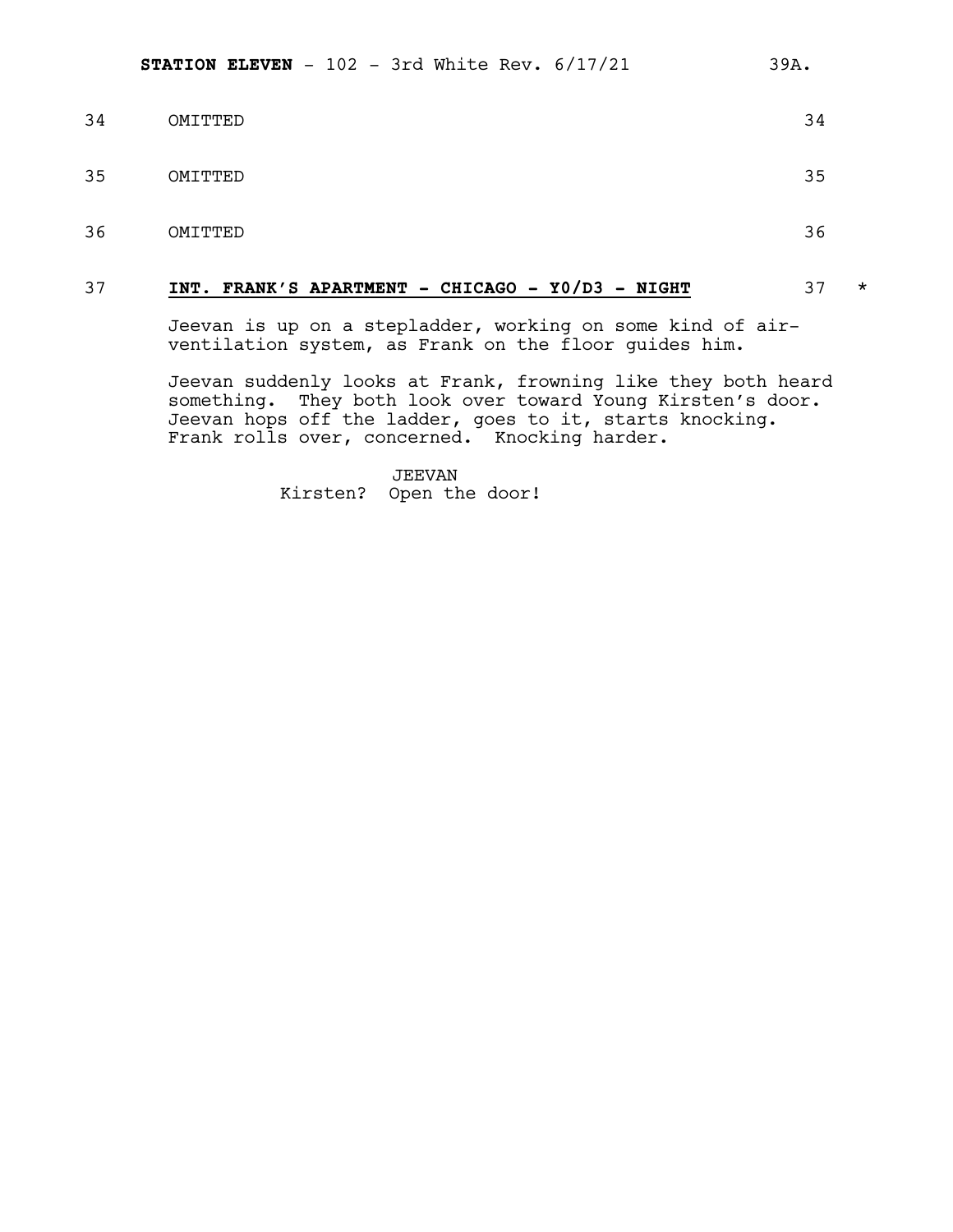A37 OMITTED

#### B931 **EXT. LAURA'S CABIN - DRIVEWAY - Y0/D358 - DAY** B931

Young Kirsten steps out of the front of the cabin and down the driveway, out to the winding small road out front.

> HAMLET (KIRSTEN)(V.O.) *'Tis not alone my inky cloak, good mother, nor customary suits of solemn black, nor windy suspiration of forced breath...*

Looks south. Looks north. Empty woods. Then sees the motorcycle tracks. Follows them with her eyes.

Then she sees *Station Eleven,* sitting by itself.

Tentatively, she walks toward it.

HAMLET (KIRSTEN)(V.O.) *Together with all moods, forms, shapes of grief... that can denote me fully. These indeed "seem".*

There's blood splattered on the cover. She picks it up, hand shaking. Blood smears on the page-tips.

[The text on that page reads: **"I feel this again for the first time."** The image is one of Dr. Eleven, lying on his back on the Observation Deck. Above him, looking down at him curiously, is Captain Lonagan]

Young Kirsten sucks in a big breath. Looks down the road.

YOUNG KIRSTEN JEEEEEEEVVVVVAAAAANNNNNNNNNNNN!

#### 38 **EXT. STAGES - HABERMAKER'S PARKING LOT - Y20/D1 - NIGHT** 38

Kirsten stares at Dan, who is crying now, too. She is only part-here, part in that memory, awash in emotion, barely controlling the monologue. Dan is her focal point. She centers on him.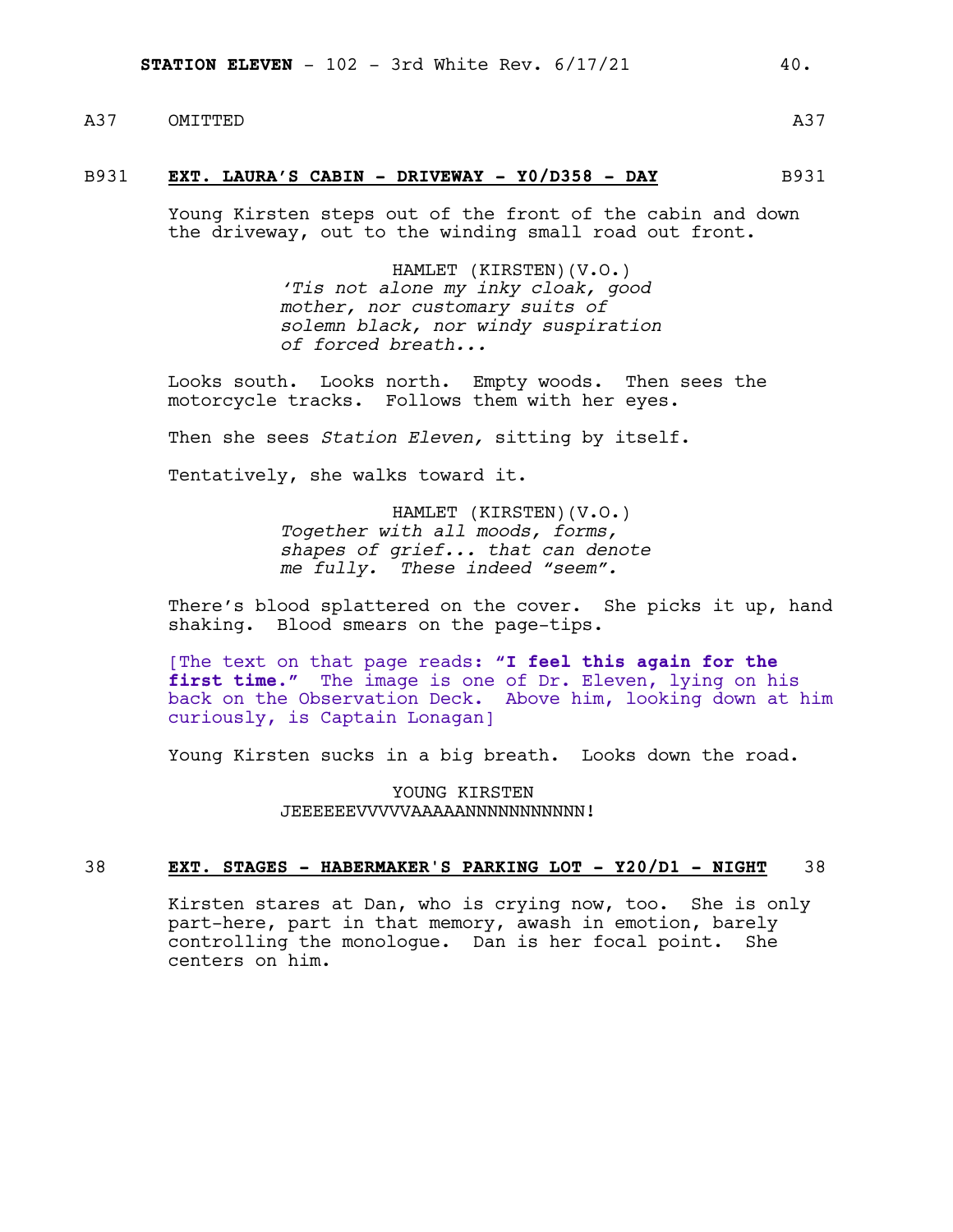HAMLET (KIRSTEN) *For they are actions that a man might play. But I have that within which passeth show...* (beat) *These but the trappings and the suits of woe.*

The FIRELIGHT flickers against her face as she ends the speech, still on stage, tears welling down her face.

> CLAUDIUS (VLAD) *'Tis sweet and commendable in your nature, Hamlet, to give these mourning duties to your father...*

Having controlled whatever swell of emotion just came from... seemingly nowhere, her breathing becoming more calm.

#### B931pt **EXT. LAURA'S CABIN - DRIVEWAY - Y0/D358 - DAY** B931pt

Young Kirsten stands, staring down the empty road. No sign of Jeevan. She screams again, holding the book, terrified and alone. As we POP WIDE to a snowy, desolate place, we begin to hear the bright chords of a GUITAR, a group song, a cheerful fiddle...

- 39 OMITTED 39
- 40 OMITTED 40

#### 41 **INT. FRANK'S APARTMENT - CHICAGO - Y0/D3 - NIGHT** 41 \*

Jeevan listens at the door for a second, squints. Silence. Looks at Frank. Starts to reach for the doorknob when. *CLICK*. It unlocks, and Young Kirsten looks back at him.

#### JEEVAN We thought we heard... screaming.

As he says it, Jeevan looks back into the room behind her. Kirsten seems to have SHREDDED her coloring book. The papers are ripped and scattered around the room.

> YOUNG KIRSTEN I got weird texts.

She holds out her phone to him, and his eyes light up as he scrambles to take the phone.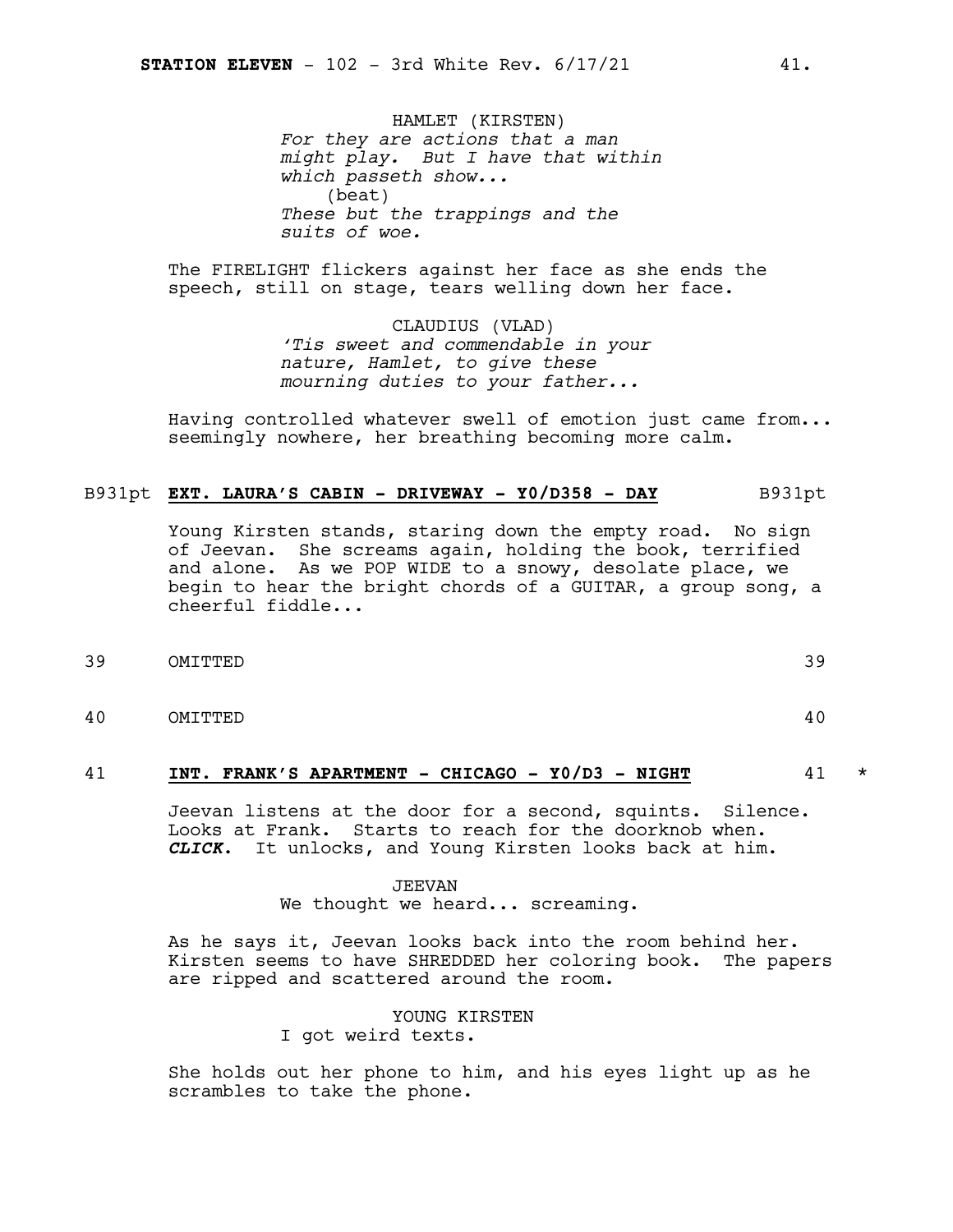Jeevan looks at the phone, a text-chain under the contact "Mom", a long line of unanswered texts from Kirsten and one blue response at the bottom:

**"The body of the owner of this phone is located in the morgue at Lakeview Memorial Hospital. Do not come here."**

He clicks the second text. From "Dad".

**"The body of the owner of this phone is located in the morgue at Lakeview Memorial Hospital. Do not come here."**

Jeevan looks back at her blank expression.

JEEVAN Why don't you come out here with Frank and me?

Frank watches from behind Jeevan. Kirsten looks at him, then looks back up at Jeevan.

> YOUNG KIRSTEN I don't even know how many days it is until Christmas.

Jeevan glances at Frank.

JEEVAN We have a calendar. We can-- we can figure it out. It's-- it's twelve, no, eleven days away. (looks at Frank) *Right?*

FRANK Right. Eleven.

Kirsten steps forward, puts her arms around Jeevan's waist, and buries her head in his stomach. Her cries turn to sobs. Jeevan looks over at Frank. Frank just watches.

> JEEVAN It's okay, it's okay. It's okay, honey. I'm so sorry.

Jeevan kneels down and hugs her back, closes his eyes.

YOUNG KIRSTEN Everyone's *dead*.

Jeevan tears up now, too. Looks at his brother.

JEEVAN Not everyone.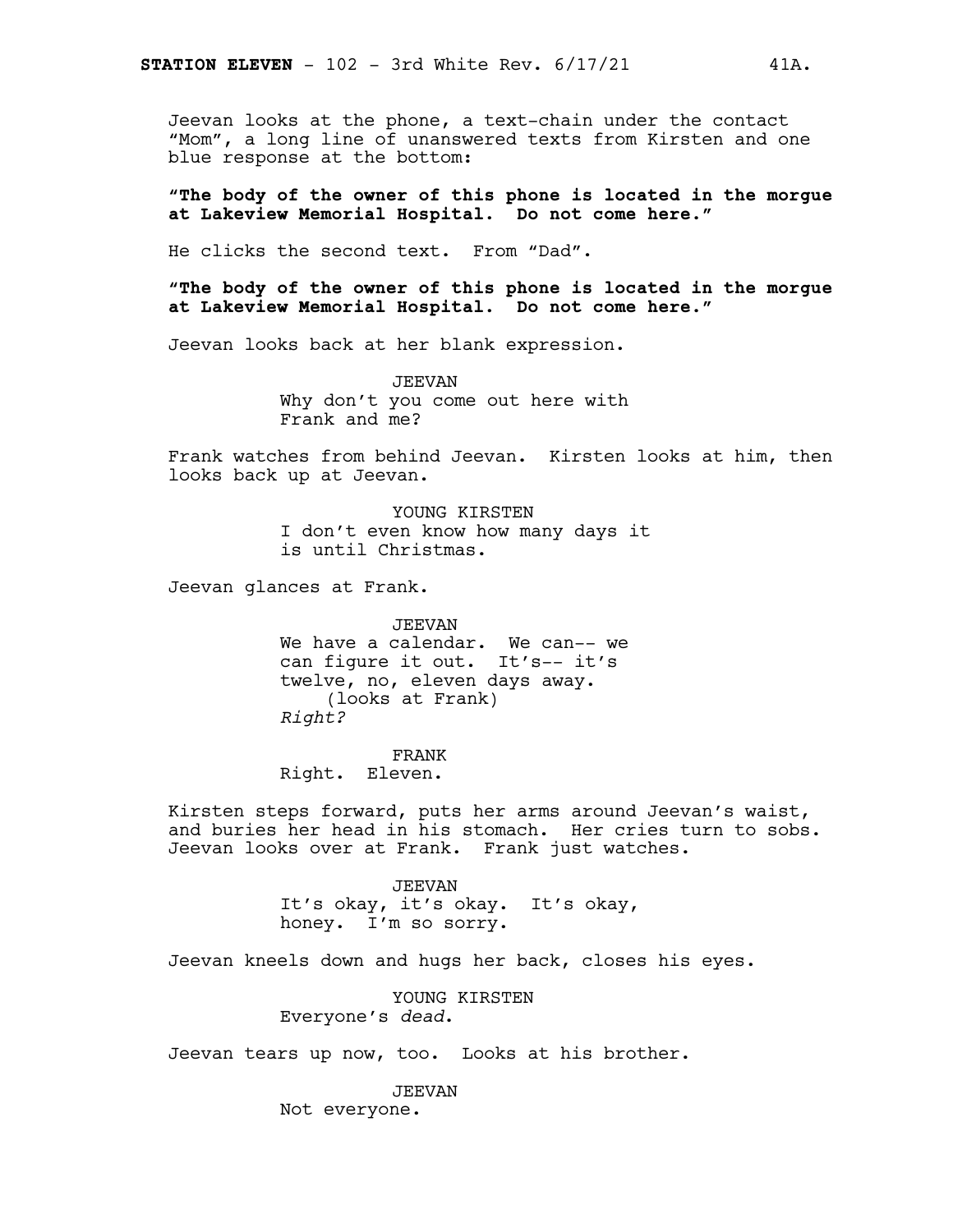A beat longer, and the riff of a *FIDDLE* rises up...  $*$ 

| A41        | OMITTED | A41        |
|------------|---------|------------|
| <b>B41</b> | OMITTED | <b>B41</b> |
| C41        | OMITTED | C41        |
| D41        | OMITTED | D41        |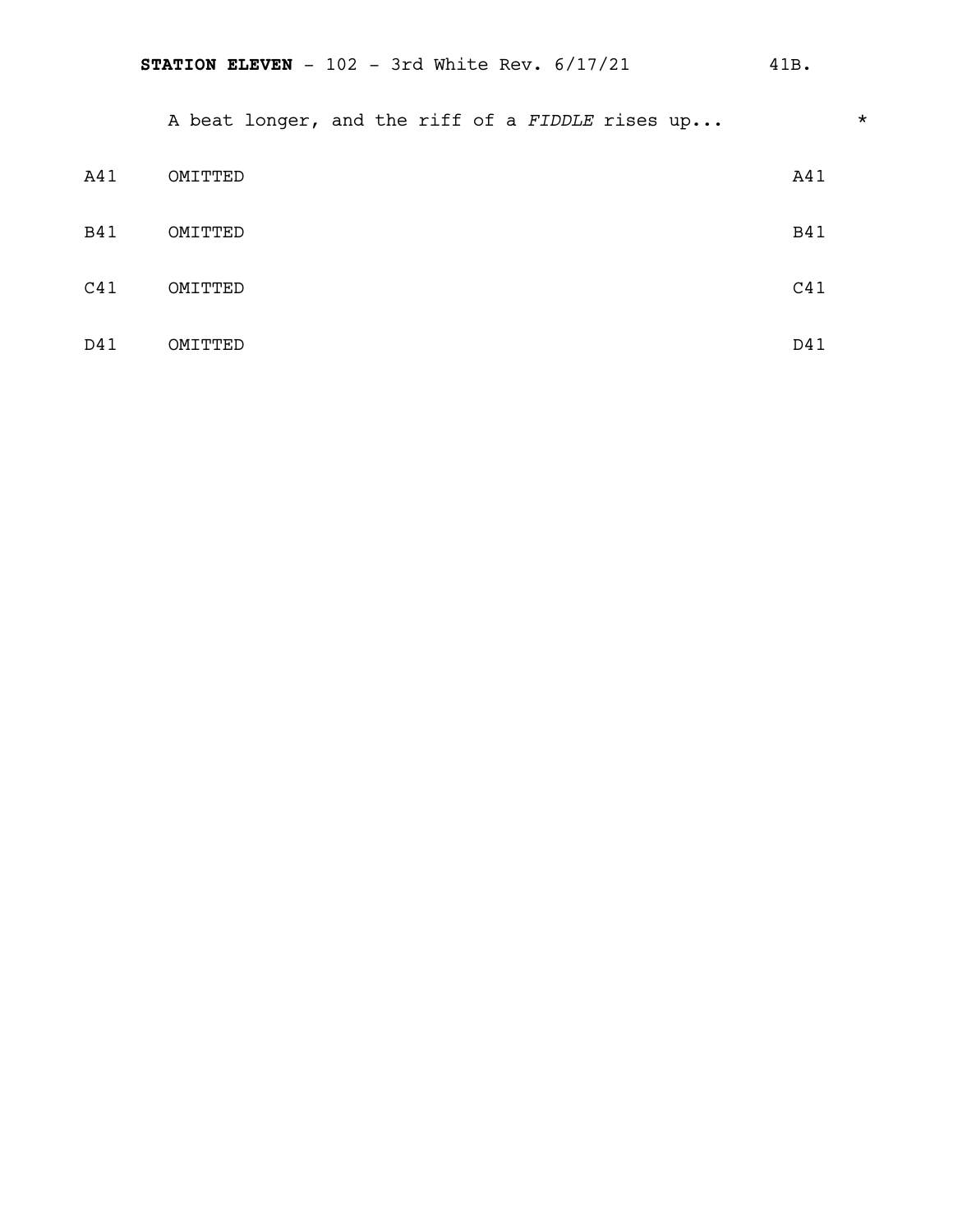#### 42 **EXT. BONFIRE - HABERMAKER'S PARKING LOT - Y20/D1 - NIGHT** 42

A bright-eyed, spent, deliriously happy post-show Kirsten *BEAMS* with joy as Charlie gently hands the baby over to her and she takes her into her arms.

#### KIRSTEN It's a *BABYYYYYYYYYY*!

It's a full-on **BONFIRE AFTERPARTY** out here in the parking lot, by the way. The Symphony has transformed into a hootenanny, with guitars and fiddles and mandolins jamming, whiskey and wine flowing, music a mashup of pop and folk and hiphop all mashed together.

> KIRSTEN (CONT'D) I'm so glad it's a girl.

CHARLIE We're thinking *Gloria*.

Kirsten's attention is pulled briefly by Alexandra and David talking near the fire. She looks down at the wrapped, sleeping newborn.

> JEREMY I wanted Gary. Boy or girl.

KIRSTEN Got Daddy's nose.

JEREMY (CONT'D) Hopefully Mommy's brain.

Kirsten's looking down at the baby, smiling a little sadly now. Charlie watches her. Jeremy goes to hoot and hollering with the band. Very drunk. Kirsten looks up at Charlie.

> KIRSTEN (CONT'D) I was being selfish.

CHARLIE Not selfish. Sad. *I'm* sad. (then) But this isn't goodbye. You'll come back. I'll be here.

Kirsten looks at her, not totally buying it...

KIRSTEN But you don't know that.

CHARLIE I know... whenever someone goes or someone dies... or leaves... I know how hard it is. Kirsten.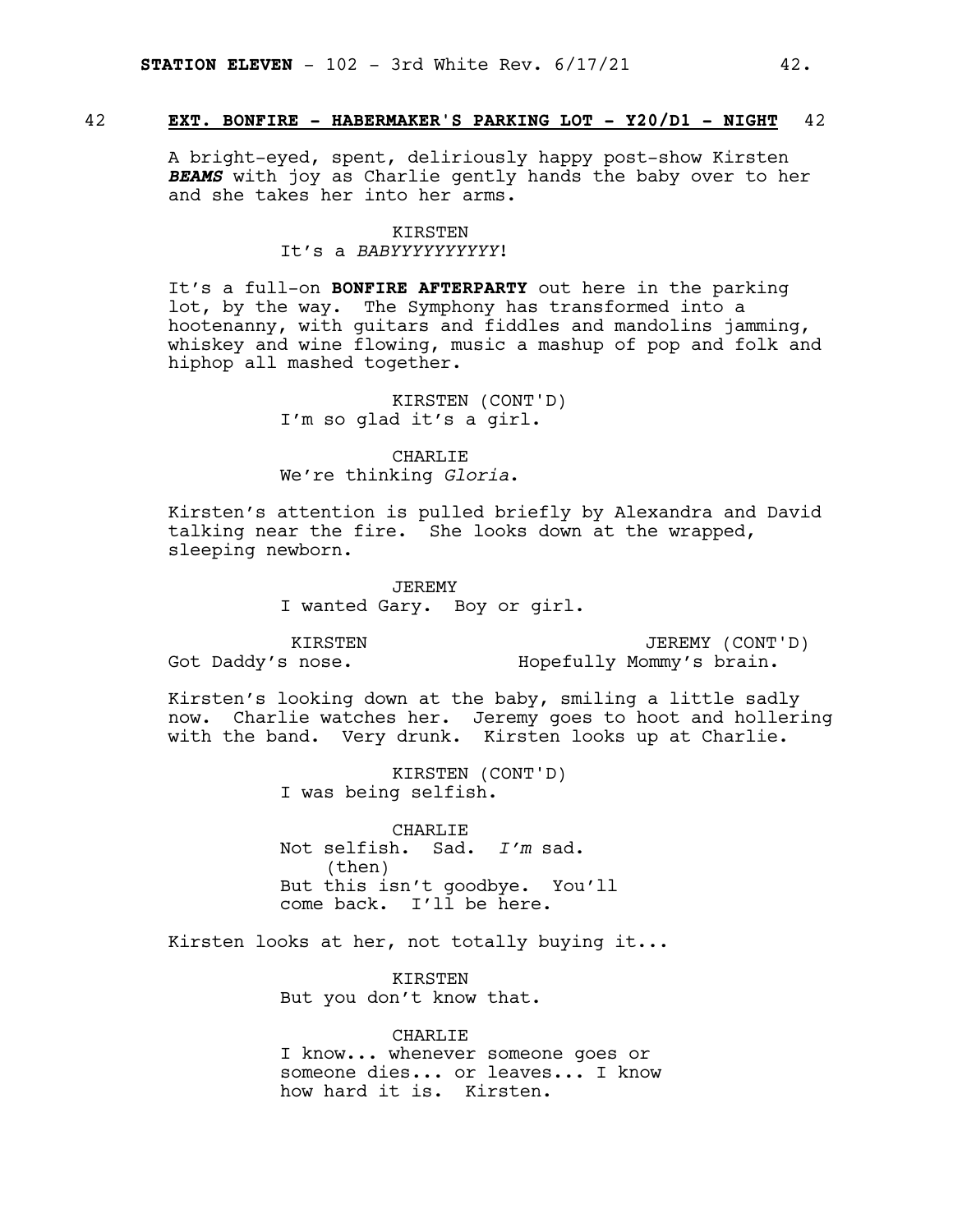Kirsten, looks out and sees David sitting beside Alex, talking.

> CHARLIE (CONT'D) I want it to be different for her.

Alex stands up. Kirsten's eyes narrow.

#### KIRSTEN

I understand.

#### 43 **AT THE EDGE OF THE RING** 43

A strange man wearing a suit, **MOUNTEBANC** (40s) steps past some people and approaches The Conductor as Alexandra begins helping her off with her costume.

> MOUNTEBANC Excuse me. You seem to be in charge here, correct?

The Conductor glances. He nods toward the WHEEL on the side of the wagon denoting the many cities the Symphony visits.

> MOUNTEBANC (CONT'D) I am an emissary from a community that has until now *never once* revealed its existence to the rest of the world. And I come to you with an invitation. The FIRST invitation. (he hands her a FORMAL  $\star$  TNVITATION CARD, very  $\star$ INVITATION CARD, very  $\star$ <br>pleased) pleased) We invite The Traveling Symphony to visit us at The Museum of Civilization.

The Conductor notices a massive, jagged scar across his head. He smiles politely.

> ALEXANDRA What's The Museum of Civilization?

> MOUNTEBANC A place that values human culture. And the past.

Costume off now, The Conductor looks at him for a longer beat, assessing him, reading him.

> THE CONDUCTOR We don't leave the wheel.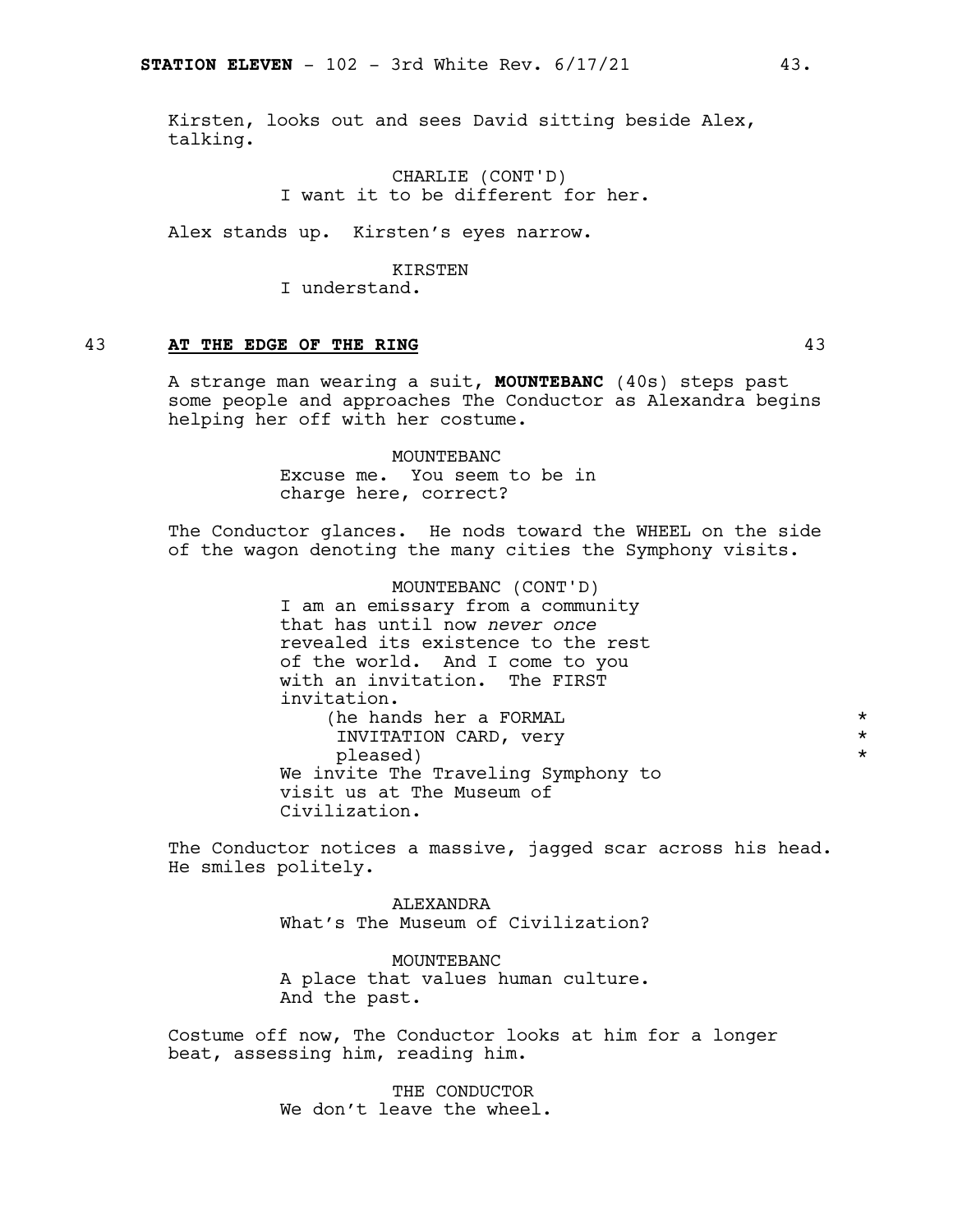She turns and walks away, leaving Mountebanc with Alex, having failed. Alex smiles, shrugs, goes as well.

> ALEXANDRA I like the name of your town.

#### 44 **BY THE FIRE** 44

Jeremy takes a huge SWIG of whiskey and HOOOTS!

**JEREMY** 

I'm a motherfuckin' *father*!!!!!

The Symphony cheers, and Charlie laughs at all the merriment.

A44 OMITTED

#### 45 **IN A SLEW OF LAWN-CHAIRS** 45

Dieter looks over at Wendy.

WENDY You were good tonight. (clarifying) You're usually... not. I like ghosts.

#### DIETER

Thanks.

Dieter looks over. Wendy rolls her eyes, drinks, then reaches over and puts a hand on Dieter's knee.

> WENDY Who's in your tent these days?

> > DIETER

No one.

#### 46 **NEAR THE BONFIRE** 46

**ALEXANDRA** Everyone *everyone everyone*!

Alexandra is up by the flames, now, standing on a crate. Sayid is beside her, holding just a fiddle.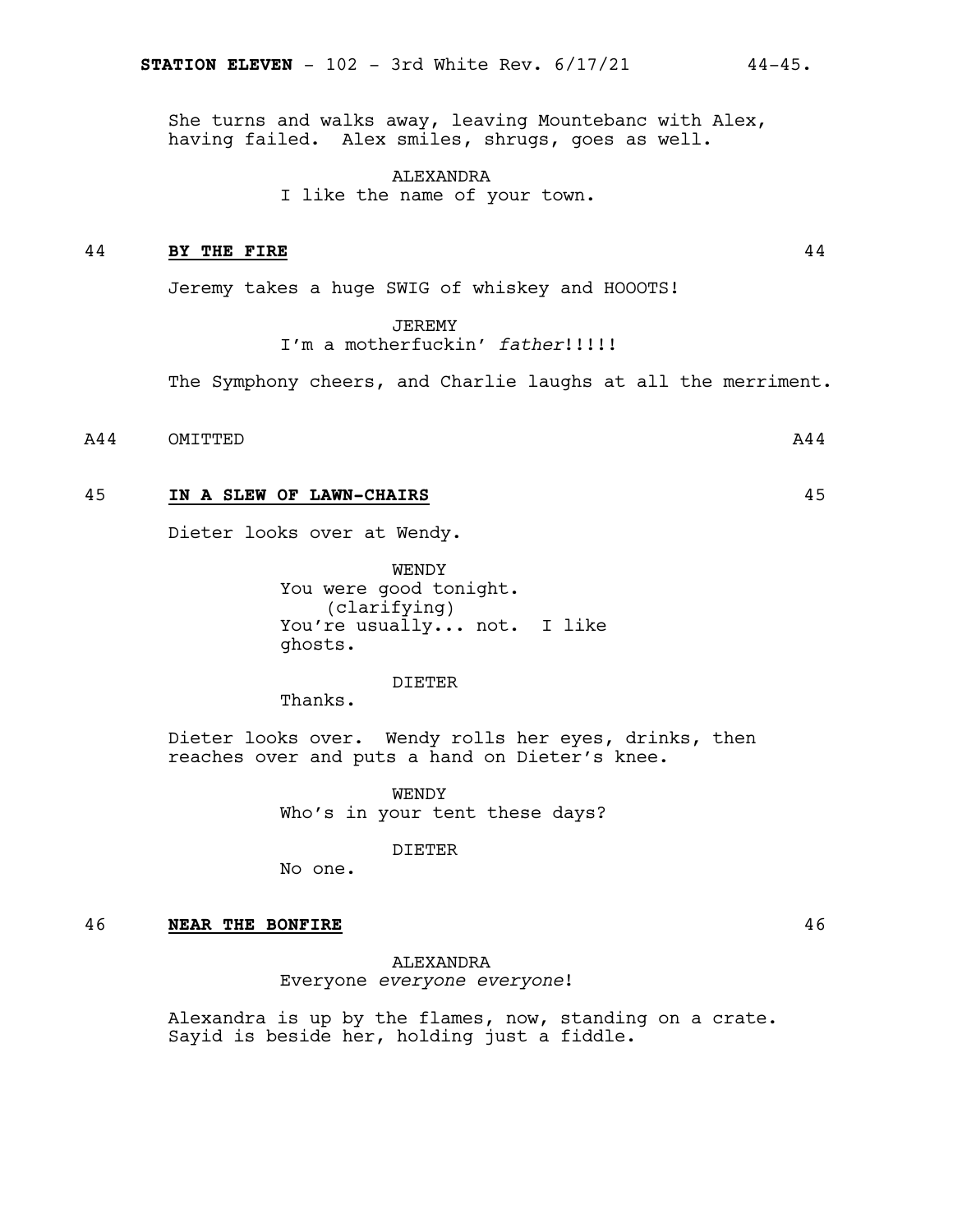ALEXANDRA (CONT'D) Thank you to all of the midwives and doulas from the birth center. This is where the wheel begins.

There are cheers in the crowd.

ALEXANDRA (CONT'D) Every summer, it's the same. The Traveling Symphony comes back! (waits for cheers) And Kirsten Raymonde brings down the house!

Kirsten beams, waves to the crowd and all the cheering.  $*$ 

47 OMITTED 47

#### 48 **NEAR THE BONFIRE** 48

**ALEXANDRA** 

(to the crowd) I met a new friend today, and I promised him I'd sing a dirge for his wife. But it's for all of you. And all the lost.

Sayid raises his bow, begins to play the first melancholy lines from "A Lyke Wake Dirge". *[See APPENDIX 1 for full lyrics.].* The sound is haunting, warbling.

> ALEXANDRA (CONT'D) (singing) *This ae neet, this ae neet, Every neet and all...*

#### A48 **EXT. A BONFIRE - HABERMAKER'S PARKING LOT - Y20/D1 - LATER**A48

In the lawn chairs, Wendy's head has now come to rest on Dieter's shoulder, and he puts his arm around her. She's crying as she listens to Alex sing.

#### B48 **ON A NEARBY LOG** B48

As Alexandra sings, Kirsten picks her way around the fire, heading toward David, who sits alone on a log. She slowly makes her way through the crowd and sits beside him. He glances, nods at her.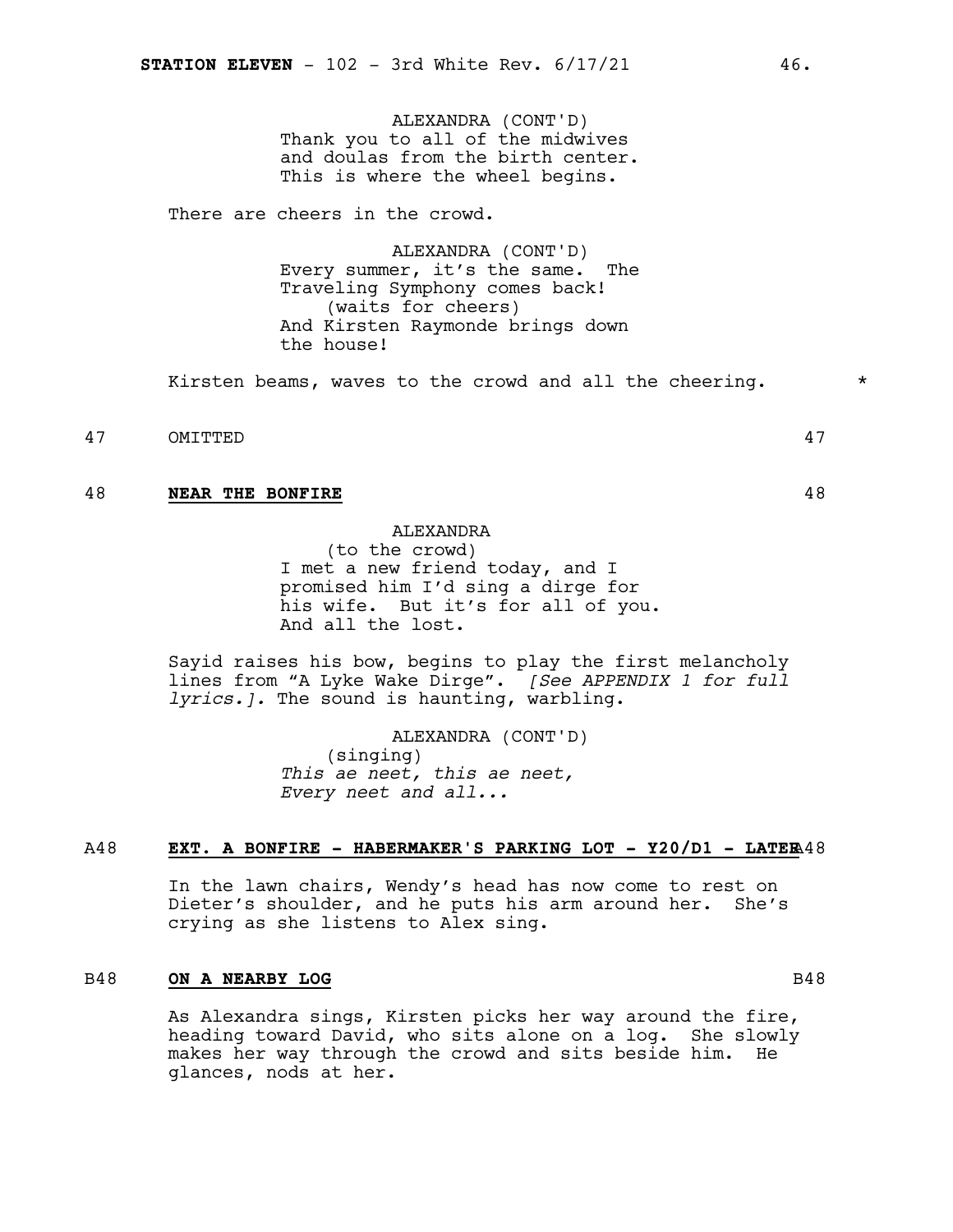DAVID You were incredible.

KIRSTEN Not really. But thank you.

He stares at her.

#### DAVID

You're *charged* with Day Zero pain. It's like you never left.

A *CLINK* sound draws her attention. She sees he's got a GOLDEN ZIPPO out, is clinking it open and closed.

> **KIRSTEN** Chicken of the Woods don't grow up north. You don't have your crutch anymore. Your accent keeps drifting. And... you're creepy.

He hears the danger in her voice.

DAVID It's important that Cody and I join the Traveling Symophony. We won't be with you long.

David opens his mouth to speak, but before he can, Kirsten pulls out her *GNARLY KNIFE*. Presses it to his throat.

> **KIRSTEN** That's not possible.

He glances at the blade, and her, frozen by it. But continues on as though there's no knife:

> DAVID Then your friends are going to start to disappear. First... Alex. The Conductor, maybe? Sayid. Charlie and Jeremy... they're staying with the baby, but who--

David *GROANS*, his eyes suddenly BULGE. That's because Kirsten has *stabbed her SWITCHBLADE into his stomach.*

KIRSTEN

No.

He is stunned, mortally wounded, and he slides backwards off the log, onto the ground behind it. Kirsten lets him slide off her knife, puts it away. She stands, looks out at the party. No one has noticed.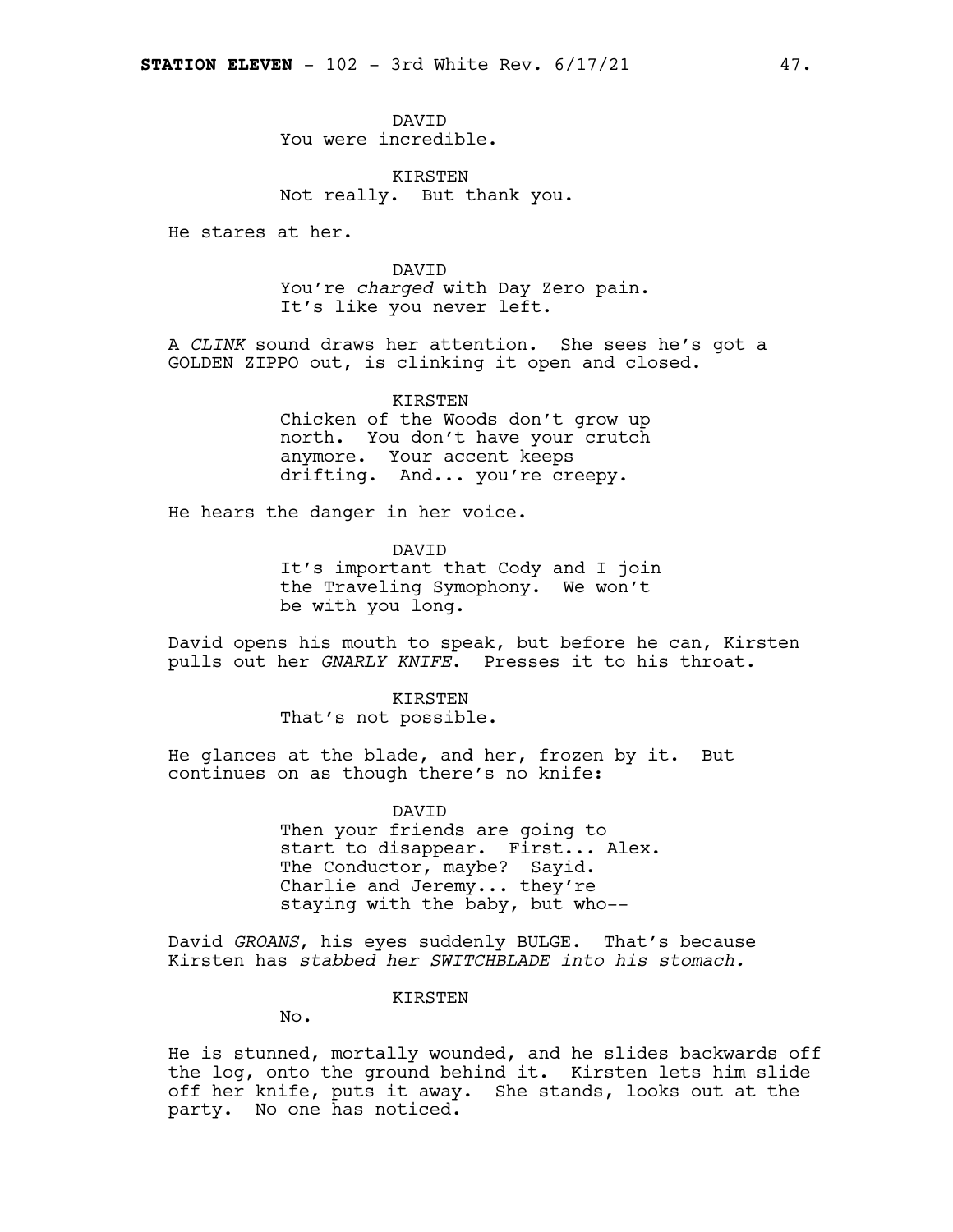She lingers, watching him. Glances back at Alex, still singing. Looks back.

> KIRSTEN (CONT'D) Where did you hear that line? (impatient) "To the monsters, we're the monsters."

David, lying on his back, stares up at the stars, shocked, eyes wide.

DAVID

The Prophecy.  $\star$ 

Kirsten watches him a beat. She walks away. Alone on the  $*$ ground, David mouths the first few lines of "The Prophecy"...

> DAVID (CONT'D) \* I'm glad I found you when I did.  $*$

#### 49 **INT. FRANK'S APARTMENT - KITCHEN - Y0/D4 - NIGHT** 49

**FRANK CHAUDHARY** stands alone in the kitchen of the apartment in Y0, attaching the last of the post-its of his rationing system to the cabinet. He steps back. Nice and orderly. Has a moment alone, then a thought. Glances at slightly-open door of the Utility Closet....

#### A49 **INT. FRANK'S APARTMENT - UTILITY CLOSET - Y0/D4 - NIGHT** A49

And finds that Kirsten's in a small closet, just big enough for her. This is the Kirsten we know from 101, innocent, inviting. She smiles at Frank.

She clicks on the light, looks up, and he gives her a little smile. She's on the ground with *Station Eleven* in her lap.

FRANK

What's that?

YOUNG KIRSTEN A book. Arthur Leander gave it to me.

Frank comes closer, sits next to her. Looks at the first page, which she's looking at. DR. ELEVEN just floats alone in space. Frank reads the caption:

> FRANK "I remember damage."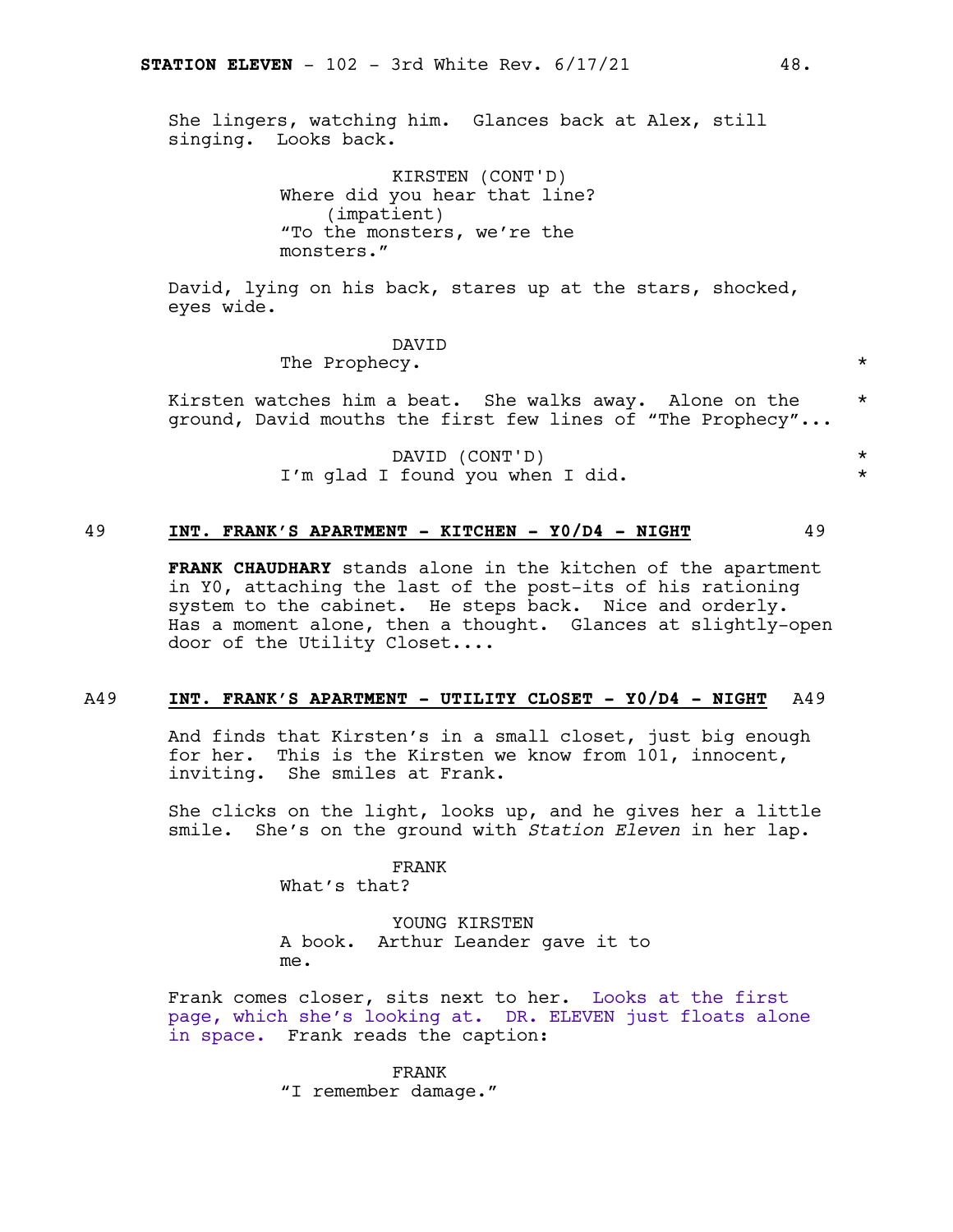Frank's a few pages in, looking at Dr. Eleven, still floating in space, staring in awe at the majesty of Station Eleven, the back of his helmet foregrounded against a spherical space station.

| 50 | OMITTED | 50 |
|----|---------|----|
| 51 | OMITTED | 51 |
| 52 | OMITTED | 52 |